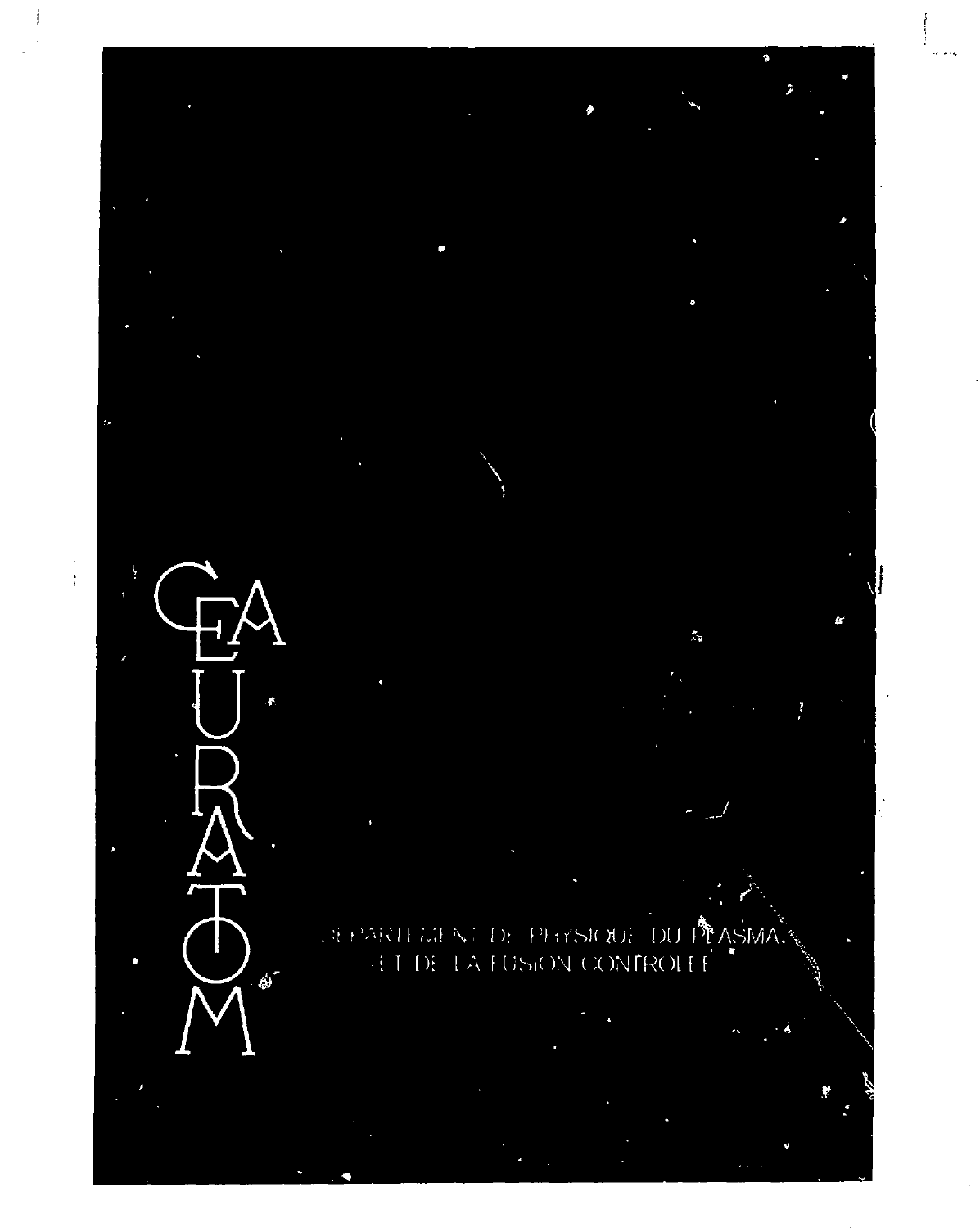**DPh-PFC-STGI** EUR-CEA-FC-840

## **SPECTRAL LINE PROFILES IN WEAKLY TURBULENT PLASMAS**

**H, CAPES • D. VOSLAMBER** 

**July 1978**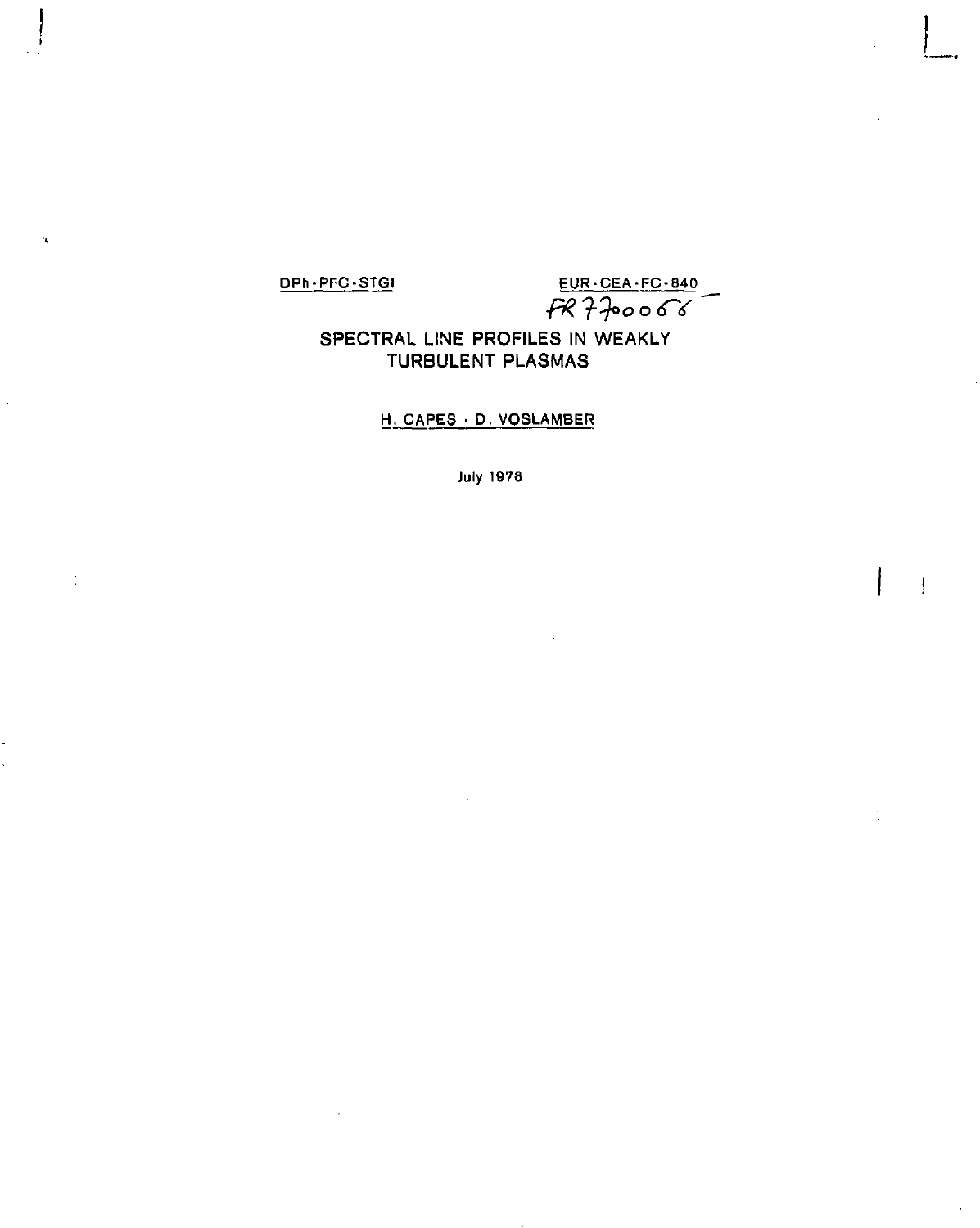### SPECTPAL LINE PROFILES IN WEAKLY TURBULENT PLASMAS.

H. CAPES and D. VOSLAMBER

### ABSTRACT.

ï

The unified theory of line broadening by electron perturbers is generalized to include the case of a weakly turbulent plasma. The collision operator in the line shape expression is shown to be the sum of two terms, both containing effects arising from the non-equilibrium nature of the plasma. One of the two terms represents the influence of individual atom-particle interactions occuring via the nonequilibrium dielectric plasma medium. The other term is due co the interaction of the atom with the turbulent waves. Both terms contai*i* damping and diffusion effects arising from the plasma turbulence.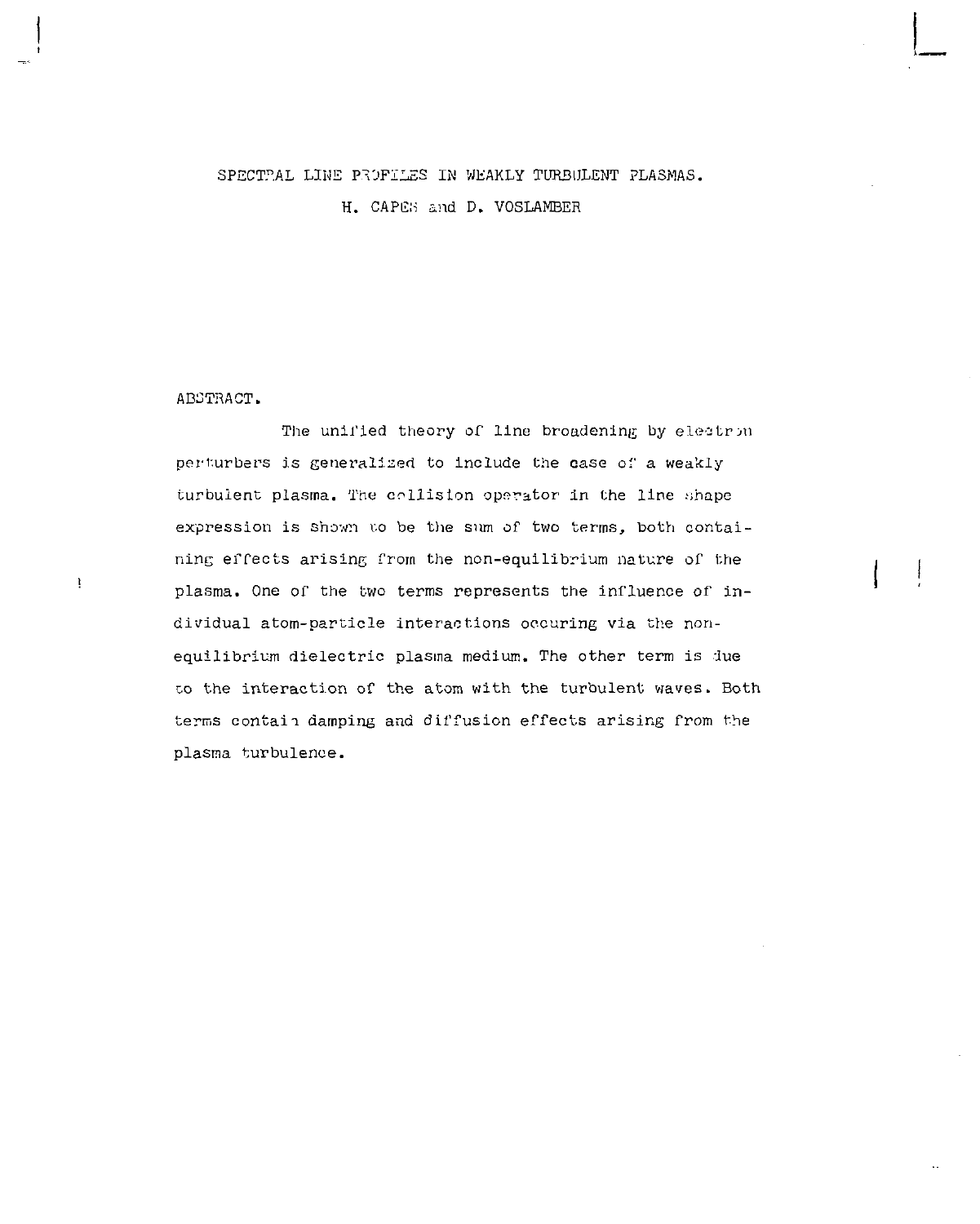#### I - IPROBUCTION

It was outlined by a number of authors  $\sqrt{1},\frac{2}{3}$  that oscillations of non-equilibrium plasmas may have significant effects on spectral line shapes. Theoretical treatments have generally *heon* hased on two different approaches. One of them, mostly employed for stable plasmas  $(3,4)$ , consists essentially in modifying the usual equilibrium collision operator by introducing the corresponding non-equilibrium distribution function and dielectric constant. In the other one, employed for unstable plasmas  $/3$  7, the collision operator is constructed on assuming that the radiating atoms interact only with the collective (Vlasov) field of the turbulent plasma.

It is our purpose to show that these two methods treat two different aspects of plasma turoulence which a consistent theory has to take into account simultaneously. Using a BBGKY formalism for line broadening, we will derive a line shape expression which constitutes an extension of the unified theory for electron broadening to include the case of nonequilibrium plasmas. It is characterized by a collision operator which is the sum of two terms, both of them containing collective effects arising from the nor.-equilibrium nature of the plasma. One of them describes principally the influence of individual particle fields, acting on the atom via a nonequilibrium dielectric medium ; the other one is due to the collective fluctuations of the turbulenr. plasma. Both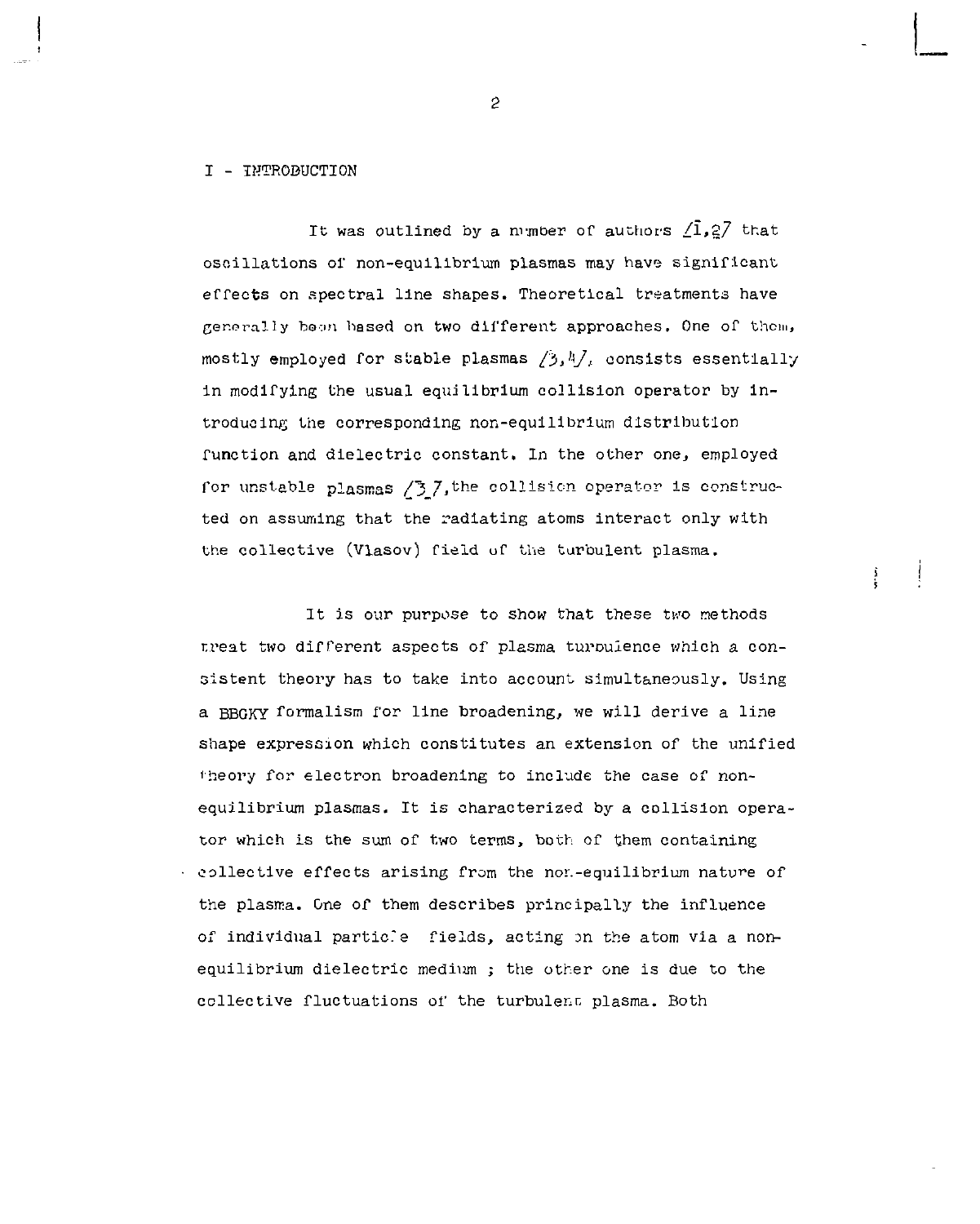contributions may be gathered in one compatt expression involving the "total" (individual + collective) binary correlation function, and the dynamical dielectric constant or the non-equilibrium plasma.

il - MODEL.

The general theory of line shapes emitted by partially ionised plasmas involves the ensemble average of the time evolution operators of the radiating atoms. In order to evaluate this  $e$ nsemble average, we adopt the following model. We assume that the entire system is composed of a collection of approximately independent subsystems, each of them containing just one radiating atom surrounded by a great number of charged particles. The ensemble average may then be carried out in two steps : a) an average performed with the distribution function of a given subsystem ; b) an average over tne different subsystems, i.e. over different distribution functions. The latter average may be looked at as one over initial conditions for the distribution function. However, this is just a conceptional interpretation which we will not make use of explicitly. Rather we will relate averages of type b) to corresponding quantities known from the theory of plasma turbulence or from experiment. Note that this last average is not needed for a plasma in equilibrium.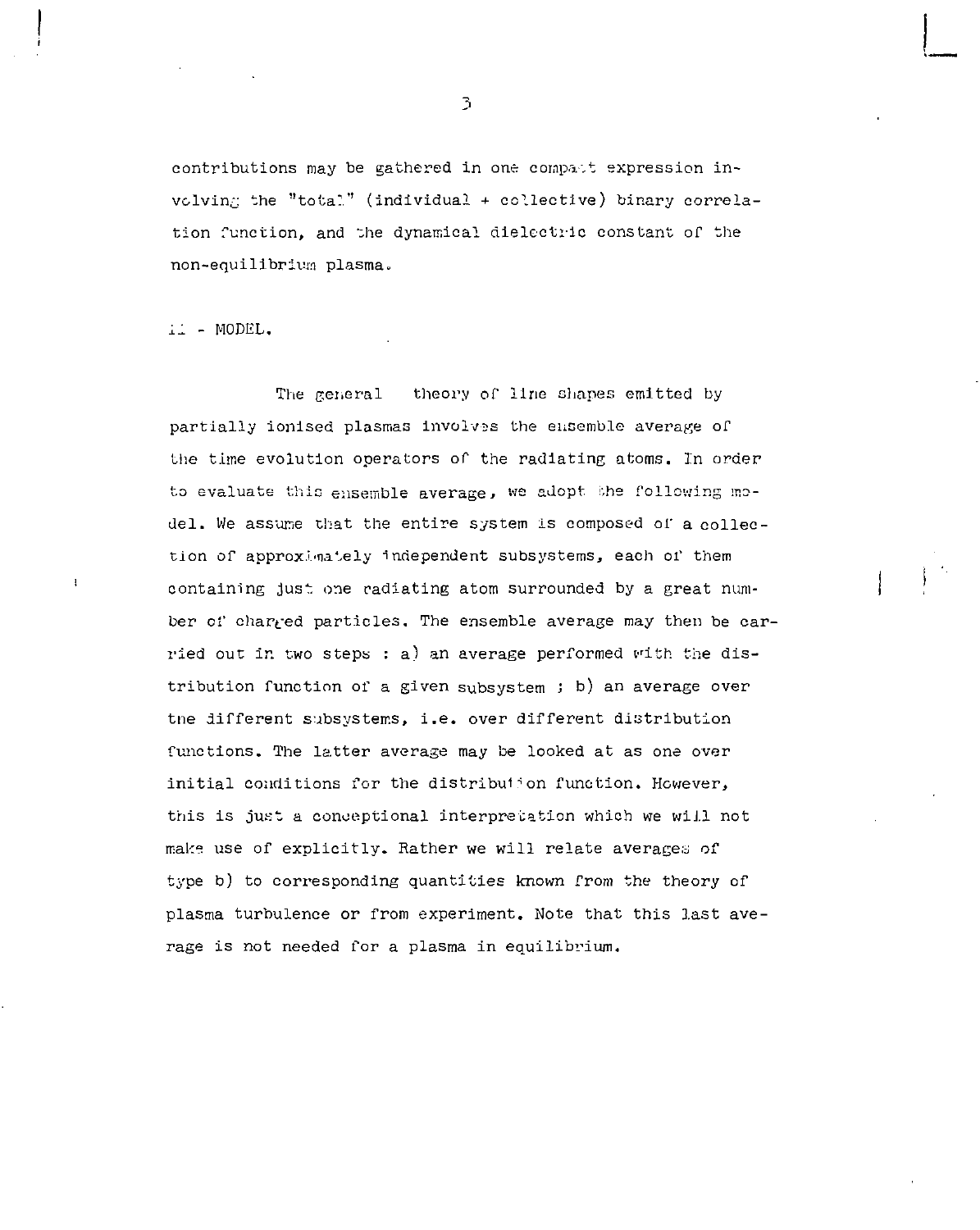In the present treatment we will focus our interest on high frequency turbulence which is produced by the electron component of the plasma. Low frequency (ion) turbulence will be accounted for only in a restricted manner, namely by means of a suitably chosen low frequency microfield distribution function  $/5$ , 6,  $7/$ . This implies that ion dynamic effects, as well as possible coupling effects with the high frequency modes or with the motion of individual electron perturbers /B 7 are neglected. In such a model the line thape problem is essentially reduced to investigating the effects on the radiating atom arising independently from a turbulent electron gas in a positive neutralizing background and from a static stochastic electric microfield.

We will further assume that the turbulence is weak in a sense specified in Appendix A. The corresponding condition of validity involves the small parameters  $\delta_c$  =  $\rho$  /*J*  $\ll$   $V^*$ and  $\lambda_c$  =  $\delta_c$  bw/b<sub>i</sub>. (Here  $\rho_c$  denotes the energy density of the turbulent waves ;  $\nu$  , m ,  $\overline{v^2}$  are the density, mass and mean square velocity of the electrons;  $b_w$  and  $b$ , are the V.'eisskopf and Landau lengths respectively). These parameters are to be considered in addition to the smallness parameters  $\delta_i = b_w / \lambda_B$  and  $\lambda_i = \delta_i b_w / b_u$  ( $\lambda_B$  being the Debye length) which express essentially that the Debye sphere (which keeps its sense if the turbulence is weak) contains a large number of particles.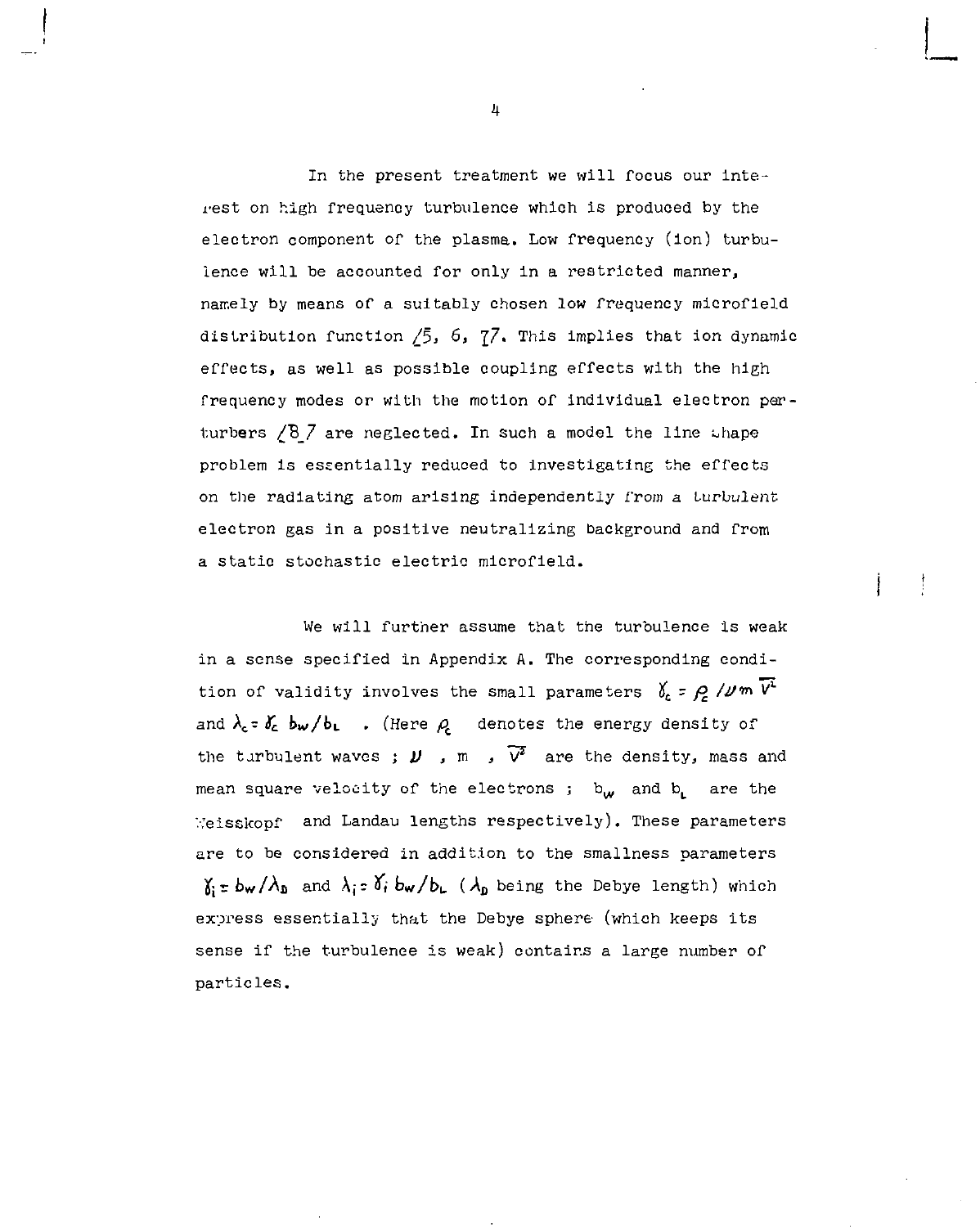III " THEORY.

 $\mathbf{I}$ 

The beginning of our formalism follows closely the lines of Ref./ $\frac{3}{7}$  (hereafter referred to as I). As a first step we calculate the mean atomic time evolution operator in one of the above defined subsystems. Let us denote by  $f_N(1...n;t)$  the distributic. function of the electron gas in the 6N-dimensional phase space of the subsystem. Further, let us define  $\oint_N (1 \dots N_f t) = T(1 \dots N_f t) \oint_U (1 \dots N_f t)$ , where T is the atomic time evolution operator in a given configuration  $(\vec{r}, \vec{v}_1, \dots, \vec{r}_\kappa, \vec{v}_\kappa)$  of the electron gas at time t. As in I, we define the reduced quantities

 $f_s(1...s_j t) = \int f_w(1...N; t) d(s+1)... d(N).$  $\phi_{s}(4...s,t) = \int \phi_{M}$ (*A*...*N*; t) d(s+1)...d(*N*).

It was shown in I that *(p* obeys an equation of the Liouville type (see eq.  $I.8$ ) from which the B B G K Y hierarchy of equations (1.10) may be derived (with initial conditions  $\phi$ {*i...*s*;*  $\phi$ } =  $\int_{c}$  {*i...*s*;*  $\phi$ }}.

The truncation procedure employed to close the hierarchy after the second *(s-t )* equation may be carried out by means of the closure relation

$$
\oint_{2} (t_{i}z_{j}t) = \oint_{1} (t_{j}t) \oint_{1} (z_{j}t) + \oint_{4} (z_{j}t) \oint_{1} (t_{j}t) + \oint_{a} (t) \oint_{2} (t_{i}z_{j}t) - 2 \oint_{0} (t) \oint_{1} (t_{j}t) \oint_{1} (z_{j}t)
$$
 (1)

which is formally identical to that used in I(see Eq.1.12). We have to bear in mind, however, that in our case  $f_1(1;t)$ and  $f(x)$  (1,2;  $x$ ) are now non-equilibrium, i.e time dependant and inhomogeneous distribution functions.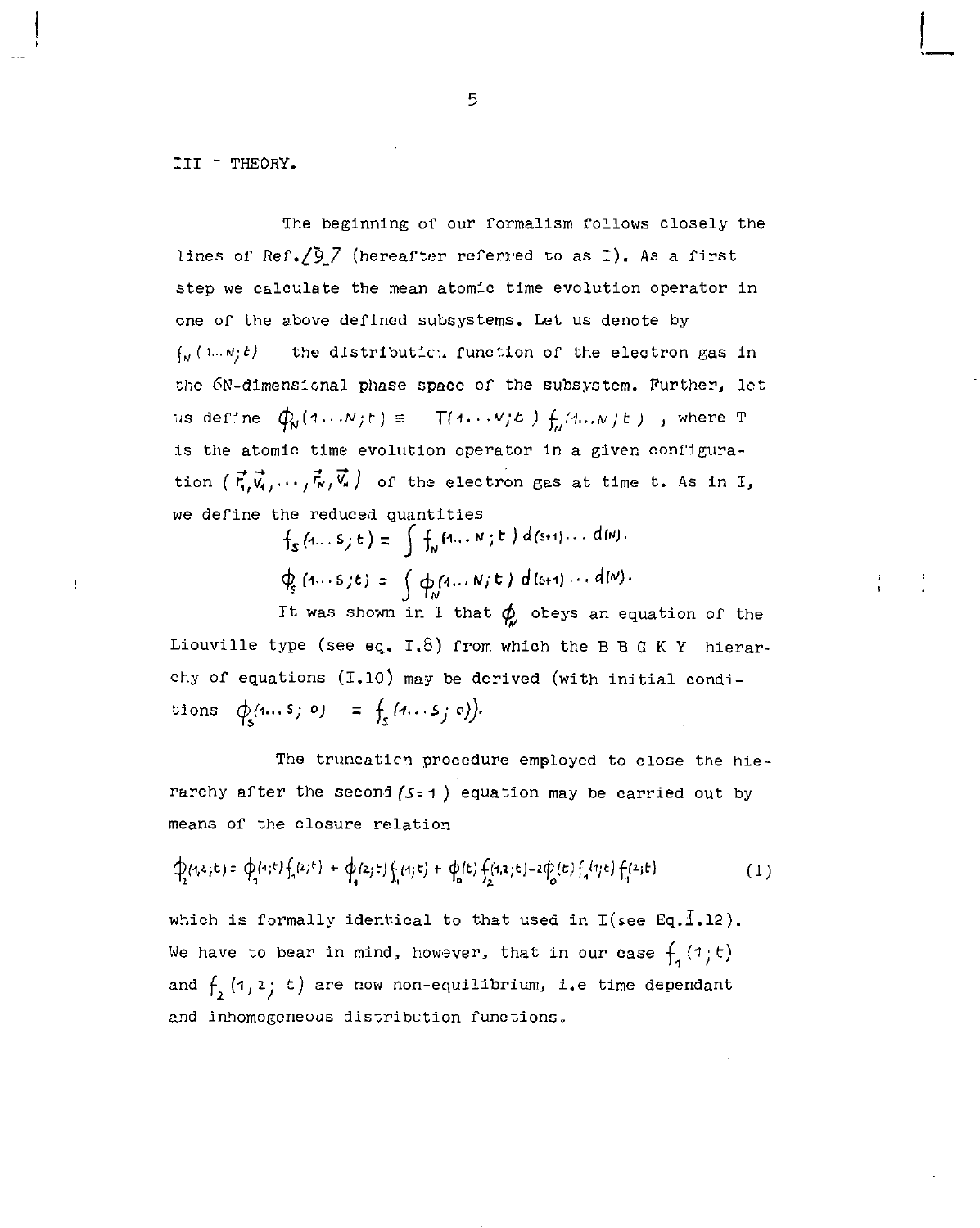The validity of  $Eq. (1)$  is based on conditions similar to those in I, namely on the exclusion of simultaneous strong collisions and on the necessity that the cumulative effect of simultaneous weak collisions is sufficiently small as to cause only small changes of the atomic state during the correlation time of the electric microfield (see Appendix A).

With the help of the olosure relatlon(l), and using the first B B G K Y equation for  $f_1(1,t)$ , we arrive at the following coupled system of equations for  $\phi$  and  $\phi$  :

$$
\left[\frac{\partial}{\partial t}+\frac{i}{\hbar}\vec{H}^{o}-\frac{i}{\hbar}\vec{D}\vec{E}(t)\right]\Phi_{\!\!p}(t) = -\frac{iN}{\hbar}\int\!\!\!\nabla\!\left(\vec{q}\right)\left[\vec{H}(t)\right]d\left(\vec{q}\right) \quad , \tag{2}
$$

$$
\left[\frac{2}{3t}+\frac{i}{\hbar}\vec{H}^o-\frac{i}{\hbar}\vec{D}.\vec{E}(t)+\vec{v}_s.\frac{2}{3t_s^2}-\frac{e}{m}\vec{E}_s(t_1t).\frac{2}{3t_s^3}+\frac{i}{\hbar}\vec{V}(t)\right]\vec{V}(t_1t)=\\-\frac{i}{\hbar}\left[\vec{V}(t)\hat{f}_s(t_1t)+N\left(\vec{V}(z)\hat{g}(t_1,t_2t)\,dt_2\right)\hat{g}_s(t)+\frac{N}{m}\frac{2\hat{f}_s(t_1t)}{3t_s^3}.\left(\frac{3W(s)}{2t_s^2}\right)^2(t_2+t)dt_2\right)(3)
$$

Ţ

where

 $\mathbf{i}$ 

$$
\vec{E}(\mathbf{t}) \equiv \int e \vec{f}_1 / r_1^3 \int_{\gamma} (r_1 t) d\mathbf{t}
$$
 (4)

$$
e \overrightarrow{E}_1(t_1t) = \int \frac{\partial W(t_1)}{\partial \overrightarrow{t_1}} f_1(z_1t) \, d(z) \tag{5}
$$

are the collective Vlasov-fields acting on the atom and particle 1, respectively ; and  $\Gamma(\mathbf{a};\mathbf{t})\equiv \phi(\mathbf{a};\mathbf{t})-\mathbf{f}(\mathbf{a};\mathbf{t})\ \phi_{\mathbf{e}}(\mathbf{t})\ ,$  $q_{(4,2,5)} = f_2(1,2,5) - f_1(1,5) f_1(2,5)$ 

Further  $\overrightarrow{H}^{\bullet}$  and  $\overrightarrow{D}$  denote the unperturbed atomic Hamiltonian and the atomic dipole operator. We also use the interaction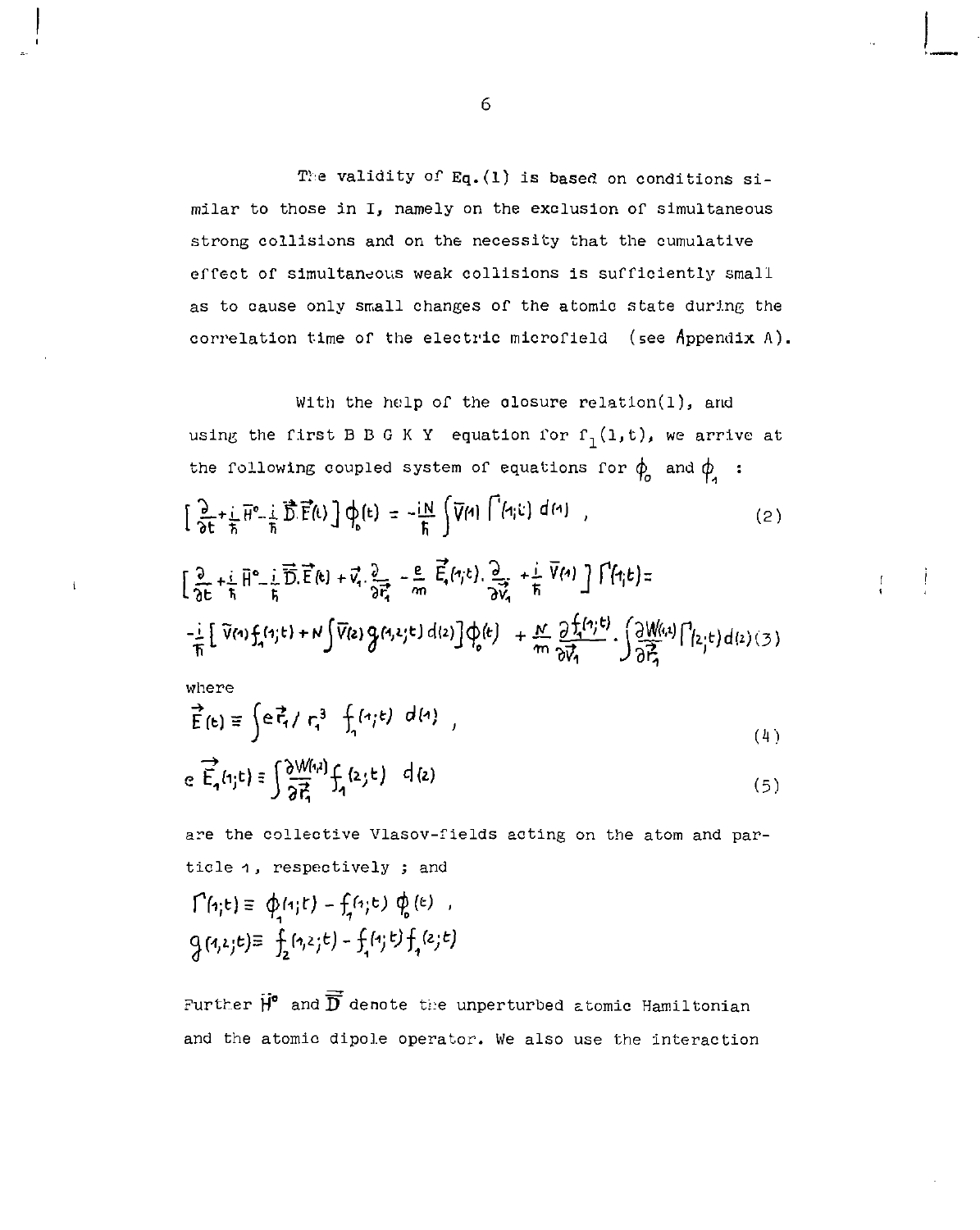potential of the atom with one electron  $\overrightarrow{V}(q) = -\sum_{i=1}^{n} \overrightarrow{r}_i / r_i^3$ ,

and the interaction energy between two electrons :  $W(\nu)=e^{2}/|\vec{F}_{1}-\vec{r}_{2}|$ 

(-e denotes the electronic charge).

As in I, we will make use of the Green's function nethod to solve Eq.(3).Let us first define the time evolution operator for the atomic state in the presence of one electron perturber and the turbulent plasma field  $\vec{F}(t)$ . It satisfies the equation

$$
\left[\frac{\partial}{\partial t} + \frac{i}{\hbar} \bar{H}^{\circ} - \frac{i}{\hbar} \overrightarrow{D} \cdot \vec{E}^{(k)} + \bar{Z}_{4}^{\dagger} (k_{j}k_{j}) \frac{i}{\hbar} \overrightarrow{V}(k_{j}) \overrightarrow{Z}_{4} (k_{j}k_{j}) \right] Q_{4} (k_{j}k_{j}) = 0 \quad , \quad Q_{4}(k_{j}k_{j}) = 1 \tag{6}
$$

where the propagator  $\vec{f}_1(t, t')$  acting on the functions of  $\vec{f}_1$ and  $\vec{v}_1$ , obeys the equation

$$
\left[\frac{2}{3c} + \vec{v}_1 \cdot \frac{2}{3\vec{r}_1} - \frac{6}{m} \vec{f}_1^2(r_1, t) \cdot \frac{2}{3\vec{v}_1}\right] \vec{Z}_1(r_1, t') = 0 \quad , \tag{7}
$$

with  $Z_1(t,t) = 1$ . We further introduce the operator

$$
D_{\mathbf{r}}(\vec{r}_i, \vec{r}_i, t, t) = 2\delta(t - t^*) \delta(\vec{r}_i^2 - \vec{r}_i^2) - \frac{M}{m} \int d^3 \vec{v}_i \left[ \vec{Z}_i(\mathbf{r}, t^*) Q_i(\mathbf{r}, t^*) \right]_+ \frac{\partial}{\partial \vec{v}_i} f_i(\mathbf{r}, t^*) \frac{\partial W(\mathbf{r}, \mathbf{r})}{\partial \vec{r}_i}, \quad (8)
$$

(with  $\lfloor z \mathsf{Q} \rfloor_+ = z \mathsf{Q} \cdot \Theta$  (t-t'),  $\Theta$  (t-t') being the Heaviside function,i.e. $\Theta$  (t-t') = 1 for t  $\rangle$  t' and = 0 for t< t'))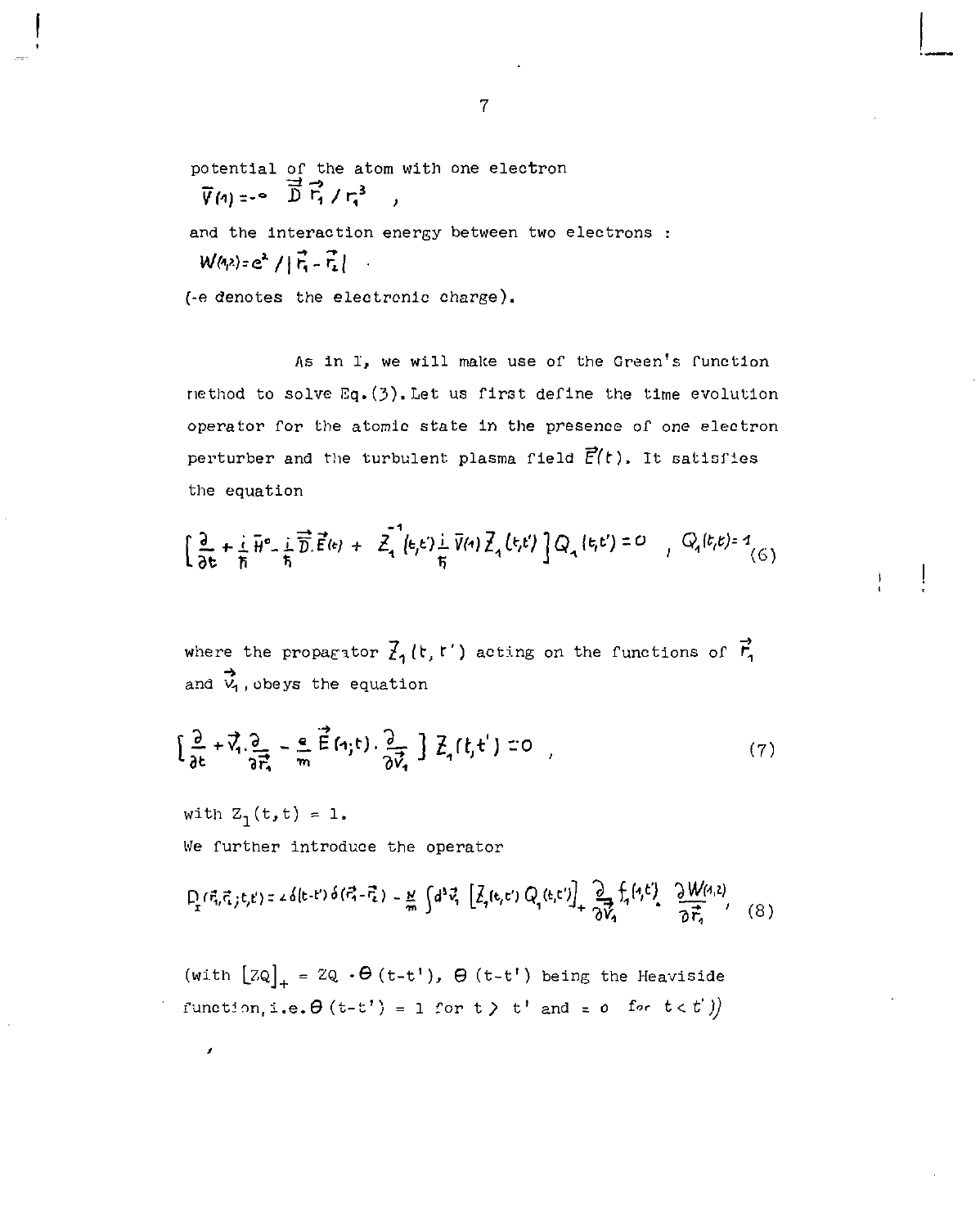and the Green's function 
$$
G_{\tau}(\vec{r_1}, \vec{r_2}; t, t')
$$
 defined from  
\n
$$
\int_0^{\vec{a}} \mathrm{d}t' \int_0^{\vec{b}} \mathrm{d}\vec{r_3} D_{\vec{b}}(\vec{r_1}, \vec{r_3}; t, t') G_{\vec{b}}(\vec{r_3}, \vec{r_1}; t', t') = 2 \delta(t, t') \delta(\vec{r_1} - \vec{r_3}) ,
$$
\nfor t > t', and by

 $G_i(\vec{r}, \vec{r}, t; t) \equiv 0$  for  $t' > t$ .

Equation (3) may then be formally solved and yields

$$
\int d^3v, \Gamma(r, t) = \frac{1}{\hbar} \int d^2t' \int d^2t \mathfrak{S} \left( r^2, \vec{r_1}, r, t \right) \int_0^{\infty} d^2t'' \left[ \vec{A}_2(t', t') Q_2(t', t'') \right]_+ \left[ \nabla(\varepsilon) \oint_{\tau} (z_1(t') + N \int \vec{V}(3) g(z_1, s_1(t')) \, d\omega) \right] \times \varphi_0(t'')
$$
\n(10)

Inserting this result into  $Eq. (2)$ , we obtain the following integro-differential equation for  $\phi(t)$  ;

$$
\left[\frac{\partial}{\partial t} + \frac{i}{\eta} \overrightarrow{H}^{\circ} - \frac{i}{\eta} \overrightarrow{\overrightarrow{D}} \cdot \overrightarrow{E}(t)\right] \phi_{\rho}(t) = \int_{0}^{t} dt' \ \mathcal{M}(t, t') \ \phi_{\rho}(t')
$$
\n(11)

Here the two time operator  $M(t, t')$  is given by

$$
M(t,t') = -\frac{N}{\hbar} \int d(n) \int d(x) \int d^{n''} \bar{V}(x) G_1(\vec{r}, \vec{r}, t, t') [\bar{Z}_2(t, t') G_2(t, t')] \int \bar{V}(z) f(z, t') + N \int \bar{V}(z) g(z, z, t') d\omega].
$$
\n(12)

Equation (11) describes the stochastic evolution of the atom in a given subsystem. Indeed, the statistics over individual particle collisions have now been carried out and are summarized in the operator  $M(t,t^+)$ , while the collective Vlasov field  $\vec{E}(t)$  (which is also contained in  $M(t,t')$ ) still presents its detailed behaviour. The statistics ever collective fields  $\vec{E}(t)$  will now be performed by the average over subsystems.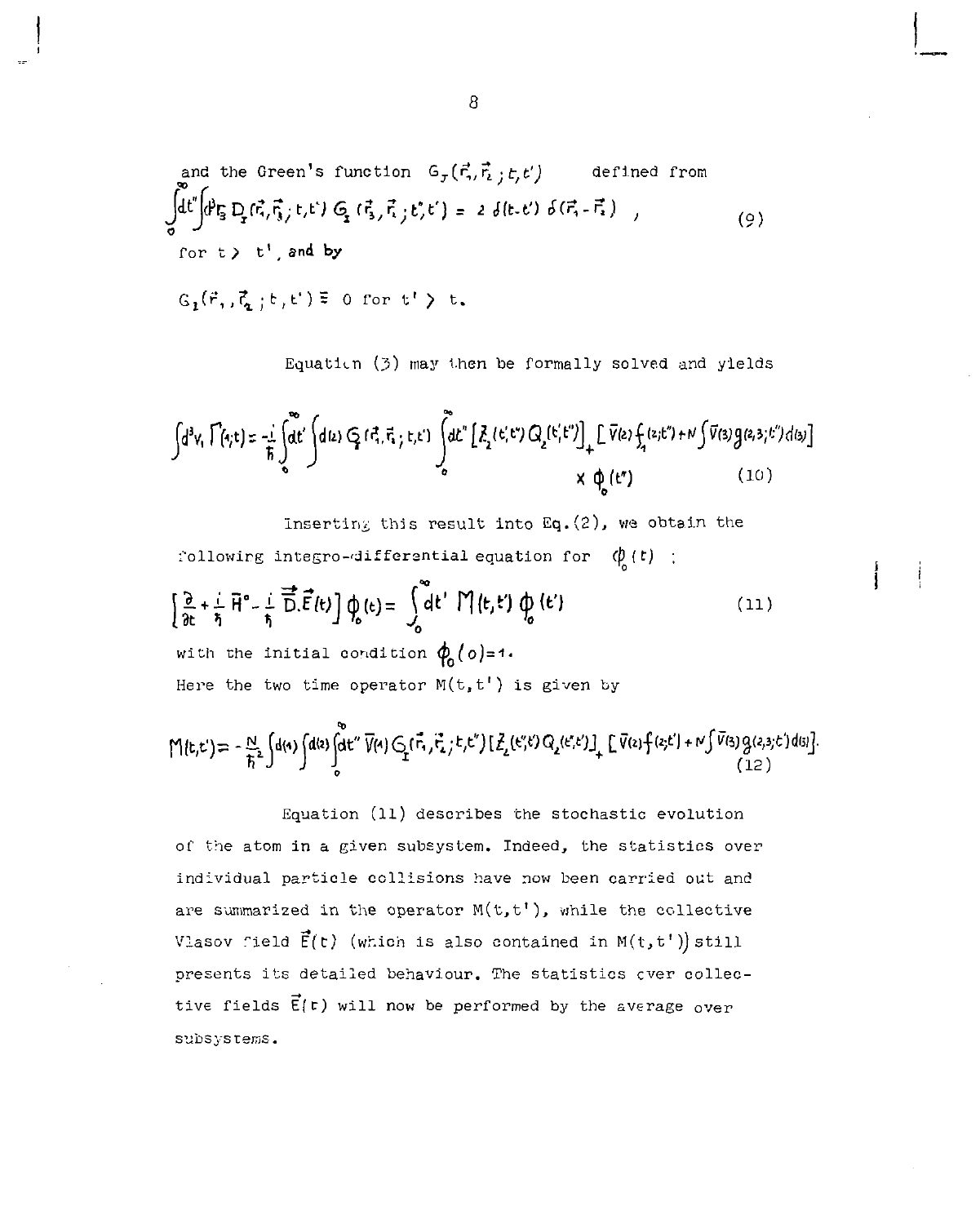In order to carry out this second part of the ensemble average, it is convenient to introduce shorthand notations for the time integrals. Let  $f(t,t')$ ,  $g(t,t')$  and  $r(t)$  be any functions such that  $f = g = 0$  for  $t \le t'$ . We then define

$$
\oint \bullet \quad \oint = \int_0^\infty dt'' \oint (t,t') \oint (t') \ t' \ ,
$$
  
and  

$$
\oint \bullet \quad h = \int_0^\infty dt' \oint (t,t'') \ h(t')
$$

ÿ

We will denote by  $I = 2 \delta(t-t')$  the identity wit. respect to this operation

$$
I * g = g * I = g
$$
  
Further we will write Laplace transforms as  

$$
\int_0^\infty dt e^{-st} F(t) = \widetilde{F}(s)
$$

Let us define the projection operators /Ic7 *P* and I-P such that PX =  $\langle X \rangle$  and  $(1-P)X = \delta X$ , where  $\langle \rangle$  and  $\delta$ denote; respectively, an average over subsystems and the deviation from this average  $(X = \langle X \rangle + \delta X)$ .

For the further evaluation of  $\langle \phi \rangle$ , we make the following simplifying assumptions. First, we will assume the turbulent plasma to be kept stationary (e.g.. by some external source) and homogenecus (which implies  $\langle \vec{f} \rangle$  = 0). This allows us to write

$$
\langle M(t,t')\rangle = \langle M(t\cdot t')\rangle = \langle M(t\cdot t')\rangle
$$

Further, we will assume the plasma turbulence to be weak . This might suggest a series expansion of quantities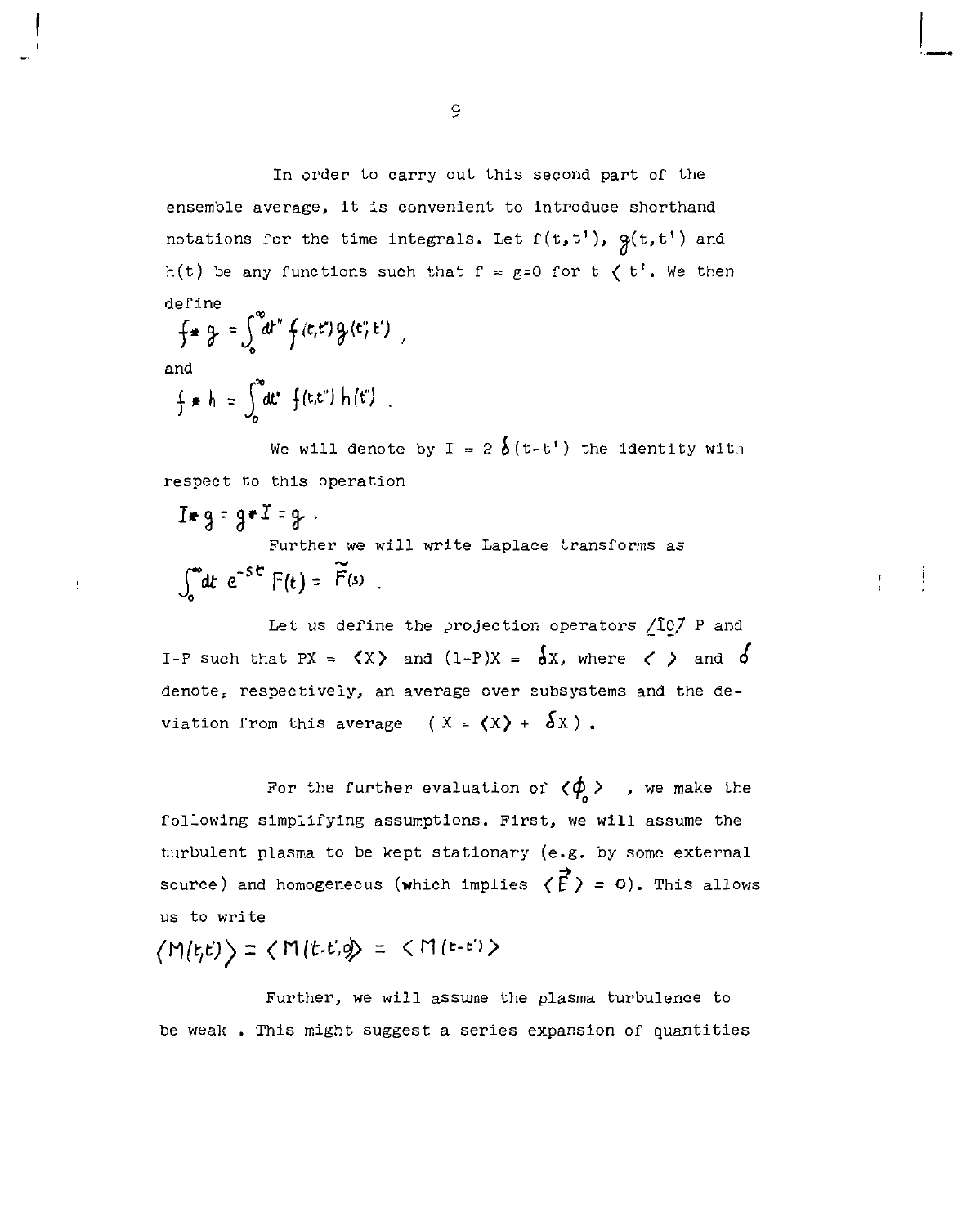like  $\langle \phi_{o} \rangle$  in powers of the collective electric fields  $\vec{E}(t)$ and  $\vec{E}(1,t)$ . However, such a series would involve secular coefficients arising, e.g., from the expansion of the true particle orbits around the unperturbed straight paths. As usual in quasi-linear theory of plasma turbulence  $/11,12,127$ we avoid this difficulty by expanding  $\langle \phi_{\rho} \rangle$  only partly. As will be demonstrated in the next sections, this method amounter to keeping the effects of the mean turbulent field on the perturber trajectories and on the atomic state.

Applying P to Eq.(ll), we obtain :  $\left[\frac{9}{2r}+\frac{1}{r} {\bar H}^* \right] P \phi_c = -P \mathcal{B} * \phi_c$  (15) (14)  $\mathcal{X} = \pm \overrightarrow{D} \cdot \overrightarrow{E} = I - M$ .

If we take the Laplace transform of Eq.  $(13)$ , and write it in the form  $\left[5+\frac{1}{2}\hat{H}^{\circ}+\sqrt{36}\cdot\hat{\phi}\cdot\sqrt{\hat{\phi}}\cdot\right]$   $\langle \hat{\phi}\rangle = 1$ we are led to introduce the formal collision operator  $K(s) = \langle \mathcal{K} * \phi \rangle \langle \phi \rangle$  (15)

This expression is formal because it contains the unknovm  $\langle \phi_{n} \rangle$  . However, we will now show that in the limit of weak turbulence we are considering here,  $\langle \phi_{\alpha} \rangle$  can be eliminated from expression (15).

As a first step, we express  $\vec{E}(t)$  and M( $t, t'$ ) in Eq.  $(14)$  by using Eqs.  $(4)$  and  $(12)$  to obtain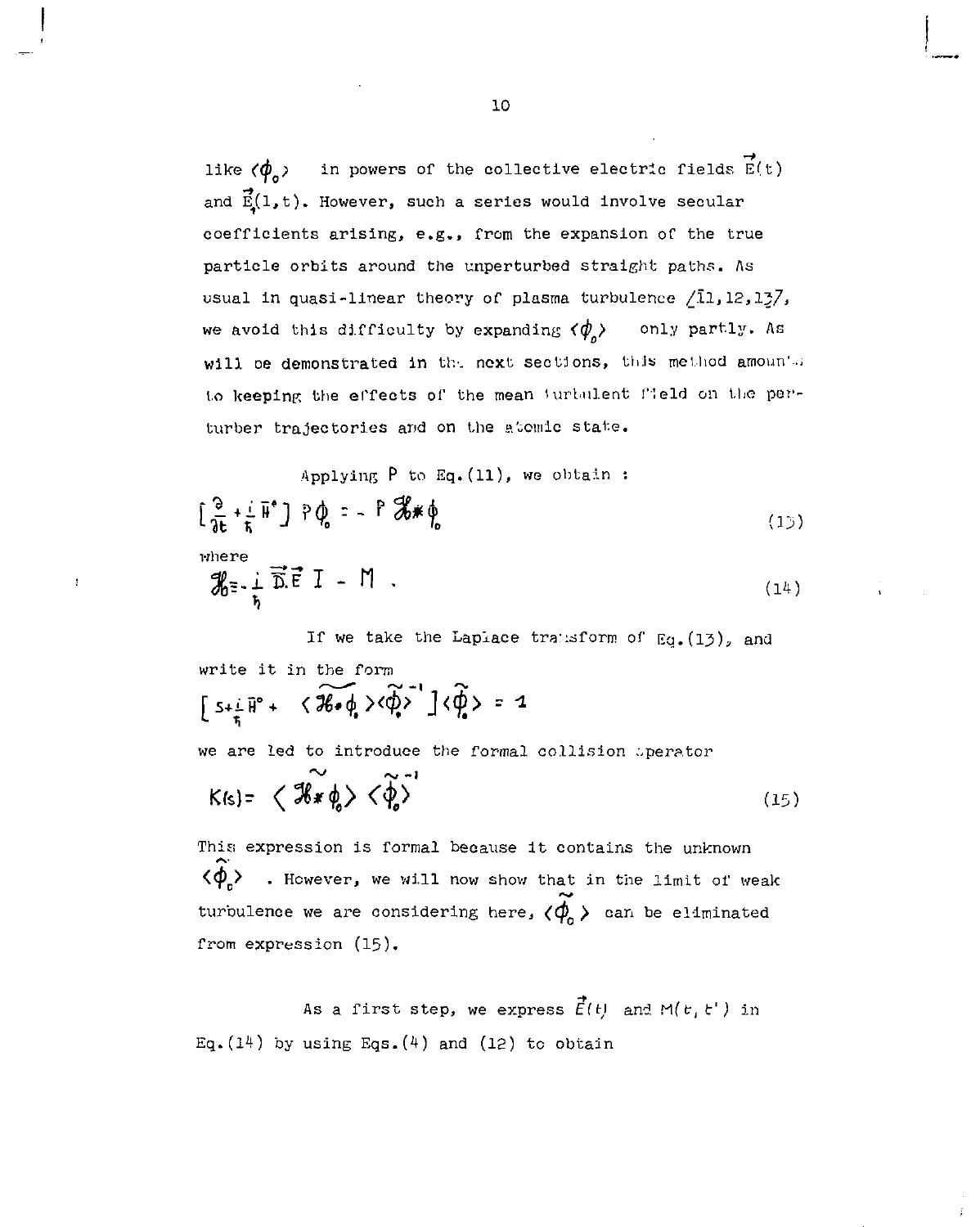$$
\langle \mathcal{H} * \varphi_{e} \rangle = \frac{i}{\hbar} \int d^{(4)} \overline{V}(4) \left[ \langle d f_{i}^{(4)}(t) \varphi_{e}^{(t)} \rangle - \frac{i}{\hbar} \int d^{(2)} \int d^{(4)} \langle d^{(4)} \langle f_{i}, \vec{r}_{i}, \vec{r}_{i} \rangle f_{i}^{(t)} \rangle \right] \times \left[ \mathcal{Z}_{2} (t_{i}^{(4)} \mathcal{Q}_{2} (t_{i}^{(4)} \mathcal{I}_{2}) \right] \left[ \nabla(t) \int_{t} (s_{i} t^{n}) + N \int \overline{V}(s) \mathcal{G}(s, s) t^{n} \right] d^{(5)} \right] \varphi_{e} (t^{n}) \Big]
$$

Next, using Eq.(C1) for  $\delta f_4(r,t)$  and Eq.(11) for  $\phi_2(t)$ , we derive an integro-differential equation for the quantity  $\delta f \phi$ <sub>1</sub>

$$
\left[\frac{2}{3t}+\frac{i}{\hbar}B^2-\frac{i}{\hbar}\frac{\vec{D}\cdot\vec{E}(t)}{\vec{D}\cdot\vec{E}}+X_1\frac{3}{3t^2}-\frac{e}{\hbar}\frac{\vec{E}_4(t_1t_2)}{3t^2}-\frac{2}{3t^2}\frac{\vec{D}_4(t_1t_2)}{3t^2}-\frac{2}{3t^2}\frac{\vec{E}_4(t_1t_2)}{3t^2}+\frac{e}{3t^2}\frac{\vec{E}_4(t_1t_2)}{3t^2}+\frac{e}{3t^2}\frac{\vec{E}_4(t_1t_2)}{3t^2}+\frac{e}{3t^2}\frac{\vec{E}_4(t_1t_2)}{3t^2}+\frac{e}{3t^2}\frac{\vec{E}_4(t_1t_2)}{3t^2}+\frac{e}{3t^2}\frac{\vec{E}_4(t_1t_2)}{3t^2}+\frac{e}{3t^2}\frac{\vec{E}_4(t_1t_2)}{3t^2}+\frac{e}{3t^2}\frac{\vec{E}_4(t_1t_2)}{3t^2}+\frac{e}{3t^2}\frac{\vec{E}_4(t_1t_2)}{3t^2}+\frac{e}{3t^2}\frac{\vec{E}_4(t_1t_2)}{3t^2}+\frac{e}{3t^2}\frac{\vec{E}_4(t_1t_2)}{3t^2}+\frac{e}{3t^2}\frac{\vec{E}_4(t_1t_2)}{3t^2}+\frac{e}{3t^2}\frac{\vec{E}_4(t_1t_2)}{3t^2}+\frac{e}{3t^2}\frac{\vec{E}_4(t_1t_2)}{3t^2}+\frac{e}{3t^2}\frac{\vec{E}_4(t_1t_2)}{3t^2}+\frac{e}{3t^2}\frac{\vec{E}_4(t_1t_2)}{3t^2}+\frac{e}{3t^2}\frac{\vec{E}_4(t_1t_2)}{3t^2}+\frac{e}{3t^2}\frac{\vec{E}_4(t_1t_2)}{3t^2}+\frac{e}{3t^2}\frac{\vec{E}_4(t_1t_2)}{3t^2}+\frac{e}{3t^2}\frac{\vec{E}_4(t_1t_2)}{3t^2}+\frac{e}{3t^2}\frac{\vec{E}_4(t_1t_2)}{3t^2}+\frac{
$$

Note that the unknown  $\delta f$ ,  $\phi$  also appears on the right side of this equation. In order to make thi^ explicit, we express 7a.  $E(\mathcal{F})$  in the first term of the first term of the right side by means of  $E(\mathcal{F})$ and  $\delta f_i(\cdot,t)$  in the second term by means of Eq(C2). We thus obtain :

$$
\begin{bmatrix} 2 + i \frac{1}{2} \frac{1}{2} - i \frac{1}{2} \vec{b} \cdot \vec{t}(t) = M \Sigma_{\vec{a}} \ \ + \ \nabla_1 \frac{2}{3} \vec{b} \ \ + \ \nabla_2 \left( 1 + \frac{1}{2} \frac{1}{2} \vec{b} \right) \ \ + \ \nabla_3 \left( 1 + \frac{1}{2} \frac{1}{2} \vec{b} \right) \ \ + \ \nabla_4 \left( 1 + \frac{1}{2} \frac{1}{2} \vec{b} \right) \ \ + \ \nabla_5 \left( 1 + \frac{1}{2} \frac{1}{2} \vec{b} \right) \ \ + \ \nabla_6 \left( 1 + \frac{1}{2} \frac{1}{2} \vec{b} \right) \ \ + \ \nabla_7 \left( 1 + \frac{1}{2} \frac{1}{2} \vec{b} \right) \ \ + \ \nabla_8 \left( 1 + \frac{1}{2} \frac{1}{2} \vec{b} \right) \ \ + \ \nabla_9 \left( 1 + \frac{1}{2} \frac{1}{2} \vec{b} \right) \ \ + \ \nabla_9 \left( 1 + \frac{1}{2} \frac{1}{2} \vec{b} \right) \ \ + \ \nabla_9 \left( 1 + \frac{1}{2} \frac{1}{2} \vec{b} \right) \ \ + \ \nabla_9 \left( 1 + \frac{1}{2} \frac{1}{2} \vec{b} \right) \ \ + \ \nabla_9 \left( 1 + \frac{1}{2} \frac{1}{2} \vec{b} \right) \ \ + \ \nabla_9 \left( 1 + \frac{1}{2} \frac{1}{2} \vec{b} \right) \ \ + \ \nabla_9 \left( 1 + \frac{1}{2} \frac{1}{2} \vec{b} \right) \ \ + \ \nabla_9 \left( 1 + \frac{1}{2} \frac{1}{2} \vec{b} \right) \ \ + \ \nabla_9 \left( 1 + \frac{1}{2} \frac{1}{2} \vec{b} \right) \ \ + \ \nabla_9 \left( 1 + \frac{1}{2} \frac{1}{2} \vec{b} \right) \ \ + \ \nabla_9 \left( 1 + \frac{1}{2} \frac{1}{2} \vec{b}
$$

$$
S_{\epsilon}(t) = -\frac{N}{m} \int_{0}^{\infty} dt' \text{ M}(t,t') \int_{\epsilon'}^{t} z_{\epsilon}(t,t') \frac{\partial}{\partial \vec{v}_{\epsilon}} \langle f(t,t') \rangle \cdot \int d\omega \frac{\partial W(t,a)}{\partial \vec{r}_{\epsilon}} df(a,t') \phi_{\epsilon}(t')
$$

In order to solve formally  $Eq. (17)$ , we introduce the operator  $U(t, t')$  (acting in the atomic Hilbert space) which satisfies tne same equation as  $\phi_o$ , namely

$$
\left[\frac{\partial}{\partial t} + \frac{i}{\hbar} \vec{h}^{\mathfrak{a}} - \frac{i}{\hbar} \vec{E}^{\mathfrak{a}} \vec{E} \right] U(t, t') = \int_{\epsilon'}^{\infty} \vec{M}(t, t'') U(t''', t') dt'' \tag{18}
$$

$$
^{11} \\
$$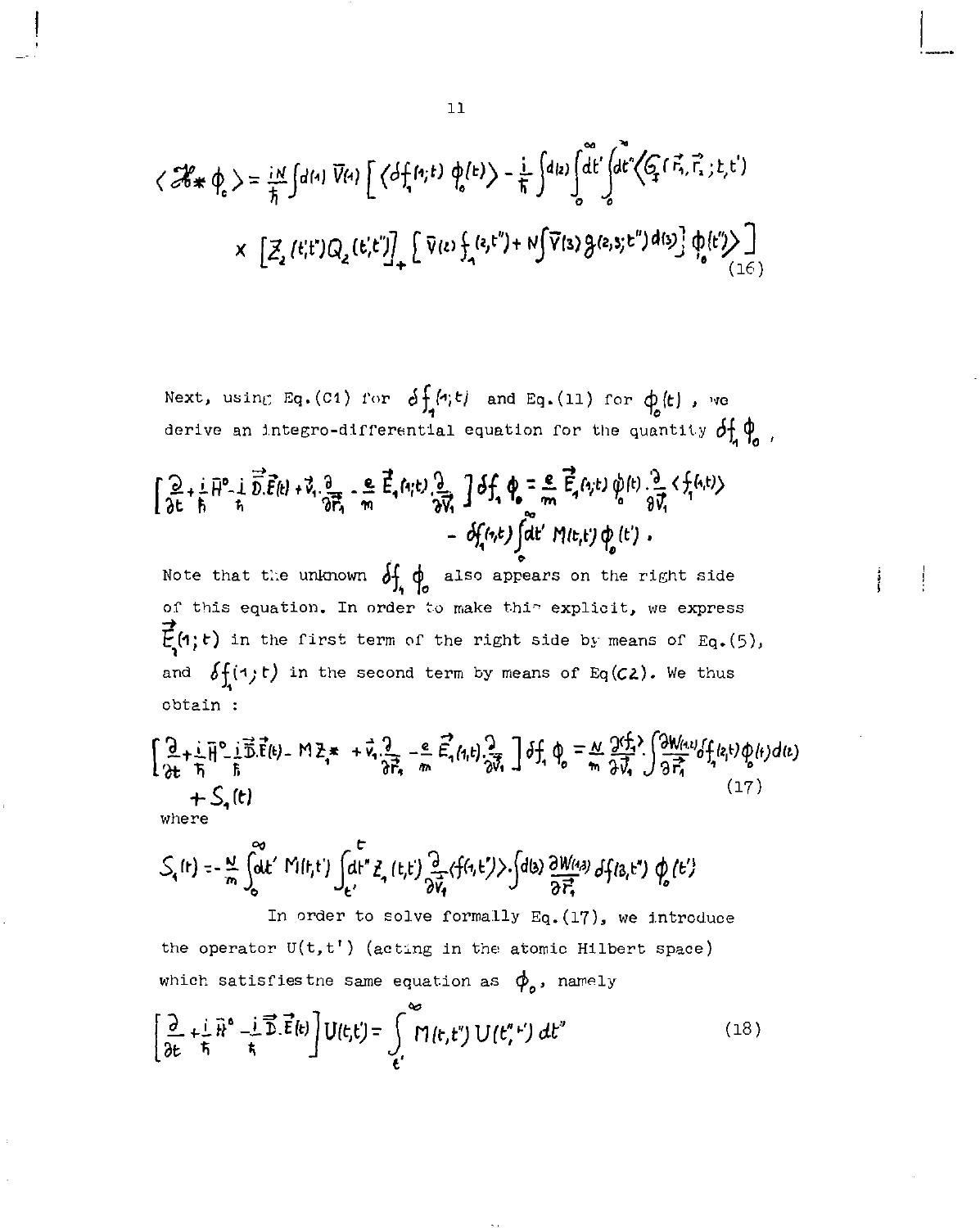but with initial condition 
$$
U(t,t) = 1
$$
.  
\nWe further define the Green's function  $G_{\underline{r}}(\vec{r}, \vec{r}_i; t, t')$   
\nfrom  
\n
$$
\int_{0}^{\infty} d\vec{r} \int d^{3}r_{3} D_{3}(\vec{r}_{1}, \vec{r}_{2}; t, t') G_{2}(\vec{r}_{3}, \vec{r}_{2}; t, t') = 2 \int (t \cdot t') \int (t \cdot \vec{r} - \vec{r}_{1}) \int \text{for } t > t'
$$
\n(19)  
\nand by  
\n
$$
G_{\underline{n}}(\vec{r}, \vec{r}_{1}, \vec{r}_{2}; t, t') = 0 \qquad \text{for } t' > t
$$
\nHere the learned  $D_{\underline{n}}$  is given by  
\n
$$
D_{\underline{n}}(\vec{r}, \vec{r}_{2}; t, t') = 2 \int (t \cdot t') \int (t \cdot \vec{r} - \vec{r}_{1}) - \frac{M}{m} \int d^{3}v \left[ \vec{L}_{1}(r, t') U(t, t') \right]_{+}^{\infty} \frac{\partial \int (t \cdot t') \partial W_{12}}{\partial \vec{r}_{1}} \quad (20)
$$
\nwith  $\left[ \vec{L}_{1} U \right]_{+} = \vec{L}_{1} U \theta(t \cdot t')$ .  
\nEq. (17) may then be formally solved and yields  
\n
$$
\int d^{3}v_{1} \int d_{1} \phi_{2} = \int d^{3}v \int d^{3}v \int d^{3}v \int \left[ \vec{L}_{2}(t') U(t' \cdot t') \right] \int d_{1}f(t' \cdot t') \left[ \left[ \vec{L}_{1}(t') U(t' \cdot t') \right]_{+}^{\infty} \int d_{1}f(t' \cdot t') \right] \quad + \int_{0}^{\infty} d^{3}v \left[ \vec{L}_{2}(t' \cdot t') U(t' \cdot t') \right]_{+}^{\infty} \int d_{1}f(t' \cdot t') \left[ \left[ \vec{L}_{1}(t' \cdot t') U(t' \cdot t') \right]_{+}^{\infty} \int d_{1}f(t' \cdot t') \right]
$$
\nTherefore, this result into Eq. (16) leads to the following ex-

Inserting this result into Eq.(l6) leads to the following exexpression for  $\langle \mathcal{X}, \phi \rangle$ :  $\langle \mathcal{J}_{\alpha}^{\beta} \phi \rangle = \frac{iN}{\hbar} \int dt \eta \, \bar{V}(\eta) \int dt \, \xi \int dt' \left[ \langle G_{\alpha}(\vec{r_{i}},\vec{r_{i}};t;t;t') \left[ [\xi_{2}(t',0) U(t',0)]_{+} d f_{4}(z,0) \right] \right]$  $(21)$  $+ \left\{\mathsf{d}t''\left[\begin{smallmatrix}\tilde{\epsilon}_2(t't'')U(t',t'')\end{smallmatrix}\right]_+ \zeta_2(t'')\right\} \sim \left\langle \mathsf{G}_2(\vec{r_1},\vec{r_2}\,;\,t,t'\right)\left[\begin{smallmatrix}\tilde{\epsilon}_2(t',t'')Q_2(t',t')\end{smallmatrix}\right]_+$  $\mathbf{X} = \left\{ \nabla(\mathbf{z}) \int_{\mathbf{z}} \left( \mathbf{z}, \mathbf{t}^{\prime\prime} \right) + N \int \nabla(\mathbf{z}) \mathbf{Q} \left( \mathbf{z}, \mathbf{z} \right) \mathbf{t}^{\prime\prime} \right\} \mathrm{d}(\mathbf{z}) \right\}$ 

This expression may be simplified by neglecting  $S_1(t)$  and by replacing g with  $\langle g \rangle$  . Indeed, both  $S_1(t)$ and  $\delta$ **q** yield relative contributions of order  $\lambda$ <sub>**c**</sub> with respect to the term containing  $6<sub>r</sub>$  and of order  $\lambda_i$  with respect to the term containing  $G_{\pi}$ .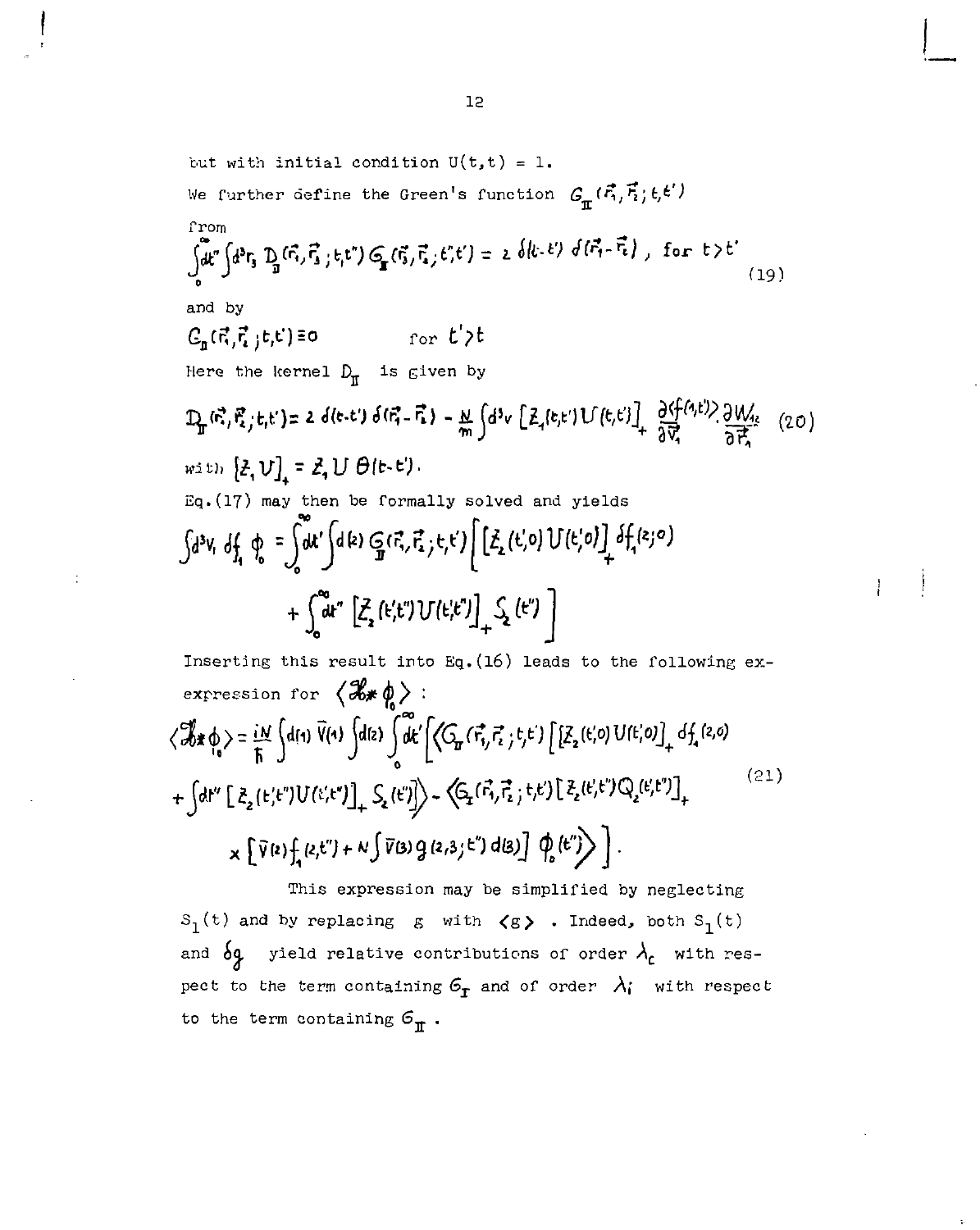A more convenient form of  $\langle \mathcal{L}_* \phi \rangle$  may then be obtained by using the relation

$$
f_1(\eta t) = \bar{Z}_1(t,0) f_1(\eta,0)
$$
 (22)

which follows from Eqs. (23) and (7) for  $f(1;t)$  and  $Z_i(t,t')$ , respectively. Making also use of the relation

$$
\varphi_{\mathbf{0}}(t)=\mathbf{U}(t,0)
$$

in the second term of Eq. (21), we finally obtain  
\n
$$
\langle \mathcal{H} * \phi \rangle = \frac{i\pi}{\hbar} \int d(t) \overline{V}(t) \int dt' \rangle d(t) \left[ \langle G_{\underline{r}}(\vec{r}, \vec{r}; t, t') [ \xi_{\underline{r}}(t, 0) U(t, 0) ] + \int_{\vec{r}} \langle \xi_{\underline{r}}(0) \rangle \right]
$$
  
\n $-\frac{i}{\hbar} \int_0^{\pi} dt'' \langle G_{\underline{r}}(\vec{r}, \vec{r}; t, t') [ \xi_{\underline{r}}(t, t') Q_{\underline{r}}(t, t') ] + \overline{V}(z) [ \xi_{\underline{r}}(t, 0) U(t, 0) ] + \int_{\vec{r}} \langle \xi_{\underline{r}}(0) \rangle$   
\n $-\frac{i}{\hbar} \int_0^{\pi} dt'' \langle G_{\underline{r}}(\vec{r}, \vec{r}; t, t') [ \xi_{\underline{r}}(t, t') Q_{\underline{r}}(t, t') ] \sqrt{\overline{V}(z)} \langle g(z, z, t') \rangle d(z) U_{\underline{r}}(t, 0) \rangle$ .

with  $U_{\perp} = U \Theta(t-t^{\dagger}).$ 

A nore explicit expression for  $\langle \mathcal{H} * \phi \rangle$  can be derived by expressing the average quantities in the integrands of Eq.(23) in terms of factors like  $\langle G_{\mathcal{I}} \rangle$  ,  $\langle G_{\mathcal{I}} \rangle$  ,  $\langle [Z U]_{\uparrow}$ and  $\langle [Z\Q] \rangle$ . As will be demonstrated in Appendix F, this procedure leads to a rather complicated series expansion in power of  $\lambda$ <sub>c</sub>. This expansion, however, does not contain singular terms since all its terms depend on the average propagator  $\langle [ZU]_+ \rangle$  or  $\langle [ZQ]_+ \rangle$  and thus include the mean effect of the borbulent plasma field on the perturber trajectories and the atomic state. Therefore, in our case of weak turbulence, we may keep only the terms to lowest order in  $\lambda_c$  , to obtain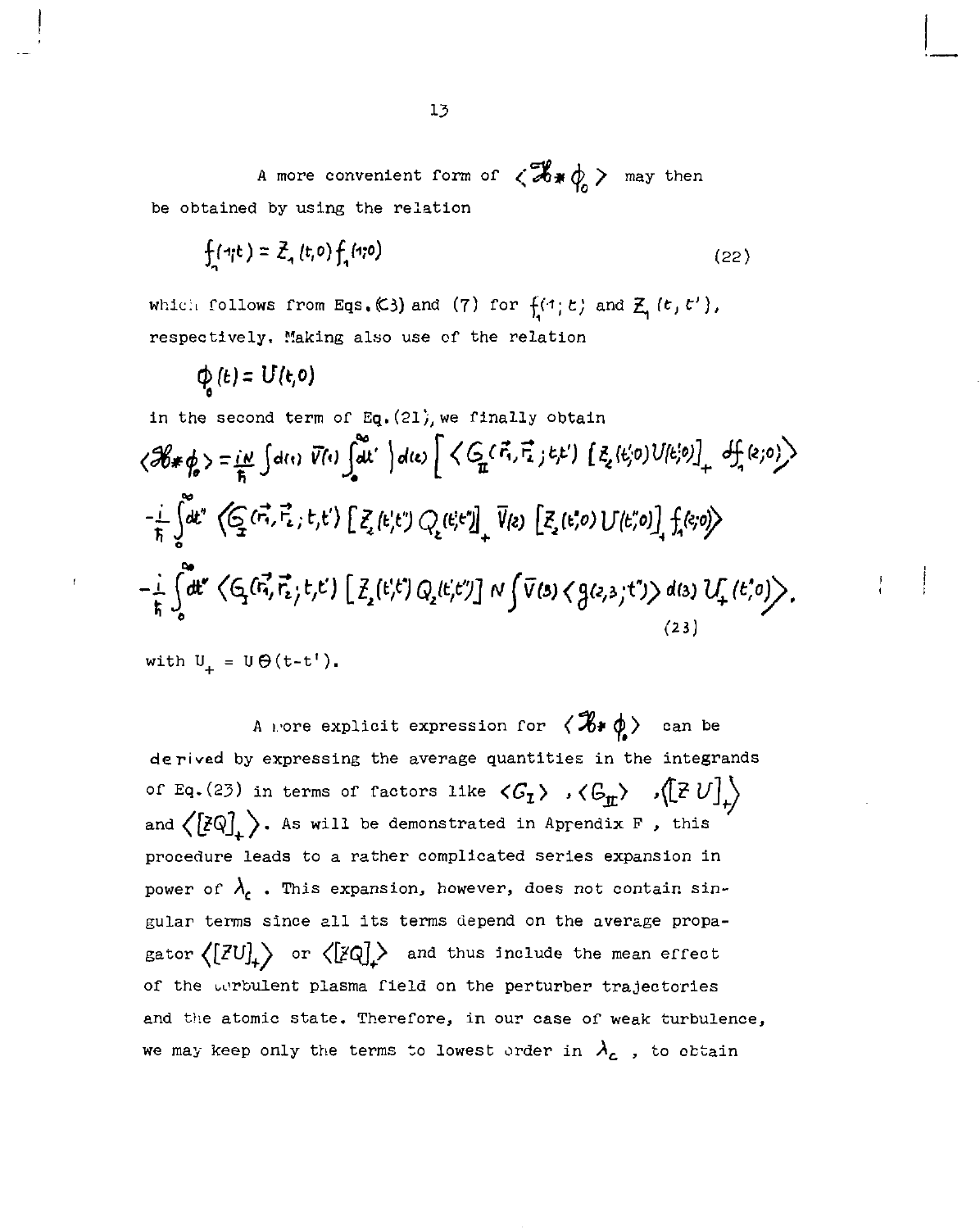$$
\langle \mathcal{H} \mathbf{x} \phi_{\mathbf{0}} \rangle = \frac{1}{\pi} \int d\omega \bar{v} \omega \int d\mathbf{r} \int d\omega \langle c_{\mathbf{0}}^{\alpha} c_{\alpha}^{\alpha} c_{\beta}^{\alpha} c_{\beta}^{\alpha} c_{\beta}^{\alpha} c_{\beta}^{\alpha} c_{\beta}^{\alpha} c_{\beta}^{\alpha} c_{\beta}^{\alpha} c_{\beta}^{\alpha} c_{\beta}^{\alpha} c_{\beta}^{\alpha} c_{\beta}^{\alpha} c_{\beta}^{\alpha} c_{\beta}^{\alpha} c_{\beta}^{\alpha} c_{\beta}^{\alpha} c_{\beta}^{\alpha} c_{\beta}^{\alpha} c_{\beta}^{\alpha} c_{\beta}^{\alpha} c_{\beta}^{\alpha} c_{\beta}^{\alpha} c_{\beta}^{\alpha} c_{\beta}^{\alpha} c_{\beta}^{\alpha} c_{\beta}^{\alpha} c_{\beta}^{\alpha} c_{\beta}^{\alpha} c_{\beta}^{\alpha} c_{\beta}^{\alpha} c_{\beta}^{\alpha} c_{\beta}^{\alpha} c_{\beta}^{\alpha} c_{\beta}^{\alpha} c_{\beta}^{\alpha} c_{\beta}^{\alpha} c_{\beta}^{\alpha} c_{\beta}^{\alpha} c_{\beta}^{\alpha} c_{\beta}^{\alpha} c_{\beta}^{\alpha} c_{\beta}^{\alpha} c_{\beta}^{\alpha} c_{\beta}^{\alpha} c_{\beta}^{\alpha} c_{\beta}^{\alpha} c_{\beta}^{\alpha} c_{\beta}^{\alpha} c_{\beta}^{\alpha} c_{\beta}^{\alpha} c_{\beta}^{\alpha} c_{\beta}^{\alpha} c_{\beta}^{\alpha} c_{\beta}^{\alpha} c_{\beta}^{\alpha} c_{\beta}^{\alpha} c_{\beta}^{\alpha} c_{\beta}^{\alpha} c_{\beta}^{\alpha} c_{\beta}^{\alpha} c_{\beta}^{\alpha} c_{\beta}^{\alpha} c_{\beta}^{\alpha} c_{\beta}^{\alpha} c_{\beta}^{\alpha} c_{\beta}^{\alpha} c_{\beta}^{\alpha} c_{\beta}^{\alpha} c_{\beta}^{\alpha} c_{\beta}^{\alpha} c_{\beta}^{\alpha} c_{\beta}^{\alpha} c_{\beta}^{\alpha} c_{\beta}^{\alpha} c_{\beta}^{\alpha} c_{\beta}^{\alpha} c_{\
$$

where the propagator  $\overline{Q}_4$  is defined from the Dyson equation *Ō*<sub>1</sub> = U - <u>i</u> Ō<sub>1</sub>  $\overline{V}$  ★ U (25)

By virtue of the stationarity of the turbulent plasma state, the time dependance of the quantities  $\big\langle \mathsf{U}(t,t') \big\rangle$  , and consequently  $\langle G_{\mathbf{I}}(\vec{r}_1, \vec{r}_2, t, t') \rangle$  and  $\langle G_{\mathbf{I}}(\vec{r}_1, \vec{r}_2, t, t') \rangle$ only occurs via the difference t-t'. For instance we may write

$$
\langle U_{+}(t,t')\rangle = \langle U_{+}(bt'_{+}0)\rangle = \langle \phi_{+}(t-t')\rangle \qquad (26)
$$

This allows us to perform the Laplace transform of Eq.(24). Inserting the result into Eq.(15) leads to the following result for the collision operator K(s)

$$
K(s) = K_{\mathbf{T}}(s) + K_{\mathbf{\underline{\pi}}} (s)
$$

n

where

$$
K_{\mathbf{r}}(s) = \int_{0}^{\infty} d(\mathbf{r} - \mathbf{t}^*) e^{-s(\mathbf{r} - \mathbf{t}^*)} \frac{N}{\mathbf{r}^2} \int d(\mathbf{q}) \overline{V}(\mathbf{q}) \int d\mathbf{r} \int d\mathbf{r} = \langle \overline{\mathbf{t}}_1, \overline{\mathbf{t}}_2, \mathbf{t}, \mathbf{t} \rangle \langle \mathbf{t} \rangle \langle \mathbf{t}, \mathbf{t} \rangle \langle \mathbf{q}, \mathbf{t} \rangle \langle \mathbf{t} \rangle
$$
  
\n
$$
\times \left[ \overline{V}(\mathbf{r}) \langle \mathbf{t}_1(\mathbf{r} + \mathbf{t}) \rangle + N \int \overline{V}(\mathbf{r}) \langle \mathbf{q}(\mathbf{r}, \mathbf{r}) \rangle \langle \mathbf{t} | \mathbf{s} \rangle \right].
$$
 (27)

$$
K_{\mathbf{n}}(s) = \int_{0}^{\infty} d(\mathbf{t} \cdot \mathbf{t}^{*}) e^{-S(\mathbf{t} \cdot \mathbf{t}^{*})} \frac{N}{\mathbf{t}^{*}} \int d(\mathbf{t}) \overline{V}(\mathbf{t}) \int_{0}^{\infty} d\mathbf{t}' \int d(\mathbf{t}) \langle G_{\mathbf{n}}(\vec{t}, \vec{t}_{i} \cdot \mathbf{t}, \mathbf{t}') \rangle \langle [\mathcal{Z}_{2}(\mathbf{t}', \mathbf{t}') \overline{Q}_{2}(\mathbf{t}', \mathbf{t}')]_{+} \rangle
$$
  
\n
$$
\times \langle \overrightarrow{D} \overrightarrow{E} (\mathbf{t}^{*}) \partial f_{i}(\mathbf{t}, \mathbf{t}') \rangle . \tag{28}
$$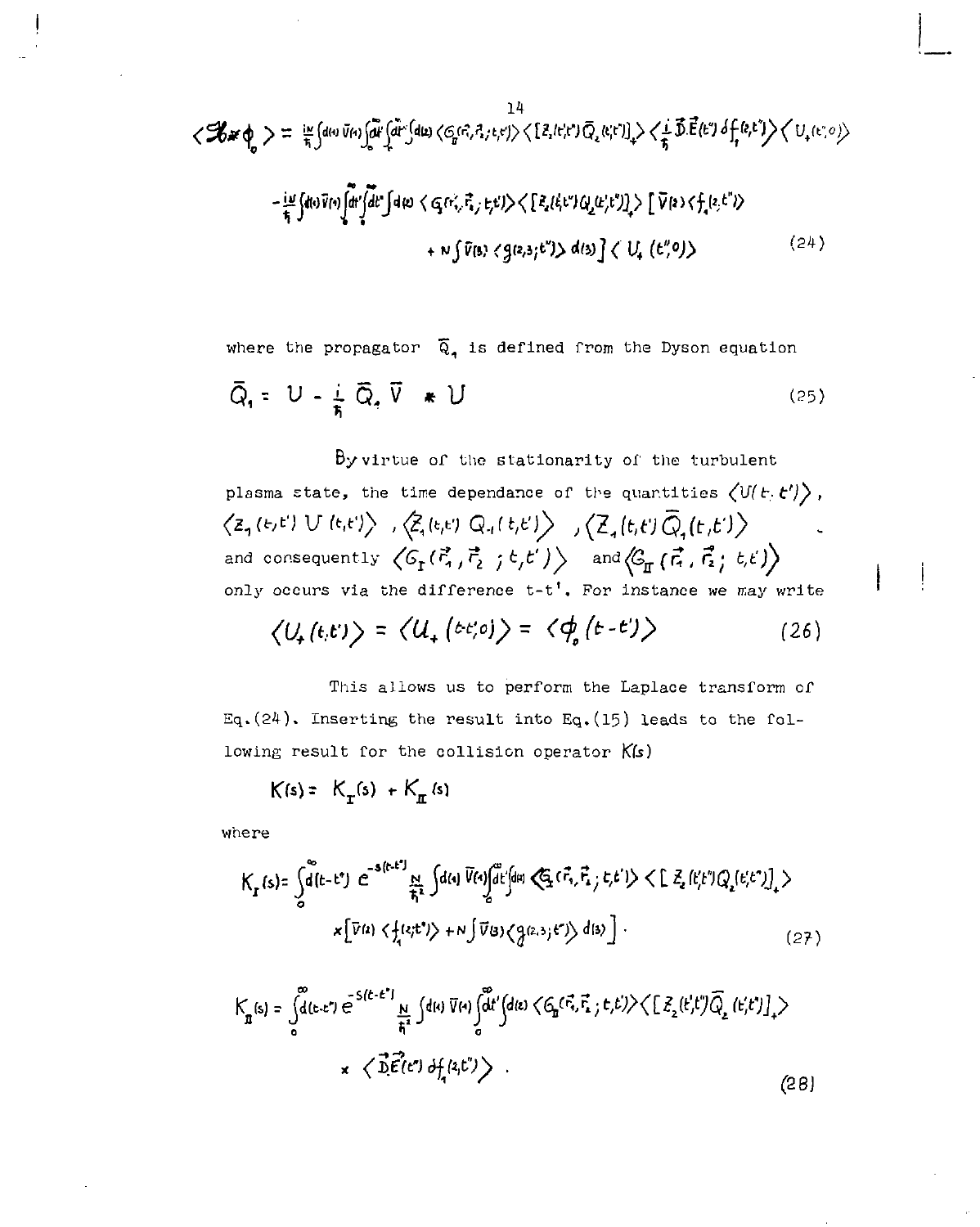The first part, *K<sup>t</sup> ,* characterizes the influence of individual particle collisions on the radiating atom. However, it also includes collectives effects contained mainly in *(C^)* which describes the response of the non-equilibrium medium to the individual particle fields. The second part,  $K_{\overline{p}}$ , just represents the influence of the turbulent plasma modes on the radiating atom.

Let us now turn to a more convenient form of  $K_I(s)$ by introducing the Fourier transforms of the quantities  $\bar{V}(4)$ ,  $\langle G_{\mathbf{r}} \rangle$  and  $\langle [\mathcal{Z}, Q_{\mathbf{r}}] \rangle$  in Eq.(27), and carrying out the Laplace transform :

$$
K_{r}(s) = \frac{N}{\hbar^{3}(2\pi)^{3}} \int d^{3}k \int d^{3}k' \int d^{4}k' \widetilde{M}\widetilde{N} \cdot (\widetilde{G}_{1}(\vec{k}_{1}\vec{k}_{1}s)) \int d^{3}v \, \text{Tr}(\vec{k}_{1}^{\dagger} - \vec{k}_{1}^{\dagger} \tilde{v}_{1}s) \, \widetilde{V}(\vec{k}^{\dagger}) \left[ f(\vec{w}) + N \frac{\sigma}{2} (\vec{k}_{1}^{\dagger} \vec{v}) \right]. \tag{29}
$$

Here the following notations have been used :

$$
\widetilde{V}(\vec{l}) = \int d^3r \ e^{-i\Re\cdot r} \overline{V}(r^2)
$$
\n
$$
g_{\vec{l}}(\vec{l},\vec{v}) = \int d^3r_{\vec{l}c} \int d^3v' \langle g(\vec{r}_{\vec{l}c},\vec{v},\vec{v}') \rangle e^{-i\vec{r}_{\vec{l}c}\cdot\vec{r}_{\vec{l}c}}
$$
\n
$$
f(\vec{v}) = \langle f_{\vec{r}}(r;t) \rangle
$$

Further, $\langle \widetilde{G}_{\mathbf{I}} \rangle$  and  $T_{\mathbf{I}}$  stand, respectively, for the Fourier and the Laplace transforms of the Green's function  $\langle G_{\Gamma} \rangle$  and of the propagator  $\langle (Z,\mathbb{Q}_n)_* \rangle$ :

$$
\langle \tilde{G}_{i}(\vec{k},\vec{k};s)\rangle = \int d^{3}r_{i}\int d^{3}r_{i}\int d(t,t)\tilde{e}^{5(t-t)}\tilde{e}^{i(\vec{k}\cdot\vec{r}+\vec{k}'\cdot\vec{r}')}\langle G_{i}\tilde{G}_{i}\tilde{G}_{i}\tilde{\tau}_{j}t, t'\rangle\rangle,
$$
\n
$$
\overline{T}_{i}(\tilde{k}_{i}\cdot\vec{k}',\vec{v}_{j}s)-\int d^{3}r_{i}\int d(t,t)\tilde{e}^{5(t-t')}e^{i(\vec{k}\cdot\vec{r})}\tilde{e}^{i(\vec{k}\cdot\vec{r})}\langle [Z_{i}(t,t')Q_{i}(t,t)]_{i}\rangle e^{i(\vec{k}\cdot\vec{r}')}. \tag{30}
$$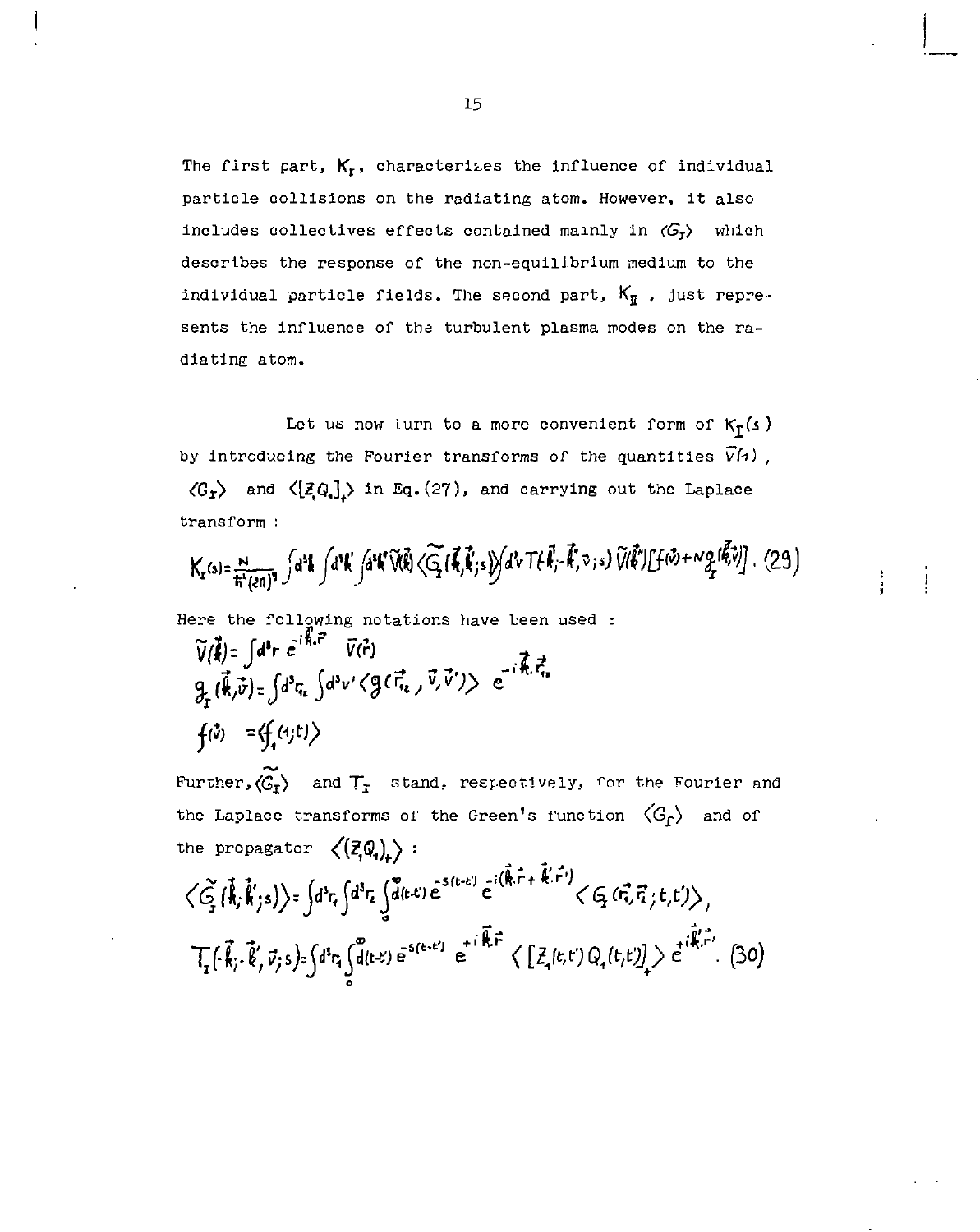Note that the propagator  $T_r$  acts on all functions of  $\vec{v}$  standing on its right.

For a further evaluation of expression (29) we need to specify the quantities  $\langle \hat{G}_1(\vec{k}, \vec{k}; s) \rangle$  and  $T_x(\vec{k}, \vec{k}; \vec{\sigma}_{j3})$ . In order to determine the propagator  $T_r$ . we use the following equation, derived in Appendix E  $\ddot{\phantom{0}}$ 

$$
\left[\frac{9}{8t}+\frac{1}{5}H^4+\frac{1}{5}V(4)+\frac{1}{7}H_1*+V_1\frac{9}{8H_1^2}+R_1*+\frac{9}{8V_1^2}H_2\frac{7}{8H_1^2}K_1(Z,Q_1)\right]=\delta(t-t).
$$
\n(31)

This equation describes the time evolution of the atom and of one perturbing electron under the influence of the turbulent collective field. It contains three terms of a diffusion type. Two of them, namely

$$
\mathsf{R}_{\mathsf{t}}\left(t\cdot t^{\prime}\right)=\frac{1}{\frac{1}{\lambda}}<\overrightarrow{\mathsf{D}}.\overrightarrow{\mathsf{E}}\left(t\right)\left[\mathcal{Z}_{\mathsf{t}}\left(t;t^{\prime}\right)Q_{\mathsf{t}}\left(t;t^{\prime}\right)\right]_{\mathsf{P}}\frac{1}{\frac{1}{\lambda}}\overrightarrow{\mathsf{D}}.\overrightarrow{\mathsf{E}}\left(t^{\prime}\right>\tag{32}
$$

and

$$
\overleftrightarrow{C}_{1}(t\cdot t') = -\frac{e^{2}}{m^{2}} \langle \overrightarrow{E}_{4}(t;t) [\overrightarrow{z}_{4}(t;t')Q_{4}(t;t')]_{\rho} \overrightarrow{\tilde{E}}_{4}(t,t') \rangle
$$
\n(33)

account respectively for a damping of the atomic state and for a diffusion of the electron perturber in the turbulent collective field. Here  $\begin{bmatrix} \mathbf{Z}_1 \mathbf{Q}_1 \end{bmatrix}$  satisfies the equation

$$
\left\{\begin{array}{lll}\frac{\partial}{\partial t}+\frac{i}{\hbar}\widehat{H}^{\rho}+\frac{j}{\hbar}\,\overline{V}(t)+\overrightarrow{V}_{t},\frac{\partial}{\partial\overrightarrow{r}_{t}}+(t-P)(\frac{i}{\hbar}\,\overrightarrow{\overrightarrow{D}}.\overrightarrow{E}^{2}-\frac{e}{r_{0}}\,\overrightarrow{E}_{t},\frac{\partial}{\partial\overrightarrow{V}_{t}})\end{array}\right)\quad\int\!\left[\widehat{E}_{\varepsilon}\,\Omega_{t}\right]_{\rho}=\delta(t-t)^{(\mathcal{I}^{\perp})}
$$

The third diffusion type term

$$
f\left(t-\xi\right) = -\frac{e_i}{m\bar{h}} \langle \vec{D}.\vec{E}(t) \left[ \vec{E}_1(t,t') \, Q_1(t,\xi') \right]_p \vec{E}_1(t,t') \rangle \cdot \frac{3}{2V} \tag{35}
$$
\n
$$
-\frac{e_i}{m\bar{h}} \frac{\partial}{\partial V_i} \langle \vec{E}_1(t,t') \left[ \vec{E}_1(t,t') \, Q_1(t,t') \right]_p \vec{D}.\vec{E}(t) \rangle
$$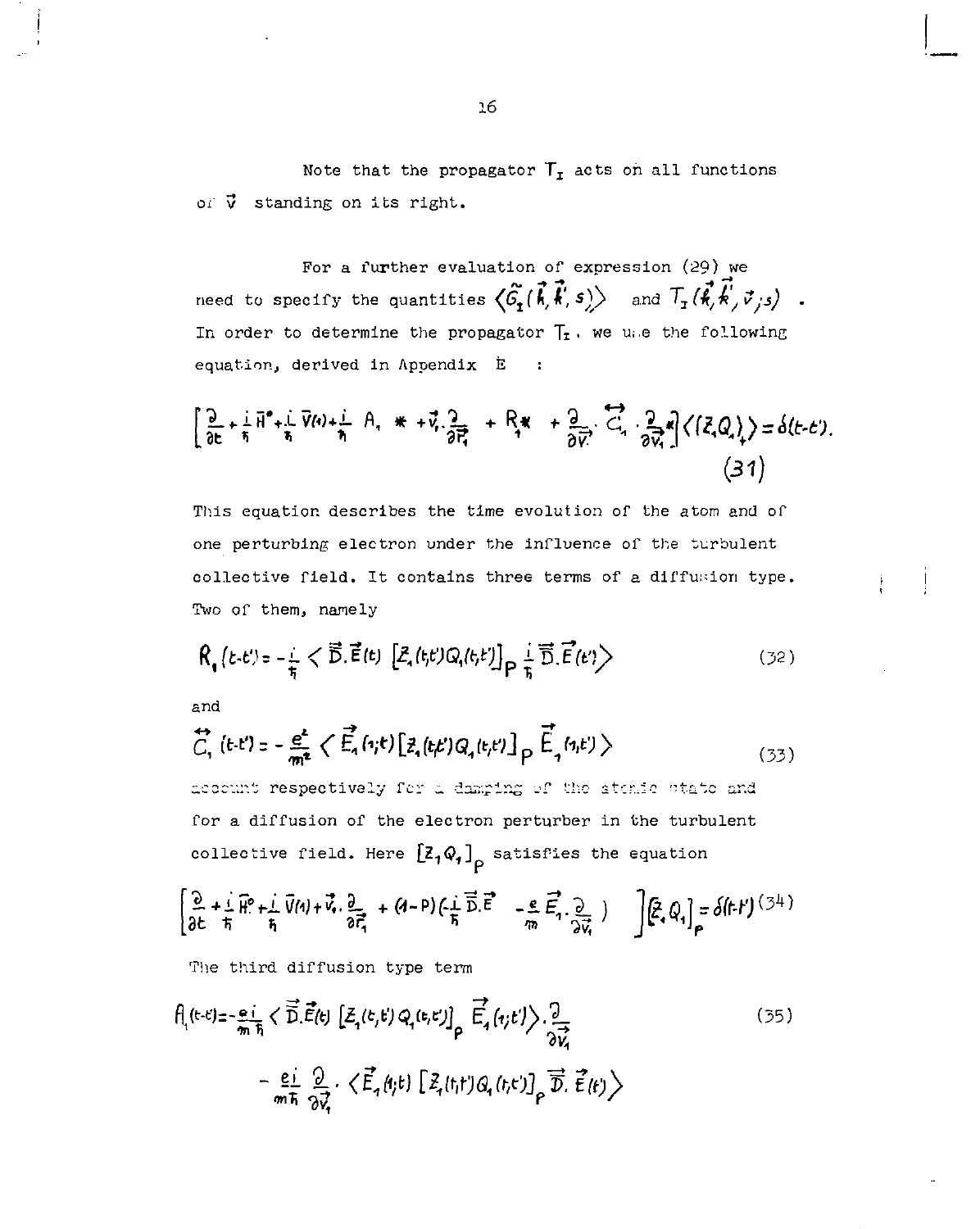cannot be given an easy interpretation. It contains diffusion effects on the atom and on the perturbing electrons.

We will show that in most cases the above diffusion type terms will have only small effects on the line profile. Therefore it is sufficient to calculate them approximately, especially with regard to the determination of  $\left[\mathcal{Z}, \mathbb{Q}_1\right]_p$ from  $Eq. (34)$ . Since to lowest order, this quantity may be approximated as

$$
\left[\tilde{\mathcal{L}}_{\mathbf{a}}(t,\mathbf{t})Q_{\mathbf{a}}(t,\mathbf{t})\right]_{\mathbf{P}} \simeq \exp[-\frac{1}{\mathbf{B}}\bar{\mathbf{H}}^{\mathbf{a}}(t-\mathbf{t}) - (t-\mathbf{t})\vec{V}_{\mathbf{a}}\cdot\frac{\partial}{\partial \vec{F}_{\mathbf{a}}}\right]
$$
 (36)

we get for  $R$ ,

$$
R_{\lambda}(t,t') = M_{\underline{r}}(t-t') \exp[-(t-t')\vec{v}_{\lambda}.\frac{\partial}{\partial \vec{r}_{\lambda}}]
$$

where

 $\mathbb{M}_{\pi}(\epsilon\epsilon)=\big\langle \frac{i}{\hbar}\overrightarrow{\tilde{D}}.\overrightarrow{\tilde{E}}(t)\exp[-\frac{i}{\hbar}\widetilde{H}^o(t\cdot t')\Big]\ \frac{i}{\hbar}\ \overrightarrow{\tilde{D}}.\overrightarrow{\tilde{E}}(t')\big\rangle$ Note that the Laplace transform  $K_\Pi^o(s)$  of  $M_\Pi(k-t')$  equals to lowest order the expression for  $K_{\pi}$  (s), we will obtain below *[set ^-(ifd)].* 

The same approximation for  $\left[\mathcal{Z},\mathbb{Q}_1\right]_p$  leads to

$$
\overline{C}_{\eta} (t \cdot t) = C^{\circ}(\overline{v}_{i}, t \cdot \overline{e}) \text{ exp} \left[ -\frac{1}{\overline{\eta}} \overline{H}^{\circ} (t \cdot \overline{e}) - (t \cdot \overline{e}) \overline{v}_{i}, \frac{\partial}{\partial \overline{r}_{i}} \right]
$$
\nwhere the Laplace transform of\n
$$
\overline{C}^{\circ} (\overline{v}_{i}, t - \overline{e})
$$
 is given by\n
$$
\overline{C}^{\circ} (\overline{v}_{i}, t) = \frac{v^{2}}{m^{2} (m)^{3}} \int d^{3}k' \overline{i} \overline{k'} \widetilde{W}(\overline{k}) \overline{E}^{\circ} (\overline{k'}; s) \int d^{3}v' \left[ 5 + i \overline{k} \cdot \overline{v'} \right]^{-1} \overline{G}^{\circ} (\overline{k'}; \overline{v'}) \overline{i} \overline{k'} \widetilde{W}(\overline{k'})
$$

Here

$$
\widetilde{W}(\vec{k}) = \int d^3r \ \vec{e}^{i\vec{k}\cdot\vec{r}} \ W(r)
$$

is the Fourier transform of the interaction potential *W(r)*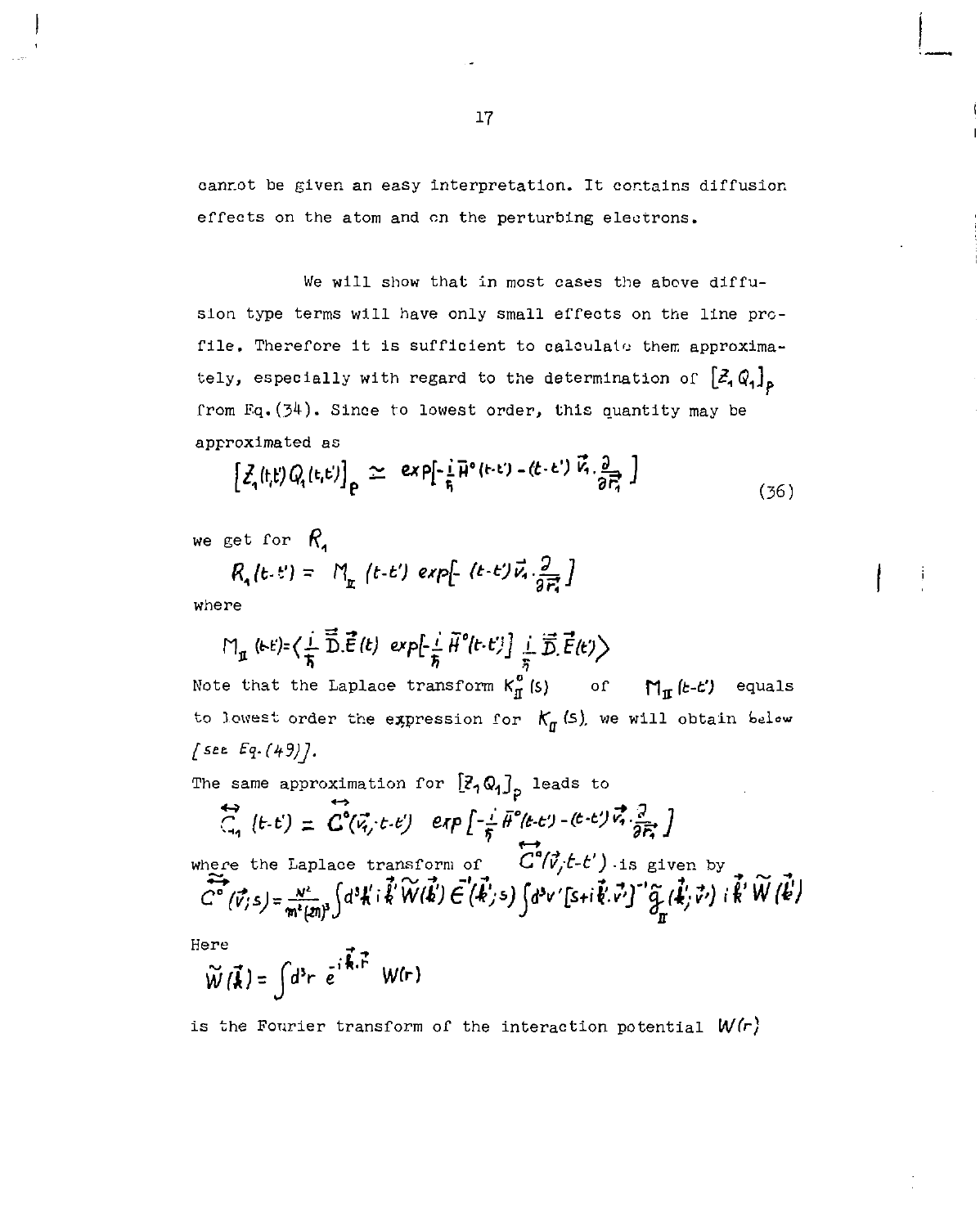and  
\n
$$
\mathcal{E}[\vec{k}_{j}s] = 4 - \frac{N}{m} + \vec{k} \ \widetilde{W}(k) \int \frac{\partial f^{(\vec{v})}}{\partial \vec{v}} [s + i\vec{k} \cdot \vec{v}]^{-1} d^{3}v
$$
\nis the dielectric constant ; further  
\n
$$
\widetilde{g}_{x}(\vec{k}, \vec{v}) = \int d^{3}v_{x} e^{-i\vec{k} \cdot \vec{r}_{k}} g_{x} (s_{i} \cdot) d^{3} \vec{v}_{z} , \qquad (37)
$$

is the Fourier transform of the collective binary correlation function,

$$
g_{\mathbf{r}}(s,\varepsilon) = \langle \delta f_{\mathbf{r}}(s;t) \delta f_{\mathbf{r}}(s;t) \rangle,
$$

Í

which we will discuss in more detail in Appendix B

Finally, using again approximation  $(36)$ , we obtain for A.

$$
H_2(t,t') = H^2(t_1,t,t') \exp\left[-\frac{t}{\hbar}\bar{H}^{\circ}(t,t') - (t-t')\vec{v}_1 \cdot \frac{\partial}{\partial \vec{r}_1}\right]
$$

where the Fourier and Laplace transforms of  $A^{\circ}$  are given by

$$
\widetilde{A}^{\circ}(\vec{k},\vec{v}_{jS}) = \frac{N^2}{m} \left[ \widetilde{V}(\vec{k}) \widetilde{\epsilon}(\vec{k}_{jS}) \int \widetilde{\mathcal{J}}_{\vec{n}}(\vec{k},\vec{v}) \left[ s_{+i} \vec{k} \vec{w} \right]^{*} d^{3}v' \right] \widetilde{\vec{k}}, \widetilde{W}(\vec{k}) \frac{2}{\partial \vec{v}} + \frac{Q}{\partial \vec{v}} \cdot i \vec{k} \widetilde{W}(\vec{k}) \widetilde{\epsilon}(\vec{k}_{jS}) \int \widetilde{\mathcal{J}}_{\vec{n}}(\vec{k},\vec{v}) \left[ s_{+i} \vec{k} \cdot \widetilde{v} \right]^{*} d^{3}v' \widetilde{V}(\vec{k})
$$

For the determination of  $\langle G_f(\vec{r}, \vec{r}; t, t') \rangle$  we take the Fourier and Laplace transforms of Eq.(D3) to arrive at

$$
\int \langle \widetilde{\mathbf{Q}}_{\mathbf{r}} \, (\vec{\mathbf{k}}, \vec{\mathbf{k}}^{\prime\prime}; s) \rangle \langle \widetilde{\mathbf{G}}_{\mathbf{r}} \, (\vec{\mathbf{k}}^{\prime\prime}, \vec{\mathbf{k}}^{\prime}; s) \rangle d^{3} \vec{\mathbf{k}}^{\prime} = \delta(\vec{\mathbf{k}} + \vec{\mathbf{k}}^{\prime}) \tag{39}
$$

An explicit expression for  $\langle \widetilde{G}_{I} \rangle$  may be obtained along the same lines as in paper I. Expanding  $\mathcal{T}_{\mathbf{r}}$  in the expression for  $\langle \widetilde{D}_{\Gamma}\rangle$  to zero order in  $\overline{V}(4)$  +  $A$ , (which assumes  $\lambda_i \ll 1$ 

IS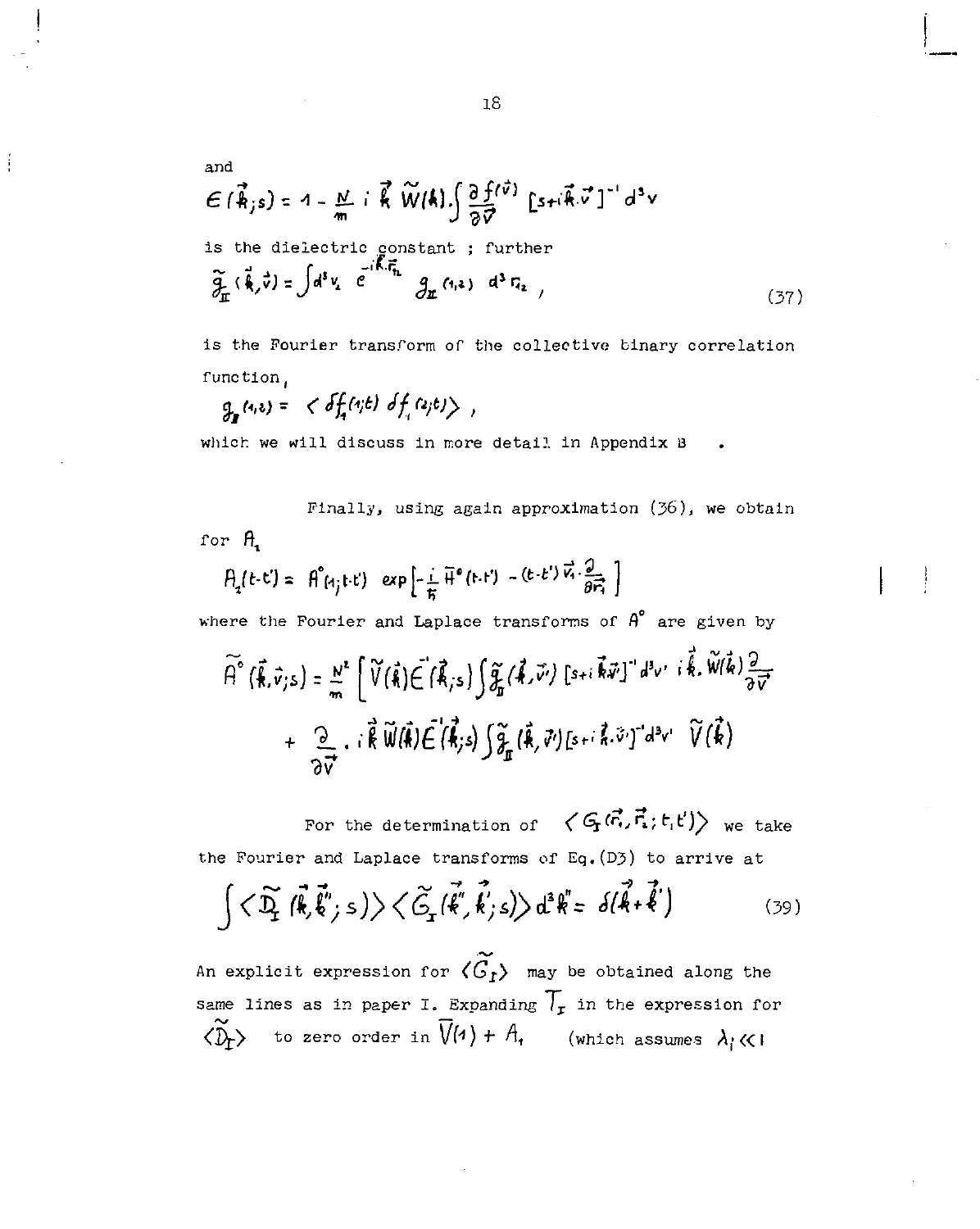and  $\lambda_c$   $\langle$   $\langle$  1), Eq. (39) may be solved to yield

$$
\langle \tilde{G}_{\mathbf{r}}(\vec{\mathbf{f}},\vec{\mathbf{f}}';s)\rangle = \mathbf{E}_{\mathbf{r}}^{-1}(\vec{\mathbf{f}},s) \delta(\vec{\mathbf{f}},\vec{\mathbf{f}}')
$$
 (40)

where

$$
\mathbf{E}_{\mathbf{x}}(\vec{k},\mathbf{s}) = 1 - \lim_{\epsilon \to 0^+} \vec{k} \cdot \widetilde{\mathsf{W}}(\vec{k}) \int d^4 v \left[ s + \frac{1}{8} \vec{n}^* + i \vec{k} \cdot \vec{v} + \kappa_{\mathbf{x}}^2 (s + i \vec{k} \cdot \vec{v}) + \frac{2}{3v^*} \cdot \overrightarrow{C}^2 (\vec{v}_i s + \frac{1}{8} \vec{n}^* + i \vec{k} \cdot \vec{v}), \frac{2}{3v^*} \right] \cdot \frac{\partial f(\vec{v})}{\partial \vec{v}} \tag{41}
$$

The meaning of  $\mathcal{E}_{r}(\vec{k})$  is also essentially that of a dielectric constant, the only difference being its dépendance on atomic variables via  $\overline{H}_{0}$  and  $K_{\overline{a}}^{(s+i\overline{b},\overline{c})}$  Inserting expression (40) into Eq.(29), the collision operator  $K_r(s)$ takes the following form :

$$
\begin{split} \big| \big| \big| \langle \xi \rangle = \frac{-N^2}{(2\eta)^3 \, \hbar^4} \bigg\{ d^3 \hbar \int d^3 \hbar' \widetilde{V}(\vec{k}) \, \widehat{\xi}^{-1}(\vec{k},s) \, \int d^4 v \, \overline{T}_r \left( \vec{k}, \vec{k}', \vec{v}_j, s \right) \bigg[ \, \hat{\xi}(\vec{v}) + N g_r(\vec{k},\vec{v}) \bigg] \, \widetilde{V}(\vec{k}') \big| \\ &\qquad \qquad \left( 4, 2 \right) \end{split}
$$

Let us now turn to a more explicit evaluation of  $K_{\pi}$  . Carrying out Fourier and Laplace transforms we are led to the following expression :

$$
\mathcal{K}_{\mathrm{m}}^{(s)} = \frac{N^*}{\varrho \eta^s \hbar^s} \int d^3k \int d^4k' \int d^4k' \ \widetilde{\mathcal{V}}(\pmb{\ell}) \langle \widetilde{G}_{\underline{n}}(\vec{\ell},\vec{\ell}^{\prime\prime}_y;\pmb{\ell}^{\prime\prime}_z) \rangle \int d^3\!\! \gamma \, \mathcal{T}_{\underline{n}}^{\prime} \langle \cdot \vec{\ell}^{\prime\prime}_y, \vec{\ell}^{\prime\prime}_y, \vec{\nu}_{\bar{\jmath}} \rangle \int_{\mathcal{H}} d\vec{\ell}^{\prime\prime}_y \, \widetilde{\mathcal{V}}^{\prime}(\vec{\ell}^{\prime\prime}_y) \ \widetilde{\mathcal{V}}(\vec{k}^{\prime}) \, \big( \mathcal{V}_{(\lambda, \bar{\jmath}\, )} \big)
$$

Here, two quantities, the Green's function  $\langle \tilde{G}_{\pi} \rangle$  and the propagator  $\overline{L}_{\overline{H}}$  remain to be determined. Let us first consider  $T_{\pi}$   $(\vec{\psi}, \vec{\psi}, \vec{v}; s)$  which is the Fourier and Laplace transform of the propagator  $\langle \bar{\xi} \bar{Q}_i \rangle$ .  $\rightarrow$   $\rightarrow$ 

$$
\text{Tr}\left\{\vec{k},\cdot\vec{k}^{\prime},\vec{v}_{j,s}\right\}=\int d^{3}r_{4}\int_{0}^{\infty}d(t-t^{\prime})\,e^{s(t-t^{\prime})}\,e^{st\cdot\vec{k}\cdot\vec{r}_{s}}\left\langle\left[\vec{Z}_{4}(t,t^{\prime})\vec{Q}_{4}(t,t^{\prime})\right]_{+}\right\rangle\,e^{t^{\prime\prime}\cdot\vec{k}^{\prime}\cdot\vec{r}_{4}^{\prime}}\qquad(44)
$$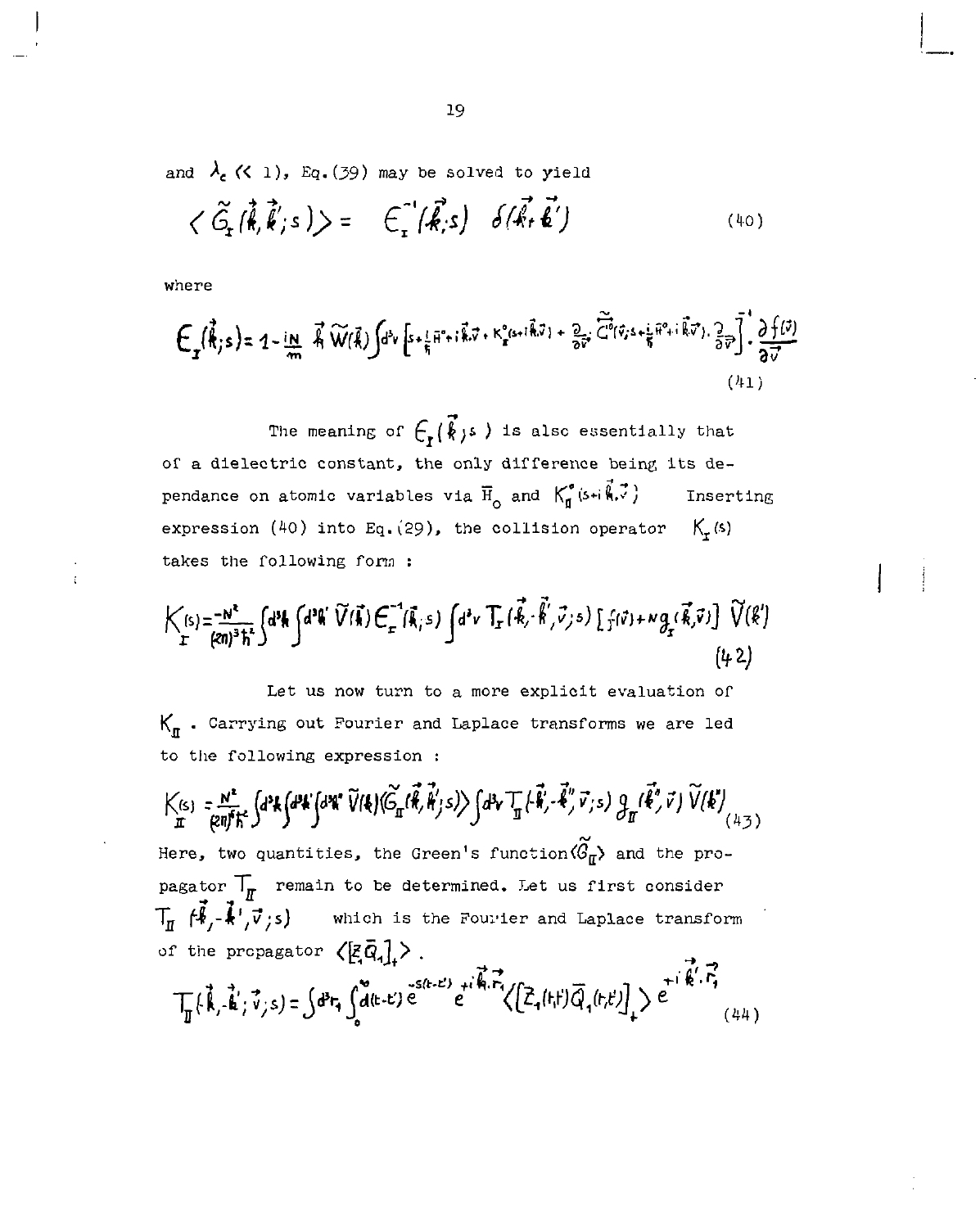For the determination of  $\langle \left[\vec{z}_i\vec{Q}_i\right]\rangle$ , an integro-differential equation is derived in Appendix G ÷

$$
\left[\begin{matrix}\n\frac{\partial}{\partial t} + i & \overline{H}^* + i & \overline{V}(t) + i & \overline{H}'(t) & \overline{H}'(t) & \overline{H}'(t) & \overline{H}'(t) & \overline{H}'(t) & \overline{H}'(t) & \overline{H}'(t) & \overline{H}'(t) & \overline{H}'(t) & \overline{H}'(t) & \overline{H}'(t) & \overline{H}'(t) & \overline{H}'(t) & \overline{H}'(t) & \overline{H}'(t) & \overline{H}'(t) & \overline{H}'(t) & \overline{H}'(t) & \overline{H}'(t) & \overline{H}'(t) & \overline{H}'(t) & \overline{H}'(t) & \overline{H}'(t) & \overline{H}'(t) & \overline{H}'(t) & \overline{H}'(t) & \overline{H}'(t) & \overline{H}'(t) & \overline{H}'(t) & \overline{H}'(t) & \overline{H}'(t) & \overline{H}'(t) & \overline{H}'(t) & \overline{H}'(t) & \overline{H}'(t) & \overline{H}'(t) & \overline{H}'(t) & \overline{H}'(t) & \overline{H}'(t) & \overline{H}'(t) & \overline{H}'(t) & \overline{H}'(t) & \overline{H}'(t) & \overline{H}'(t) & \overline{H}'(t) & \overline{H}'(t) & \overline{H}'(t) & \overline{H}'(t) & \overline{H}'(t) & \overline{H}'(t) & \overline{H}'(t) & \overline{H}'(t) & \overline{H}'(t) & \overline{H}'(t) & \overline{H}'(t) & \overline{H}'(t) & \overline{H}'(t) & \overline{H}'(t) & \overline{H}'(t) & \overline{H}'(t) & \overline{H}'(t) & \overline{H}'(t) & \overline{H}'(t) & \overline{H}'(t) & \overline{H}'(t) & \overline{H}'(t) & \overline{H}'(t) & \overline{H}'(t) & \overline{H}'(t) & \overline{H}'(t) & \overline{H}'(t) & \overline{H}'(t
$$

This equasion describes the time evolution of the atom and of one perturbing electron, including diffusion effects represented by (MZ) and the three terms  $R'_1(t-t) = -\left\langle \left[ -\frac{1}{\pi} \vec{D} \cdot \vec{E} - \left( -e \right) m \lambda \right] \cdot \left[ \vec{E} \cdot \vec{Q} \right] \right|_p \cdot \left[ -\frac{1}{\pi} \vec{D} \cdot \vec{E} - \kappa \left( \alpha - e \right) m \lambda \right]$  $\overleftrightarrow{C}_4(t,t)=\ -\frac{c^2}{m^4}\Big\langle \overrightarrow{E}_4(s,t)[\overrightarrow{z}_4(t,t)\overrightarrow{Q}_4(s,t)]\overrightarrow{\underline{E}}_4(s,t)\Big\rangle$  $A(t-t) = \frac{e}{\sqrt{\frac{t^2}{c^2}}} \left( \frac{1}{2} \vec{b} \vec{c} - (t-t) m \vec{c} \right) \left[ \vec{c} \cdot \vec{a} \right]_p \vec{c}$  $+\left\langle \vec{\xi}_{1} \cdot \frac{\partial}{\partial \vec{v}_{1}}\left[\vec{z}_{1} \vec{Q}_{1}\right]_{\rho}\left[-\frac{\vec{i} \cdot \vec{\xi}}{\hbar} \vec{\xi}-\#(4-\rho) \,M \vec{z}_{1}\right]\right\rangle$ 

## Here  $\left[\overline{\xi}\overline{\widetilde{\phi}}_i\right]_0$  satisfies the following equation:

$$
\left[\frac{\partial}{\partial t} + \frac{i}{\hbar} \vec{W}^a + \frac{i}{\hbar} \vec{V}(a) + \vec{V}_a \cdot \frac{\partial}{\partial \vec{r}_a} + (a - \rho) \left[\frac{i}{\hbar} \vec{B} \cdot \vec{E} - \vec{M} \cdot \vec{E}_a \cdot \vec{B}\right] - (a - \rho) \vec{E}_a \cdot \frac{\partial}{\partial \vec{V}_a}\right] \left[\vec{Z}_a \cdot \vec{Q}_1\right]_P = \delta(t, t')
$$
\nNote that Eq. (45) differs from Eq. (31) for  $\left(\left[\vec{Z}_a \cdot \vec{Q}_a\right]\right)$ ,  
\nessentially by the presence of  $\langle MZ \rangle$  which may be approxima-  
\nted by  $\vec{M}_i(t, t)$  *exp[- (t - t')\vec{K}\_i \frac{\partial}{\partial \vec{K}\_i}]* where the Laplace transform  $\vec{K}_i^a$  is  
\nof  $\vec{M}_i$  (t-t') equals to lowest order in  $\lambda_c$ , the expression  
\nfor  $\vec{K}_i$  (s) given by  $\vec{E}_i$ . (42). For a further simplification

of Eq. (45) we shown in Appendix G that  $R_i'$ ,  $C_i'$  and  $\theta_i'$ , may be approximated by  $F_2$ ,  $G_1$  and  $H_1$ .

Let us now consider the Green's function  $\langle \hat{G}_{\pi} \rangle$ which satisfies the equation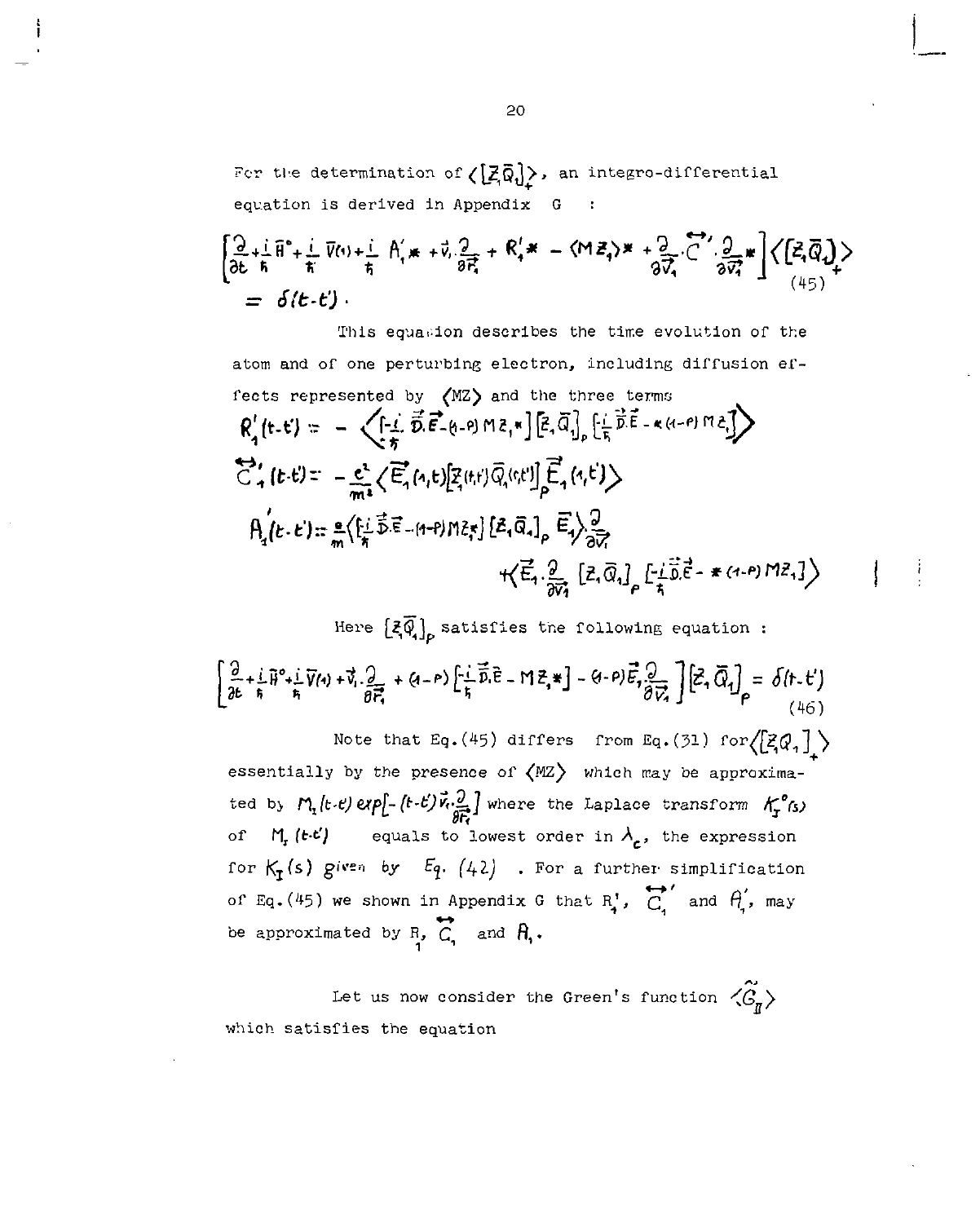$$
\int d^{3}\vec{k} \times \widetilde{D}_{\mathbf{r}}(\vec{k}, \vec{k} ; s) \times \widetilde{G}_{\mathbf{r}}(\vec{k}, \vec{k} ; s) \rangle = \delta(\vec{k} + \vec{k}')
$$

The kerne 
$$
-\langle \widetilde{D}_{\mathbf{r}} \rangle
$$
 is given by  
\n $\langle \widetilde{D}_{\mathbf{r}} (\vec{k}, \vec{k} \rangle s) \rangle = \delta(\vec{k} + \vec{k} \rangle - \frac{i}{\hbar} \frac{1}{(2\hbar)^3} \int d^3v \mathbf{T}_{\mathbf{r}}^{\bullet} (\epsilon \vec{k}, -\vec{k} \rangle \cdot \vec{v} ; s) \cdot \vec{k} \cdot \widetilde{W}(k) \cdot \frac{\partial f^{(3)}}{\partial \vec{v}}$   
\nwith  
\n
$$
\mathbf{T}_{\mathbf{r}}^{\bullet} (\epsilon \vec{k}, -\vec{k} \rangle \vec{v} ; s) = \int d^3r_1 \int d^4v \mathbf{r} \cdot e^{i \vec{k} \cdot \vec{r}} e^{i \vec{k} \cdot \vec{r}} \langle [z_1(r, t) U(r, t)] \rangle \cdot e^{i \vec{k} \cdot \vec{r} \cdot \vec{r}}
$$

As for  $\langle \tilde{G}_{\mathbf{I}} \rangle$ , an explicit expression for  $\langle \tilde{G}_{\mathbf{I}} \rangle$  may be given by expanding  $\langle \, \widetilde{D}_{\overline{n}} \rangle$  to zero order in the atom-turbulent field interaction. The result thus obtained is

$$
\langle \widetilde{G}_{\pi}(\vec{k},\vec{k}';s) \rangle = \mathcal{E}_{\pi}^{-1}(\vec{k};s) \quad d(\vec{k}+\vec{k}')
$$
 (47)

where

$$
E_{\pi}(\vec{k}_{\cdot,3}) = 1 - \frac{14}{27} \sqrt[3]{100} (\vec{k}) \left[ 3 \sqrt{5} + \frac{5}{6} \vec{n}^2 + \vec{k}^2 + \frac{1}{2} \vec{n}^2 + \vec{k}^2 + \frac{1}{2} \left( 3 \sqrt{5} + \sqrt{5} \right) + \frac{2}{9} \sqrt{5} \left( \vec{r}^2 + \sqrt{5} \cdot \vec{r} + \vec{k} \cdot \vec{r}^2 \right) - \frac{2}{9} \sqrt{5} \left( \frac{1}{4} \vec{r}^2 + \frac{1}{2} \vec{r}^2 + \frac{1}{2} \vec{r}^2 + \frac{1}{2} \vec{r}^2 + \frac{1}{2} \vec{r}^2 + \frac{1}{2} \vec{r}^2 + \frac{1}{2} \vec{r}^2 + \frac{1}{2} \vec{r}^2 + \frac{1}{2} \vec{r}^2 + \frac{1}{2} \vec{r}^2 + \frac{1}{2} \vec{r}^2 + \frac{1}{2} \vec{r}^2 + \frac{1}{2} \vec{r}^2 + \frac{1}{2} \vec{r}^2 + \frac{1}{2} \vec{r}^2 + \frac{1}{2} \vec{r}^2 + \frac{1}{2} \vec{r}^2 + \frac{1}{2} \vec{r}^2 + \frac{1}{2} \vec{r}^2 + \frac{1}{2} \vec{r}^2 + \frac{1}{2} \vec{r}^2 + \frac{1}{2} \vec{r}^2 + \frac{1}{2} \vec{r}^2 + \frac{1}{2} \vec{r}^2 + \frac{1}{2} \vec{r}^2 + \frac{1}{2} \vec{r}^2 + \frac{1}{2} \vec{r}^2 + \frac{1}{2} \vec{r}^2 + \frac{1}{2} \vec{r}^2 + \frac{1}{2} \vec{r}^2 + \frac{1}{2} \vec{r}^2 + \frac{1}{2} \vec{r}^2 + \frac{1}{2} \vec{r}^2 + \frac{1}{2} \vec{r}^2 + \frac{1}{2} \vec{r}^2 + \frac{1}{2} \vec{r}^2 + \frac{1}{2} \vec{r}^2 + \frac{1}{2} \vec{r}^2 + \
$$

Inserting expression (47) into Eq.(42),  $K_{\overline{n}}$  takes the following form :

$$
K_{\mathbf{J}}(s) = \frac{-N^2}{\hbar^2(\mathfrak{D}\eta)} \int d^3\mathbf{k} \int d^3\mathbf{k}' \widetilde{V}(\vec{\mathbf{k}}) \tilde{F}_{\mathbf{k}}'(\vec{\mathbf{k}};s) \int d\mathbf{v} \overline{T_{\mathbf{J}}(\vec{\mathbf{k}},\vec{\mathbf{k}}')} \widetilde{S}_{\mathbf{J}}(\vec{\mathbf{k}}; \vec{\mathbf{v}}) \widetilde{V}(\vec{\mathbf{k}}') \qquad (4.3)
$$

Similarly to the expression (42) for *Kr( s ) ,* this expression also contains the diffusion type terms  $C'$ ,  $K''_{II}$ and  $\hat{H}_1$  due to the collective fields, and in addition  $K_T^2$ . Note that  $K_{\overline{L}}$  and  $K_{\overline{R}}$  do not depend on the same binary correlation function. While  $K_f$  involves  $g_r$ ,  $K_f$  depends on  $g_r$ and therefore involves the turbulent spectral energy density,  $\mathcal{G}$ , which is related to  $\int_{\mathcal{H}}$  by  $\ell$ 18)

$$
\widehat{C}_{\vec{k}} = \frac{\left(\sqrt{q} \nu e\right)^2}{\sin k} \int d^5 v \quad \widetilde{\mathcal{H}}_m(\vec{k}, \vec{v}) \tag{50}
$$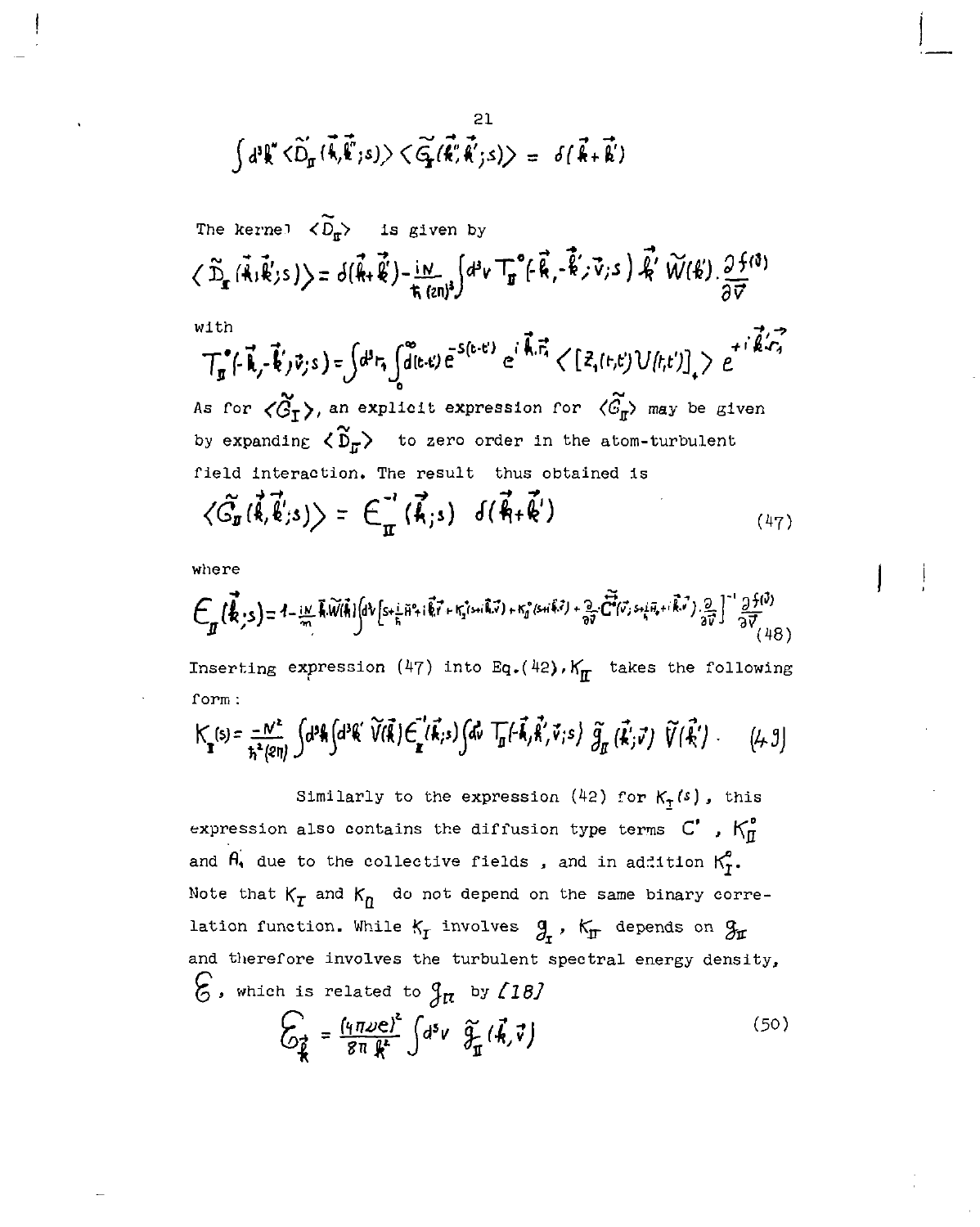The expressions (42) and (49) for  $K_r$  and  $K_F$ yield a rather general formulation of the problem of line broadening in a turbulent plasma, including all aspects of the unified theory. The expression for  $K_{\pi}$  involves the spectral energy density of the turbulent waves. Both operators,  $K_t$  and  $K_t$ , contain the dielectric properties of the nonequilibrium plasma, including turbulent diffusion effects on the atomic state and on the perturber orbits.

The fact that  $K_r$  does not occur as a diffusion type term in Eq.(42);  $\sqrt{v}$ ia Eqs.(31) and (30) for  $\overline{I}$   $\overline{I}$  is a consequence of the closure relation  $(1)$ . A treatment involving a more complete closure relation  $\sqrt{14}$  would also lead to diffusion terms due to individual atom-perturber and perturberperturber collisions, in addition to the collective diffusion terms mentionned above. In particular,  $K_r$  would then also include the combined diffusion type term  $K_1^2(\mu_1\vec{\hat{\theta}v}) + K_0^*(\mu_1\vec{\hat{\theta}v})$ Indeed, the effect of diffusion terms like  $K_r^{\bullet}(\mathbf{s}+\mathbf{i}\vec{\mathbf{k}}\cdot\vec{\mathbf{v}})$  and  $K_n^{\circ}(\mathfrak{su}\overline{k}.\overline{l})$  in Eqs.(42) and (49) is essentially to damp

the influence of the resonant modes in the dielectric constant. This is effective only when another "damping" effect, namely the smoothing of the resonance peak by the k-integratlon in Eqs.(42) and (49) is less significant. This may occur in situations where the turbulent modes are relatively strongly excited. However in these cases,  $K_n'$  ( $\overrightarrow{w}_n(\overrightarrow{w}_n)$  is generally dominant and, compared to this quantity,  $K_f^{\circ}(\mathsf{S}+i\vec{\mathbb{A}}\vec{J})$  might be neglected if it were piesent in Eq.(42) (via Eqs.(jl) and (JO) for  $T_r$ ).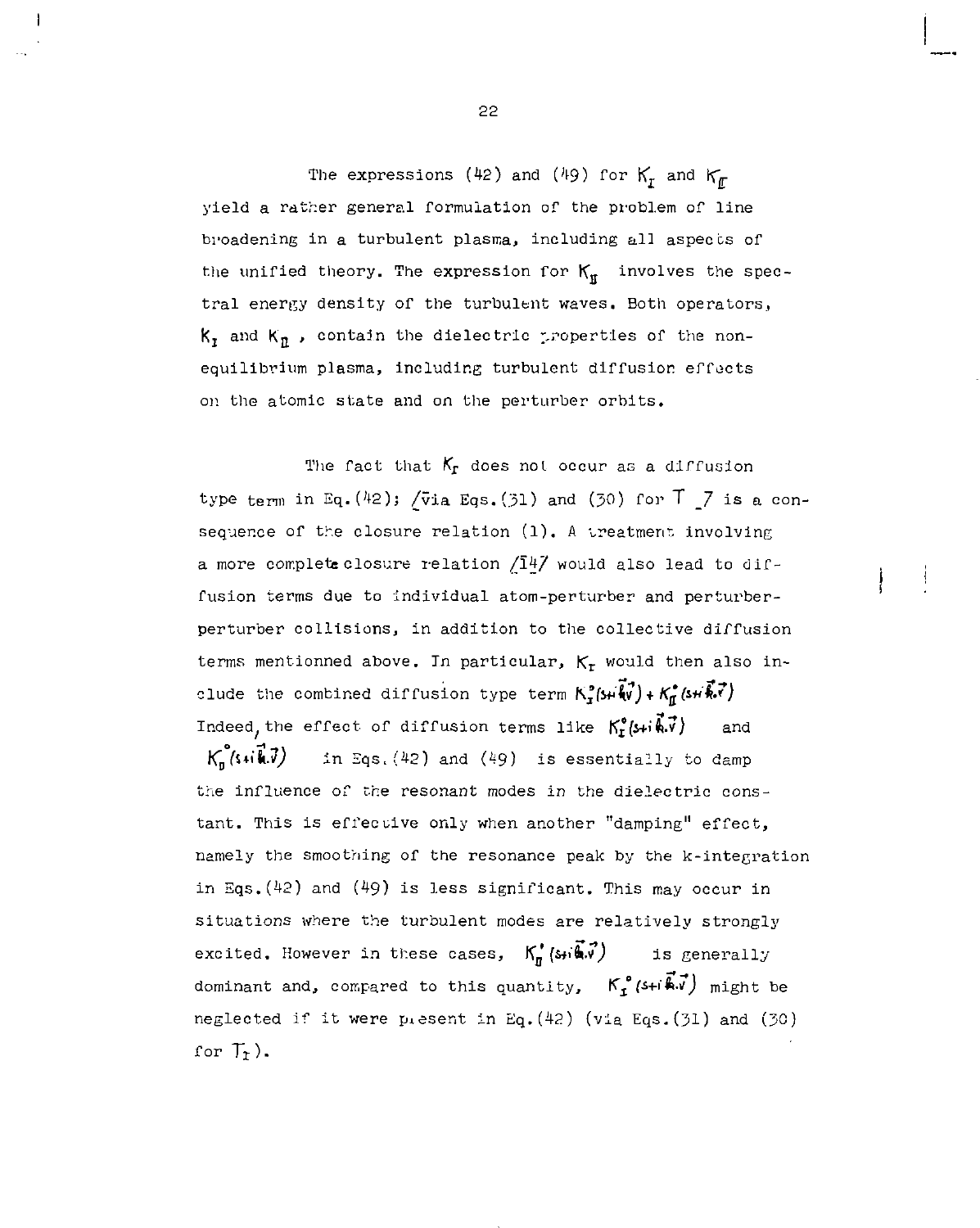Including  $K_r^{\circ}(\mathbf{s}t)\cdot\vec{k}$ , into Eq. (42) might be of some importance when condition (Al) of Appendix A is only marginally fulfilled (plasmas with only a few particles in the Debye sphere, or spectral lines with high principal quantum number). Indeed,  $K_r^0(s+1)$  would then account for the cumulative influence of simultaneous weak collisions, its effect being essentially a long range cut-off (similar to the screening cut-off). Note that the more general form for  $K_r$ , mentioned above, would have the advantage of presenting the same formal features as  $K_g$ .  $K_f$  might then be combined with  $K_{\text{B}}$  to yield the following compact formula :

$$
\mathbf{K}(s) = \frac{-N}{\hbar^2(\alpha\eta)} \Big\{ d^2\mathbf{k} \Big\{ d^3\mathbf{k}' \; \widetilde{V}(\vec{\mathbf{k}}) \big\{ \widetilde{\mathbf{C}}_{\vec{\mathbf{R}}}^{-1} (\vec{\mathbf{k}};s) \int d^3v \; \mathbf{T}_{\vec{\mathbf{R}}} (\vec{\mathbf{k}},\vec{\mathbf{k}}') \; \widetilde{\mathbf{C}}(s) \Big\} \; \left\{ f(\omega) + \omega \widetilde{g}_{\mathbf{T}} (\vec{\mathbf{k}}')^2 \right\} \widetilde{V}(\vec{\mathbf{k}}') \Big\}
$$

In this expression  $\tilde{g}_{\tau}(\vec{k},\vec{v})$  is the total two-electron correlation function

$$
\widetilde{\mathfrak{g}}_r(\vec{\boldsymbol{k}},\vec{v})=\widetilde{\mathfrak{g}}_r(\vec{\boldsymbol{k}},\vec{v})+\widetilde{\mathfrak{g}}_n(\vec{\boldsymbol{k}},\vec{v})\ ,
$$

combining both, the individual part  $\widetilde{g}_{r}$  and the collective part  $\widetilde{g}_n$  . Note that the static limit of the inverse of the dielectric constant  $\epsilon_n^{\dagger}(\vec{k},s)$  (or  $\epsilon^{\dagger}(\vec{k},s)$  ) does not generally coincide as in the equilibrium case, with

 $1+N(d^3v \tilde{q}_n(\vec{k},\vec{v}))$ even if the diffusion terms  $K_f^o(\omega, \vec{k}, \vec{r})$  ,  $K_f^o(\vec{k}, \vec{r})$  and  $\vec{C}^o(\vec{v}, s)$ are neglected. Moreover  $\hat{g}_r(\vec{k},\vec{v})$  cannot be generally written as being equal to  $f(\vec{v})$  over  $\vec{q}_r(\vec{k},\vec{v})$  . It thus appears that the expression (51) for the total collision operator cannot be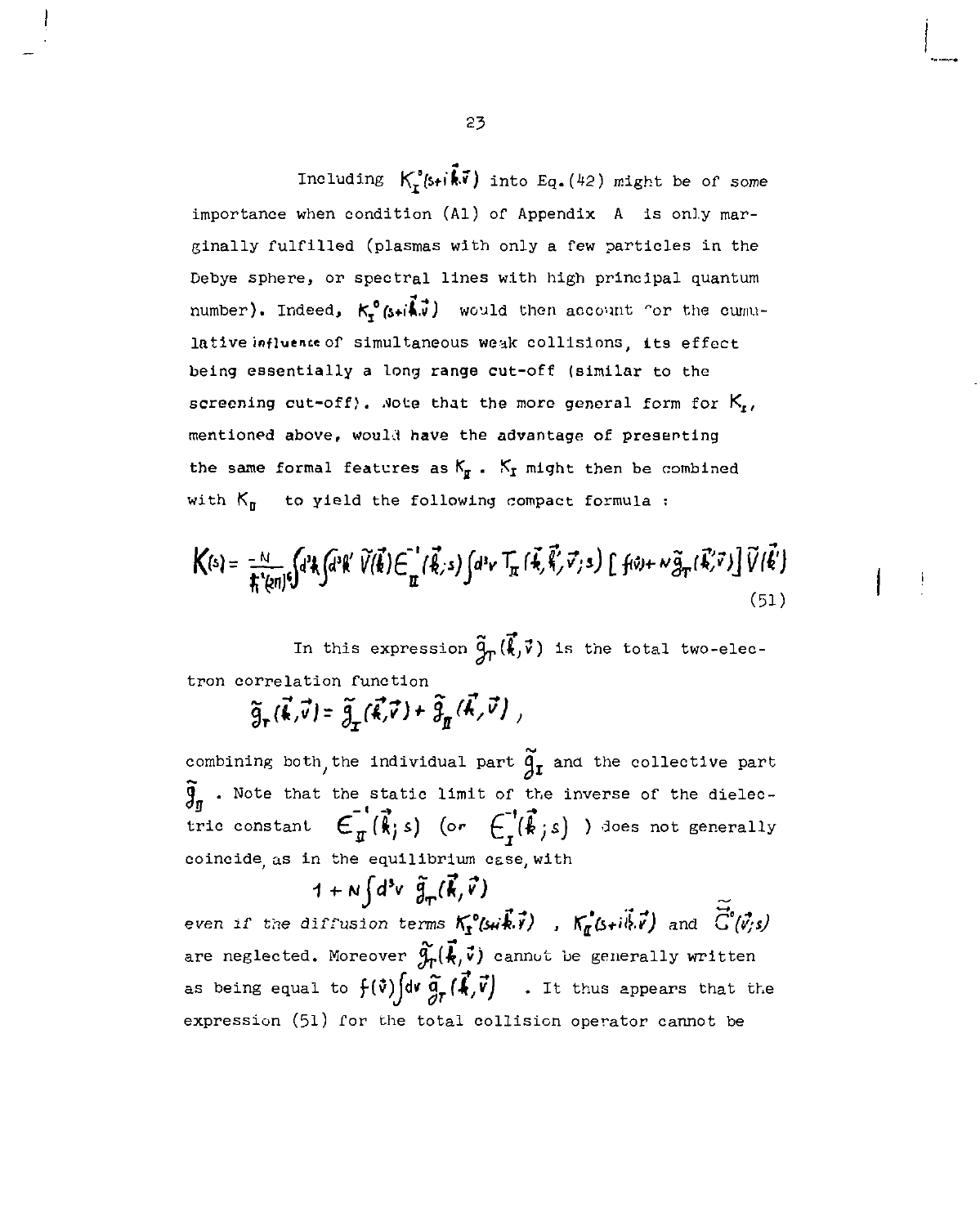obtained by a simple generalization of the previous unified theory derived for the equilibrium case. Indeed, to obtain the non equilibrium case (stationary and homogenous) it is not sufficient to just replace the equilibrium dielectric constant and the velocity distribution by the corresponding non equilibrium quantities.

IV - CONCLUSION.

We nave used the general formalism of the unified theory of electron broadening tc derive an expression l'or the line shape in a weakly turbulent and quasi-stationary plasma.

 $\mathbf{I}$ 

Our result for the collision operator  $/Eqs.$  (37) and  $(45)$  /reveals two complementary aspetts of the influence of plasma turbulence on line profiles. On the one hand, collective fields due to the turbulent plasma fluctuations affect the atomic state in addition to the individual particle collisions. On the ether hand, the individual fields, in turn, are modified due to the response of the non equilibrium plasma via the corresponding dielectric constant.

In the vicinity of the turbulent resonance frequencies the line profile ray show a structure (satellites) . The shape of these satellites may depend on several factors : the general form of the spectral line, the energy spectrum

 $\geq$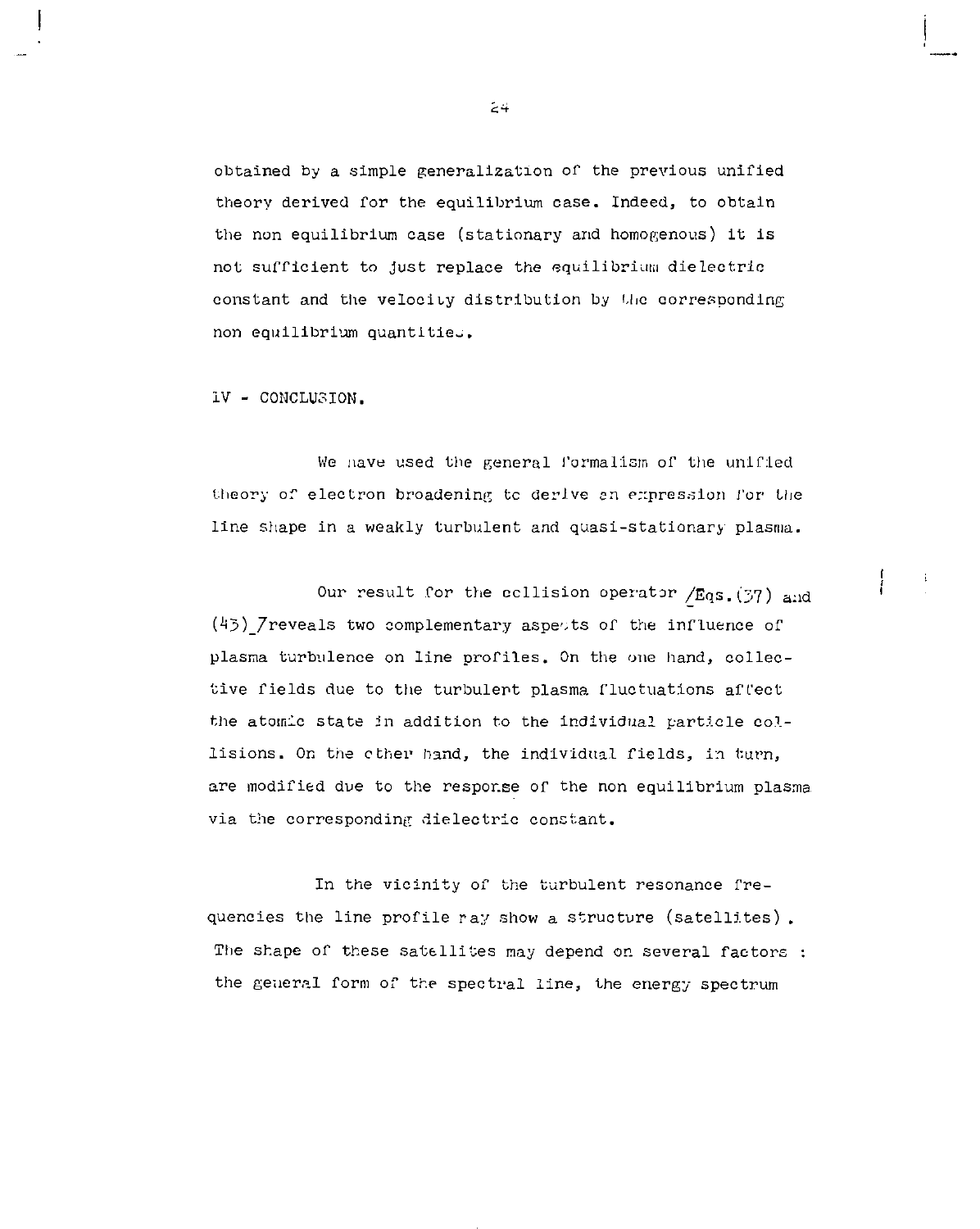of the turbulent waves and the diffusion type terms  $K_r^*(s+i\vec{k}\vec{v})$ ,  $K_{\vec{u}}(s+i\vec{k}\vec{v})$  and  $\widetilde{C}(\vec{v},s+\vec{k}\vec{v})$  $K_x^{\bullet}(\mathbf{s} \star (\vec{\mathbf{R}} \cdot \vec{v})$  ,  $K_y^{\bullet}(\mathbf{s} \star (\vec{\mathbf{k}} \cdot \vec{v}))$  $\mathbb{R}^2$ 

Par from the resonant frequencies, the effect of  $K_{\mathbf{r}}(s)$  and  $K_{\mathbf{r}}(s)$  is essentielly to broaden and to shift the line. Due to the presence of  $k_q(s)$ , the line width is generally larger in the presence of turbulenoe than in the case of an equilibrium plasma.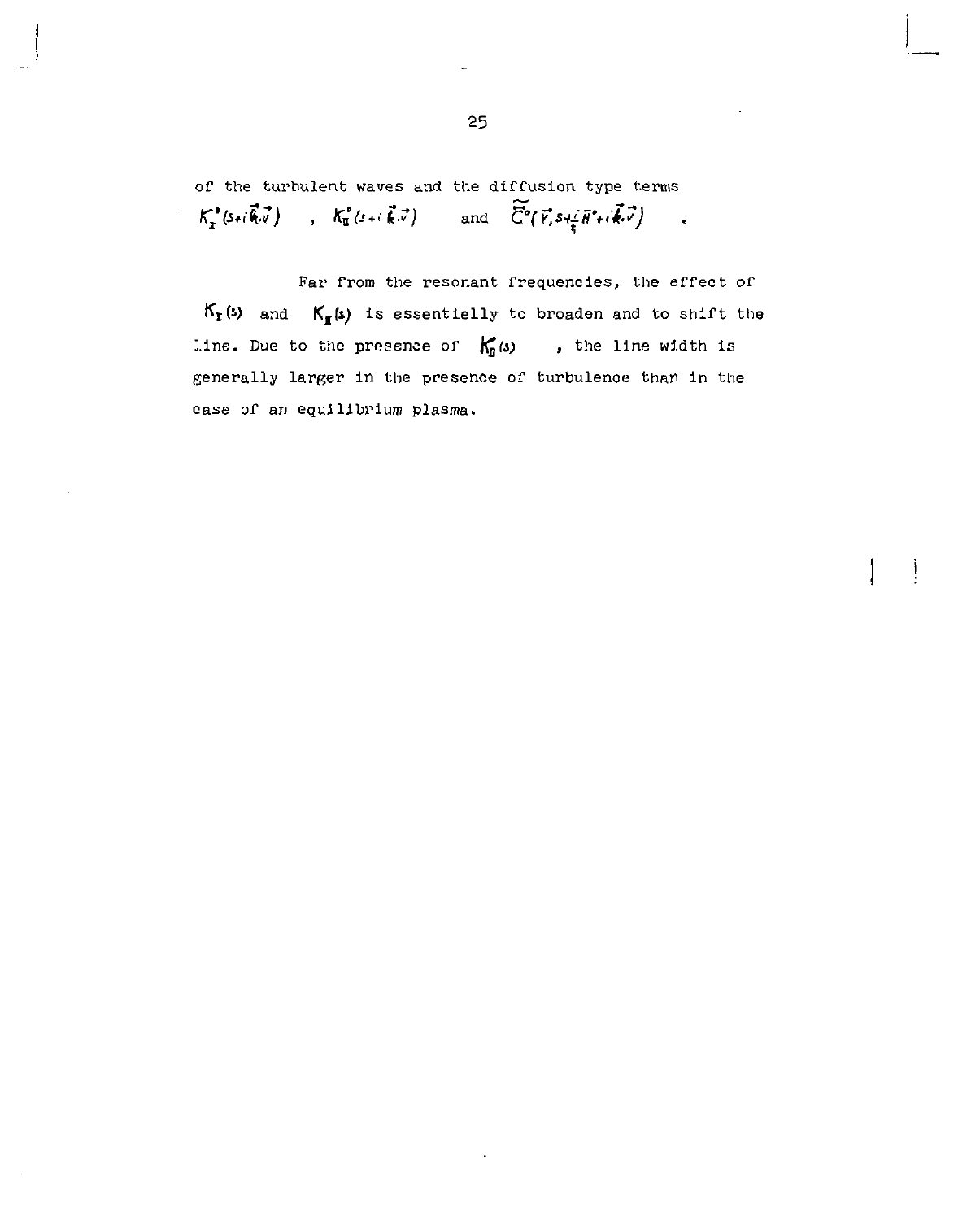APPENDIX.

A- Validity conditions.

Apart from the conditions

$$
b_w/v^{.95}
$$
  $\langle \langle 1, 1 \rangle$   $b_u/v^{.95}$   $\langle 1, 1 \rangle$ 

which express the fact that strong collisions are well separated in time, we also have to assure that the mean cumulative effect on the atom of weak collisions remains weak during the correlation time  $t_c$  of the total electr microfield. We therefore require that the matrix elements of the mean time evolution operator in the interaction representation,

 $\varphi = e^{i\hat{\psi}_s \hat{H}^* \xi} \langle \phi \rangle$ , undergo little relative changes during *t<sup>c</sup> :* 

 $|t_c \rangle$   $\frac{\varphi}{\sqrt{a}}$   $\frac{d}{dt}$   $\frac{\varphi}{\sqrt{a}}$   $\left| \frac{\varphi}{\varphi} \right|$ 

This is essentially equivalent to

 $\|K_{\tau}+K_{\tau}\|$   $t \leq 1$ .

 $t_c$  should be taken to be the largest of  $\bar{t}_{cr} = \omega_p^{-1}$  (corresponding to  $K_r$ ) and  $t_{cr} = \langle A w \rangle$  (corresponding to  $K_r$ ), where  $\Delta\omega$  is the width of the turbulent spectrum. Since the latter is of the order of  $\omega_{p}$  in many cases of interest (e.g in the case of beam-plasma instabilities  */l'^-l6y)* we evaluate our condition for  $\bar{t}_i = \omega_{\bar{p}}^{-1}$ .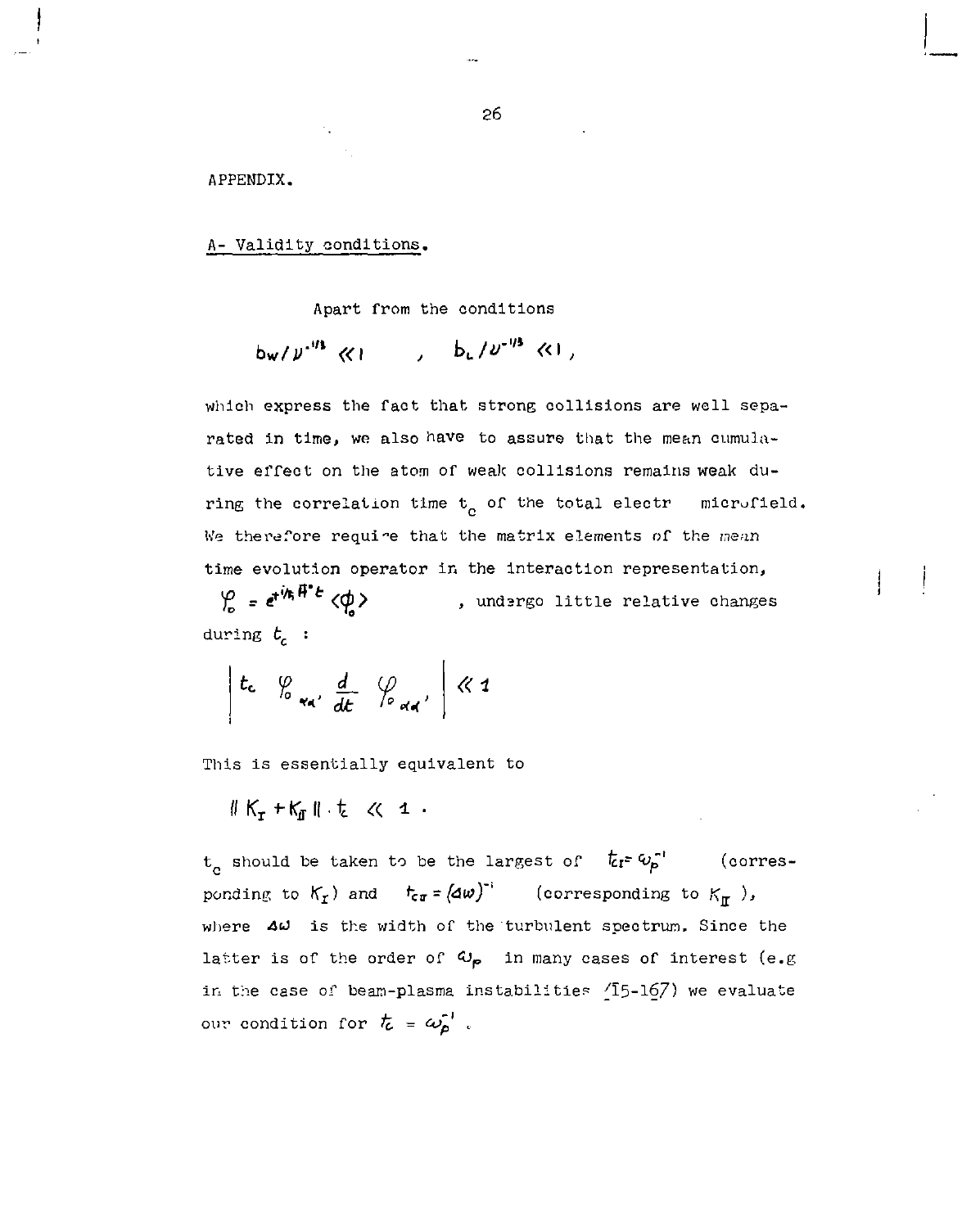An estimation of  $K_f + K_f$  may be performed with the help of the auto-correlation functions of the total microfield. By putting roughly  $\int^{\infty} dt \langle \vec{E_0} | \vec{E_1} | \rangle \approx E_0^2 t$   $\in$   $E_0^2$   $\in$   $(Y_i + Y_c) \cup K$ <sup>T</sup> being the energy density of the field), we arrive at the following condition :

$$
\left(b_{\mathbf{w}}/b_{\mathbf{r}}\right)^{2}\left(\gamma_{i}+\gamma_{c}\right)\ll1
$$

In this estimate, the logarithmic factor contained in  $K_{\mathbf{I}}$  has been omitted. Apart from this factor, the condition (c) of paper I is recovered for the case  $\delta_c \ll \delta_c$ 

## B- Evolution equations for  $g_t$  and  $g_r$ .

We start from the first two equations of the B B G K Y hierarchy for the distribution function *((ijt)*  and the correlation  $\int f(x,t)dx = \int f(x,t)dx$ ,  $\int f(x,t)dx = \int f(x,t)dx$ ,  $\int f(x,t)dx = 0$ .  $\frac{d}{dx} + \vec{v} \cdot \frac{d}{dx} = \pm \vec{v}_1(t_1) \cdot \frac{d}{dx}$   $\left[ \frac{f_1(t_1)}{x_1} - \frac{N}{x_1} \cdot \frac{S_1(t_1)}{s_1} \cdot \frac{S_2(t_1)}{s_1} \cdot \frac{S_1(t_1)}{s_1} \cdot \frac{S_2(t_1)}{s_1} \cdot \frac{S_1(t_1)}{s_1} \cdot \frac{S_1(t_1)}{s_1} \cdot \frac{S_1(t_1)}{s_1} \cdot \frac{S_1(t_1)}{s_1} \cdot \frac{S_1(t$ [at *»?,* " <sup>1</sup> *' •iï.y J nJsZ,* s?, (BI)  $\left[\frac{9}{25}+\frac{7}{16}\frac{9}{27}+\frac{7}{16}\frac{9}{27}-\frac{6}{16}\frac{2}{16}(41)\frac{9}{27}-\frac{6}{16}\frac{2}{5}(451)\frac{9}{27}-\frac{1}{47}\frac{919}{29}\frac{99}{27}-\frac{9}{27}\right]g(1,2;5)=$  $\frac{1}{m}\frac{\partial W^{(1)}(x)}{\partial \overrightarrow{n}}\left(\frac{\partial}{\partial \overrightarrow{v}_1}-\frac{\partial}{\partial \overrightarrow{v}_k}\right)f_x(\cdot;t)\right)+\int_{\mathbf{r}}(x;t)+\left|\frac{y}{m}\frac{\partial f_x(\cdot;t)}{\partial \overrightarrow{v}_k}\right]\frac{\partial W^{(1)}(x)}{\partial \overrightarrow{r}_k}(\mathbf{3},\mathbf{2};t) d(\mathbf{3})$  $+\frac{V}{m}\int\frac{\partial W(s)}{\partial t} \frac{\partial}{\partial s} h(s, s; t) d(s) + 4 \leftrightarrow 2$  (B2) These equations involve the three particle correlation function

$$
h_{1}(1,2,3; t) \equiv \int_{3} (1,2,3; t) - \int_{2} (1,2; t) \int_{4} (3; t) - \int_{2} (1,3; t) \int_{4} (2; t) - \int_{2} (2,3; t) \int_{4} (1, t)
$$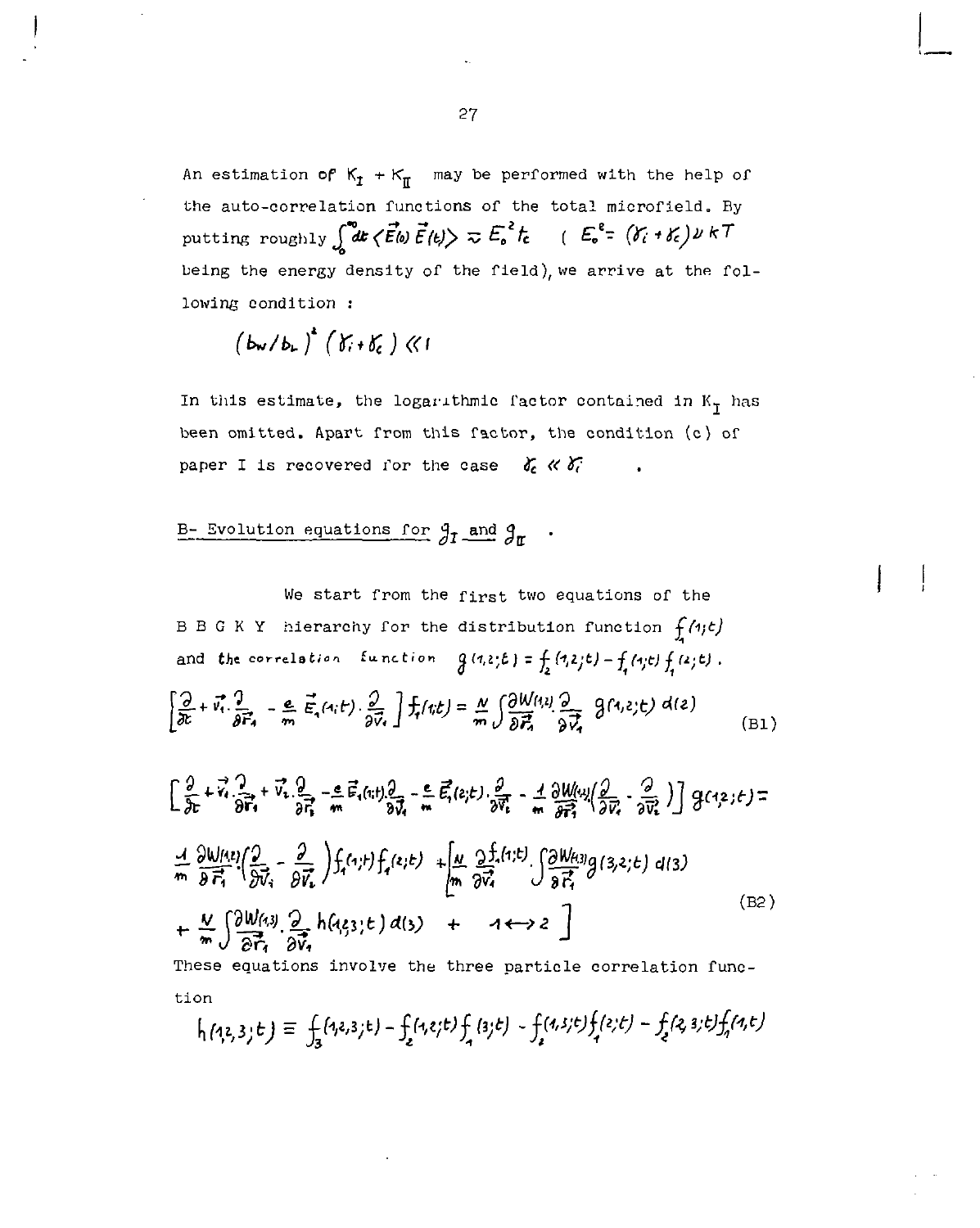Taking the average over subsystems leads to

$$
\left[\frac{2}{3c}+\vec{x}\cdot\frac{2}{3\vec{r}_{3}}\right] \langle f_{1}(r;t)\rangle = \frac{N}{m} \int \frac{\partial W(r)}{\partial \vec{r}_{3}} \cdot \frac{2}{2\vec{v}_{3}} \langle g(r,t,z;t)\rangle d(z) + \frac{N}{m} \int \frac{\partial W(r,t)}{\partial \vec{r}_{3}} \cdot \frac{2}{3\vec{v}_{3}} \langle f_{2}(t;t) \cdot \vec{f}_{1}(r,t) \rangle d(z) \tag{B5}
$$

$$
\begin{bmatrix} 2 + \vec{v}_1 \cdot \frac{2}{2\vec{v}_1} + \vec{u}_1 \cdot \frac{2}{2\vec{v}_1} - \frac{4}{\vec{v}_1} \cdot \frac{2W(v_1)}{8\vec{v}_1} \cdot \frac{2}{2\vec{v}_1} \cdot \frac{1}{2\vec{v}_1} \end{bmatrix} \cdot \begin{bmatrix} G_{1}^{L}(v,t) \cdot \frac{d}{dt}(t) \cdot \vec{v} \end{bmatrix} =
$$
\n
$$
\begin{bmatrix} 2 + \vec{v}_1 \cdot \frac{2}{2\vec{v}_1} \cdot \frac{d}{dt} \cdot \frac{2}{2\vec{v}_1} \cdot \frac{d}{dt} \cdot \frac{2}{2\vec{v}_1} \cdot \frac{d}{dt} \cdot \frac{d}{dt} \cdot \frac{d}{dt} \cdot \frac{d}{dt} \cdot \frac{d}{dt} \cdot \frac{d}{dt} \cdot \frac{d}{dt} \cdot \frac{d}{dt} \cdot \frac{d}{dt} \cdot \frac{d}{dt} \cdot \frac{d}{dt} \cdot \frac{d}{dt} \cdot \frac{d}{dt} \cdot \frac{d}{dt} \cdot \frac{d}{dt} \cdot \frac{d}{dt} \cdot \frac{d}{dt} \cdot \frac{d}{dt} \cdot \frac{d}{dt} \cdot \frac{d}{dt} \cdot \frac{d}{dt} \cdot \frac{d}{dt} \cdot \frac{d}{dt} \cdot \frac{d}{dt} \cdot \frac{d}{dt} \cdot \frac{d}{dt} \cdot \frac{d}{dt} \cdot \frac{d}{dt} \cdot \frac{d}{dt} \cdot \frac{d}{dt} \cdot \frac{d}{dt} \cdot \frac{d}{dt} \cdot \frac{d}{dt} \cdot \frac{d}{dt} \cdot \frac{d}{dt} \cdot \frac{d}{dt} \cdot \frac{d}{dt} \cdot \frac{d}{dt} \cdot \frac{d}{dt} \cdot \frac{d}{dt} \cdot \frac{d}{dt} \cdot \frac{d}{dt} \cdot \frac{d}{dt} \cdot \frac{d}{dt} \cdot \frac{d}{dt} \cdot \frac{d}{dt} \cdot \frac{d}{dt} \cdot \frac{d}{dt} \cdot \frac{d}{dt} \cdot \frac{d}{dt} \cdot \frac{d}{dt} \cdot \frac{d}{dt} \cdot \frac{d}{dt} \cdot \frac{d}{dt} \cdot \frac{d}{dt} \cdot \frac{d}{dt} \cdot \frac{
$$

$$
\begin{bmatrix}\n\frac{\partial}{\partial t} + \vec{v}_1 \cdot \frac{\partial}{\partial t} + \vec{v}_2 \cdot \frac{\partial}{\partial t} - \frac{1}{m} \frac{\partial W(t,1)}{\partial t} \cdot \frac{\partial}{\partial v} - \frac{1}{\partial v} \cdot \frac{\partial}{\partial t} \cdot \frac{\partial}{\partial t} \cdot \frac{\partial}{\partial t} \cdot \frac{\partial}{\partial t} \cdot \frac{\partial}{\partial t} \cdot \frac{\partial}{\partial t} \cdot \frac{\partial}{\partial t} \cdot \frac{\partial}{\partial t} \cdot \frac{\partial}{\partial t} \cdot \frac{\partial}{\partial t} \cdot \frac{\partial}{\partial t} \cdot \frac{\partial}{\partial t} \cdot \frac{\partial}{\partial t} \cdot \frac{\partial}{\partial t} \cdot \frac{\partial}{\partial t} \cdot \frac{\partial}{\partial t} \cdot \frac{\partial}{\partial t} \cdot \frac{\partial}{\partial t} \cdot \frac{\partial}{\partial t} \cdot \frac{\partial}{\partial t} \cdot \frac{\partial}{\partial t} \cdot \frac{\partial}{\partial t} \cdot \frac{\partial}{\partial t} \cdot \frac{\partial}{\partial t} \cdot \frac{\partial}{\partial t} \cdot \frac{\partial}{\partial t} \cdot \frac{\partial}{\partial t} \cdot \frac{\partial}{\partial t} \cdot \frac{\partial}{\partial t} \cdot \frac{\partial}{\partial t} \cdot \frac{\partial}{\partial t} \cdot \frac{\partial}{\partial t} \cdot \frac{\partial}{\partial t} \cdot \frac{\partial}{\partial t} \cdot \frac{\partial}{\partial t} \cdot \frac{\partial}{\partial t} \cdot \frac{\partial}{\partial t} \cdot \frac{\partial}{\partial t} \cdot \frac{\partial}{\partial t} \cdot \frac{\partial}{\partial t} \cdot \frac{\partial}{\partial t} \cdot \frac{\partial}{\partial t} \cdot \frac{\partial}{\partial t} \cdot \frac{\partial}{\partial t} \cdot \frac{\partial}{\partial t} \cdot \frac{\partial}{\partial t} \cdot \frac{\partial}{\partial t} \cdot \frac{\partial}{\partial t} \cdot \frac{\partial}{\partial t} \cdot \frac{\partial}{\partial t} \cdot \frac{\partial}{\partial t} \cdot \frac{\partial}{\partial t} \cdot \frac{\partial}{\partial t} \cdot \frac{\partial}{\partial t} \cdot \frac{\partial}{\partial t} \cdot \frac{\partial}{\partial t} \cdot \frac{\partial}{\partial t} \cdot \frac{\partial}{\partial t} \cdot \frac{\partial}{\partial t} \cdot \frac{\partial}{\partial t} \cdot \frac{\partial
$$

ì.

The equation for  $\frac{q}{\sqrt{x}}$  is identical to that occuring in the hierarchy for a Vlasov plasma. We refer to ref.  $/187$  for the further evolution of this function.

# $C$  - Integral equation for  $\delta r$ .

Starting fr.m Eq.(31), we derive the following coupled system of equations for  $\langle f \rangle$  and  $\int f$ :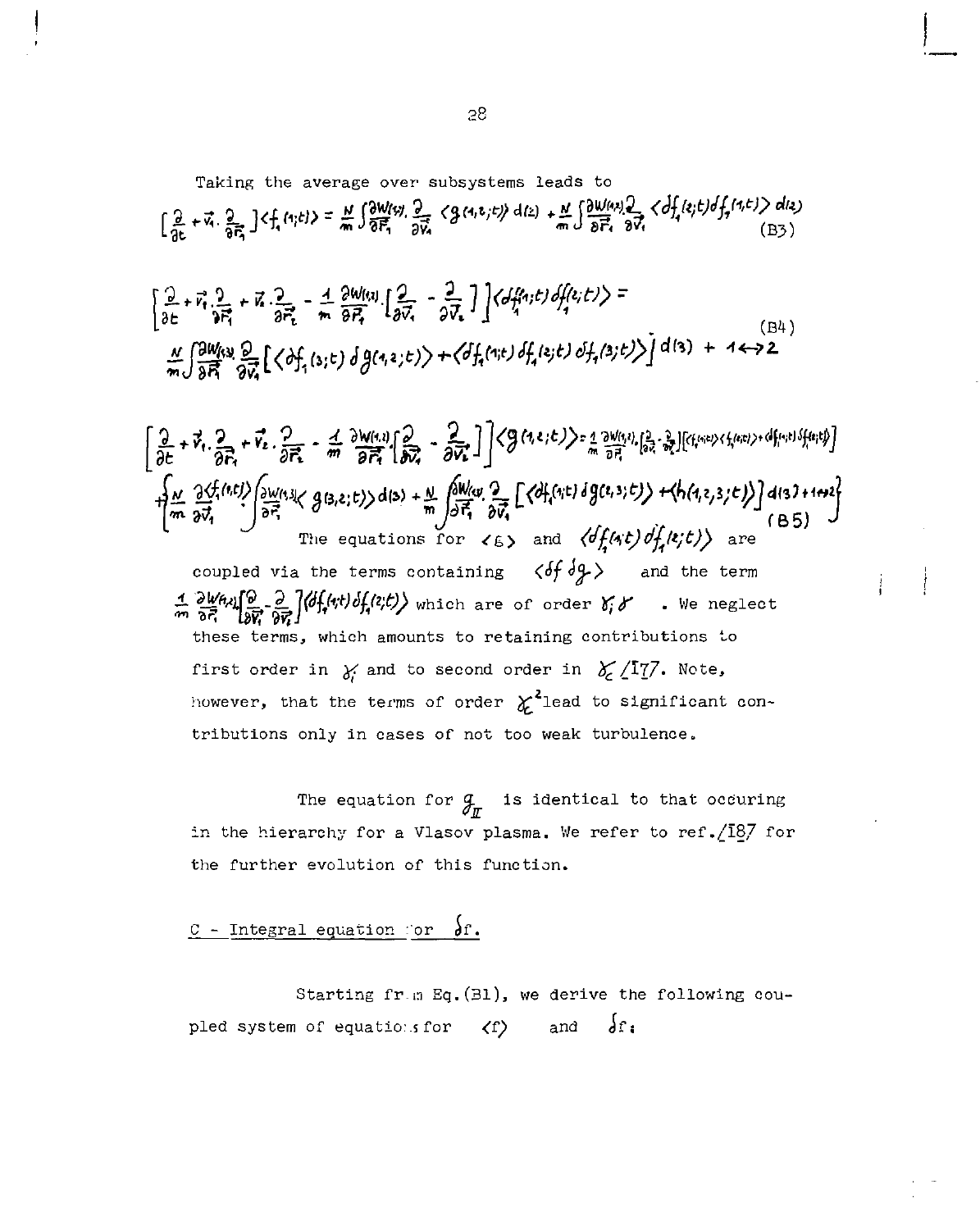$$
\left[\frac{2}{3c}+\vec{x}\cdot\frac{2}{3\vec{x}}\right] \langle f_1(\cdot;t)\rangle = \frac{e}{\pi} \langle \vec{E}_1(\cdot;t)\rangle \frac{29}{3\vec{x}} df_1(\cdot;t)\rangle + \frac{N}{\pi} \int \frac{\partial W_1(\cdot,t)}{\partial \vec{x}} \frac{2}{3\vec{x}} \langle f_2(\cdot,t;t)\rangle d(t)
$$
\n
$$
\left[\frac{2}{3c}+\vec{x}\cdot\frac{2}{3\vec{x}}\right] - \frac{e}{\pi} \vec{E}_1(\cdot;t)\cdot\frac{2}{3\vec{x}} \int df_1(\cdot;t) = \frac{e}{\pi} \vec{E}_1(\cdot,t)\cdot\frac{2}{3\vec{x}} \langle f_1(\cdot;t)\rangle - \frac{e}{\pi} \langle \vec{E}_1(\cdot;t)\cdot\frac{2}{3\vec{x}} df_1(\cdot;t)\rangle
$$
\n
$$
+ \frac{N}{\pi} \int \frac{\partial W_1(\cdot,t)}{\partial \vec{E}_1^2} \frac{\partial}{\partial \vec{x}} df_2(\cdot;t)\,d(\cdot;t).
$$

We neglect the term containing  $f_{g}$ , which gives rise to ternary correlations  $\langle \partial f \partial \zeta \rangle$ already suppressed in Appendix B. The plasma state being homogenous and stationary, we assume that  $g_I$  depends on  $\vec{r}_1$  and  $\vec{r}_2$  only via  $|\vec{r}_1 - \vec{r}_2|$ . The equation for  $\delta f_i(t)$ then reads

$$
\left[\frac{\partial}{\partial t} + \vec{v}, \frac{\partial}{\partial \vec{r}} - \frac{e}{m} \vec{E}_i(\gamma t) \frac{\partial}{\partial \vec{v}_i}\right] df_i(\gamma t) = \frac{e}{m} \vec{E}_i(\gamma t) \cdot \frac{\partial}{\partial \vec{v}_i} < f_i(\gamma t)
$$
\n(C1)

The solution may be formally written using the propagator

ł

$$
Z_{i}(t,t')
$$
 defined by Eq. (7):  
\n
$$
\delta f_{i}(t,t) = Z_{i}(t,t') \delta f_{i}(t,t') + \frac{e}{m} \int_{t'}^{t} Z_{i}(t,t'') \vec{E}_{i}(t,t'') \frac{\partial}{\partial \vec{U}} \langle f_{i}(t,t') \rangle dt''
$$
 (c2)  
\nExpressing  $E_{i}(t,t'')$  in terms of the fluctuating part  $\delta f_{i}(t,t')$   
\n(See Eq. (5)), leads to the following integral equation for  $\delta f_{i}(t,t)$ 

$$
\delta f_1(\gamma;t) = \frac{1}{2}(k,t^2)\delta f_1(\gamma;t^{\prime}) + \frac{N}{m}\int_{t^{\prime}} dt^{\prime\prime}\bar{f}_1(t,t^{\prime})\Big|d(t)\frac{\partial W}{\partial \bar{r}_1} \delta f_1(t;t^{\prime\prime})\frac{\partial}{\partial \bar{r}_2} < \int_{\gamma} (t_1;t^{\prime\prime}) \Big\rangle_{(C_{\beta})}
$$

Note that with the above approximations for g, we are led to the following equation for  $f_i(f; t)$ :

$$
\left[\frac{\partial}{\partial t} + \vec{v} \cdot \frac{\partial}{\partial \vec{r_1}} - \frac{e}{\mathfrak{m}} \vec{E_1}(t; t) \cdot \frac{\partial}{\partial \vec{v_1}} \right] f_1(\vec{r_1}; t) = 0 \tag{C4}
$$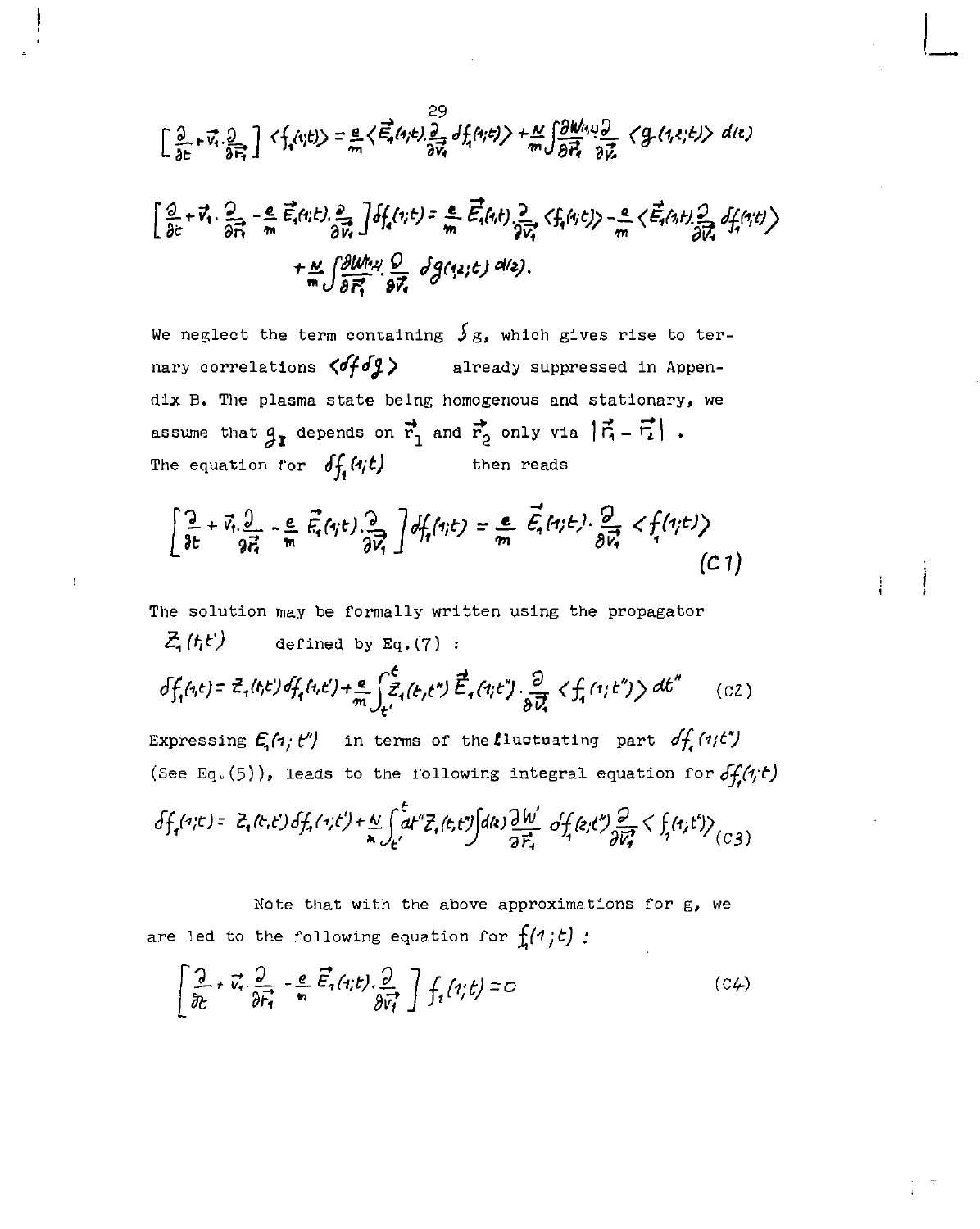D - Series expansions for  $\langle G_r \rangle$ ,  $\langle G_q \rangle$ ,  $\delta G_r$  and  $\delta G_r$ 

Using the shorthand notation

$$
\int d(s) \int_0^\infty dt' \; f(t,s,t,t') \; g(s,\epsilon,t',t') = f \circ \sigma.
$$

equations (9) and *(hi)* may be written in the form

 $DoG:J$ 

where J is the identity with respect to the operation  $\rho$ . From this equation two coupled equations for  $\zeta$ G, and  $\int$  G may be derived :

<"D> o S3 + ébo <f<3 t- JT> a tfG -(<ft> o cf<S> - O

Solving the second equation by iteration we obtain

$$
\delta G = \delta N_0 \langle G \rangle \tag{D1}
$$

with 
$$
\delta N = \sum_{m=0}^{\infty} \left[ G^{\circ} \circ [A - P] \delta D \right]^{n} \circ G^{\circ} \circ \delta D
$$
, (D2)

where  $G^o$  is defined from

$$
\langle D \rangle \circ G^{\bullet} = J \tag{D3}
$$

Inserting the expression for G into the first equation of the coupled system for *(G}* and *<f6* , we *arrive* at

$$
\langle G \rangle = G^{\circ} + G^{\circ} \circ \text{Mo} \langle G \rangle \tag{D4}
$$

with 
$$
M = \langle \delta D \circ \delta N \rangle
$$
 (D5)

Eq. ( $D4$ ) yields the following series expansion

$$
\langle G \rangle = \sum_{n=0}^{\infty} \left( G^{\circ} \circ \mathsf{M} \right)^{n} \circ G^{\circ}
$$
 (D6)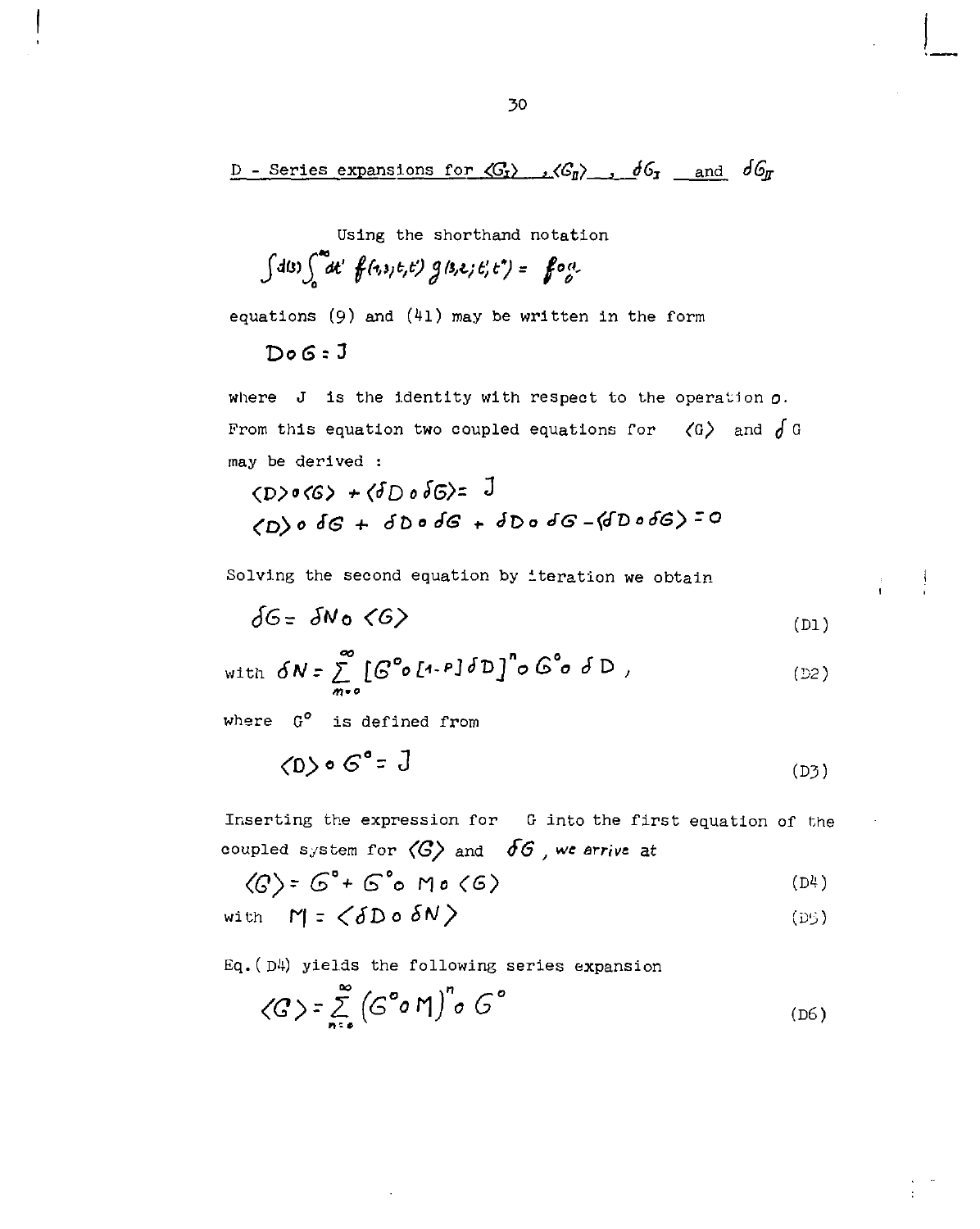The expansions (D2), (D5) and (D6) require the knowledge of  $\langle D \rangle$  and  $\langle JD$ . In order to obtain these quantities, we take the average of Eqs.(8) and (20). We have successively :

$$
\left\langle D_{1}\right\rangle = 26(\vec{r_{1}}\cdot\vec{r_{2}})\delta(t-t') - \frac{\alpha}{m}\int d^{3}x \left\langle \left[\vec{z_{1}}Q_{1}\right]_{+}\frac{\partial}{\partial\vec{r_{1}}}f_{1}(t')\right\rangle \cdot \frac{\partial W^{(1,1)}}{\partial\vec{r_{1}}} \tag{D7}
$$

$$
\delta D_{\mathbf{r}} = -\frac{N}{m} \int d^3 v_1 \ \delta \left( [\bar{z}, Q_1]_+ \frac{\partial}{\partial z_1} f_1(u; t') \right) \cdot \frac{\partial W(u, t)}{\partial \overline{r_1}} \tag{D8}
$$

$$
\langle D_{\mathbf{q}}\rangle = 2\delta(\vec{r_1}\cdot\vec{r_2})\delta(t\cdot t') - \frac{N}{m}\int d^3v_1 \langle \left[\vec{Z_1}U\right]_+ \rangle \frac{\partial \langle f_1(t_1t')\rangle}{\partial \vec{v_1}} \cdot \frac{\partial W(t_1t)}{\partial \vec{r_2}} \qquad (D9)
$$

$$
\delta D_g = -\frac{N}{m} \int d^3v_4 \, \delta(Ez_4 u)_+ \, \frac{\partial \zeta f_4(v,t)}{\partial \vec{v}_4} \, \frac{\partial w(u)}{\partial \vec{v}_4} \tag{D10}
$$

$$
\underline{E} - \underline{\text{Caiculation of}} \langle \left[\overline{z}_i \mathbb{Q}_i\right]_+ \delta f \rangle \rightarrow \langle \left[\overline{z}_i \overline{\mathbb{Q}}_i\right]_+ \delta f \rangle \underline{\text{etc.}} \cdots
$$

For the final evaluation of  $K_T$  and  $K_{\overline{H}}$ , we need quantities of the kind  $\langle \vec{F}_n(f_1f_2) \rangle / \langle f_2(f_3f_4)f_5(f_5f_6) \rangle$  , where  $X(f')$ represents an arbitrary operator, indépendant of t , and  $\mathcal{V}_{\mathcal{A}}(t,t')$  an operator which stands successively for  $\tilde{Q}_{\mathcal{A}}$   $Q_{\mathcal{A}}$  and  $U_{+}$ . We use for  $(\zeta\chi)_{+}$  the general equation  $\left[\frac{2}{\delta \epsilon} + \frac{1}{\hbar}(\bar{H}^{\circ} - \bar{B}\bar{E} + \bar{V}^{(1)}) + \bar{V}_{1}\frac{2}{\delta \bar{E}} - \frac{\epsilon}{\hbar} \bar{E}_{1}\frac{2}{\delta \bar{V}_{1}} - M\bar{E}_{1}\bar{K}\right]\left[\bar{E}_{1}\gamma_{1}\right]_{+} = d(t-t')$ A differential equation determining  $\frac{2}{\sqrt{2}}\times 2$  can easily be derived from the above equation. We obtain  $\left[\frac{2}{3c}+\frac{i}{\hbar}(\bar{h}^*-\vec{b}.\vec{E}+\vec{v}(0)+\vec{v},\frac{2}{3\vec{r}_1}-\frac{e}{m}\vec{e},\frac{2}{3\vec{r}_2}-m\vec{e}.\vec{\star}\right]\left[\vec{E},\vec{\chi}\right]_+X=\delta(h\cdot f)\cdot X(t)$ This equation is equivalent to the following two coupled equations  $\text{for} \langle [z, \gamma] \rangle$  and  $\delta([\zeta, \gamma] \times )$  ;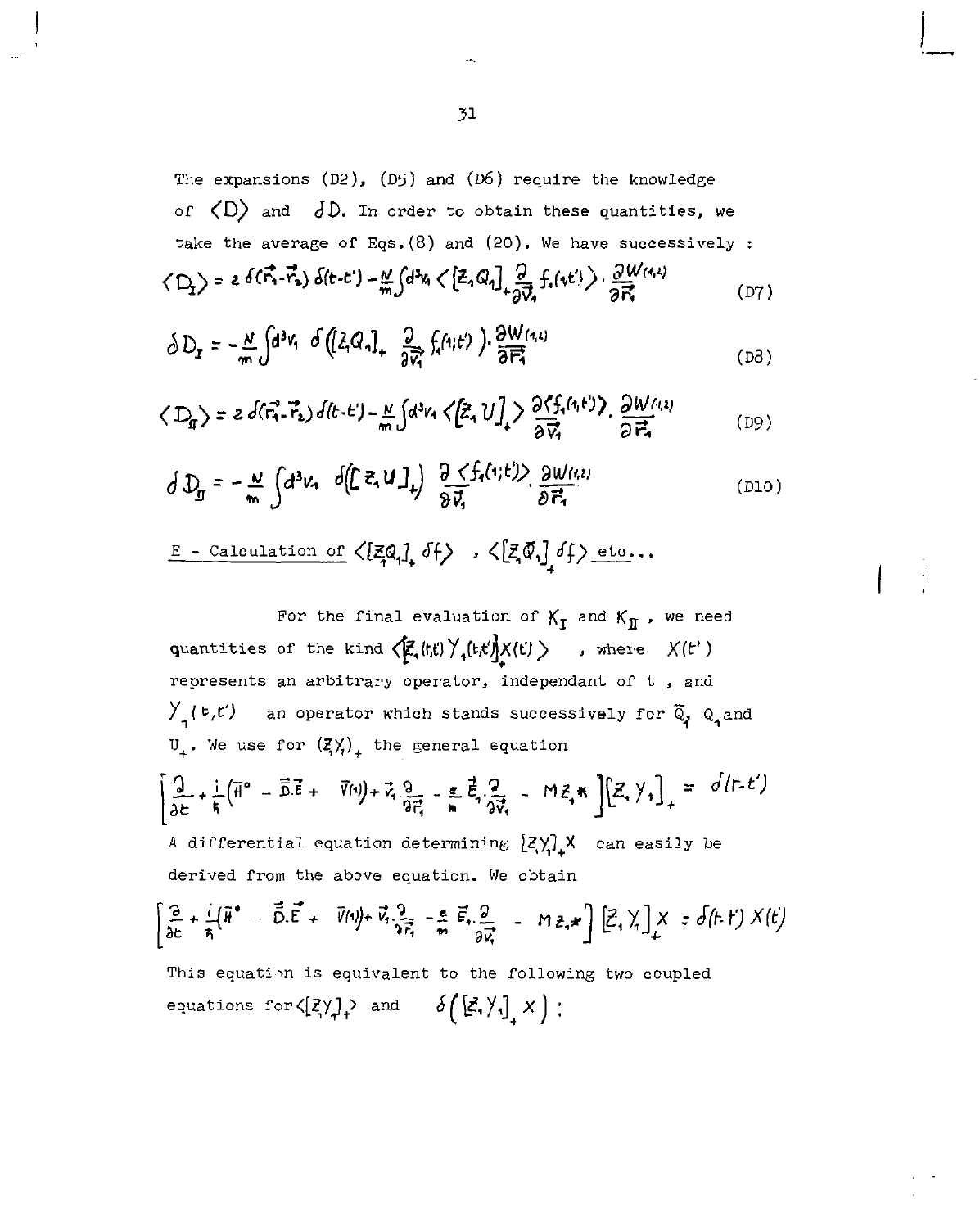$$
\left[\frac{\partial}{\partial t} + \frac{i}{\hbar} \overrightarrow{H}^* + \frac{i}{\hbar} \overrightarrow{V}(A) + \overrightarrow{V}_A \cdot \frac{\partial}{\partial \overrightarrow{r}} - \langle M \overrightarrow{Z}_A \rangle \ast \right] \langle [\overrightarrow{Z}_A \rangle_I]_+ \times \rangle = \delta(h \cdot t) \langle X \rangle
$$
  
-  $\langle (A - P) \left[ -\frac{i}{\hbar} D \overrightarrow{E} - \frac{e}{\hbar} \overrightarrow{E}_A \cdot \frac{\partial}{\partial \overrightarrow{V}_A} - M \overrightarrow{E}_A \ast \right] \delta \langle [\overrightarrow{Z}_A \rangle_I]_+ \rangle$  (E1)

$$
\left[\frac{\partial}{\partial t} + \frac{i}{\hbar} \vec{N}^* + \frac{i}{\hbar} \vec{V}(t) + \vec{V}_1 \frac{\partial}{\partial \vec{r}_1} + (t-P)\left[\frac{i}{\hbar} \vec{B}\vec{c} - \frac{e}{\hbar} \vec{E}_1 \cdot \frac{\partial}{\partial \vec{V}_1} - \vec{M} \cdot \vec{e}_1 \ast \vec{J}\right] \delta\left(\left[\vec{e}_1 \vec{V}_1\right] \times\right) - (t-P)\left[\frac{i}{\hbar} \vec{B}\vec{E} - \frac{e}{\hbar} \vec{E}_1 \cdot \frac{\partial}{\partial \vec{V}_1} - \vec{M} \cdot \vec{e}_1 \ast\vec{J}\right] \langle \left[\vec{E}_1 \vec{V}_1\right] \times \right) + \delta\left(t-\xi\right) \delta\mathcal{K}
$$

Using the propagator  $\left[\xi\gamma\right]_{\rho}$  which satisfies the equation

$$
\left\{\frac{3}{2k}+\frac{1}{k}\overrightarrow{H}^2+\frac{1}{k}\overrightarrow{V}(t)+\overrightarrow{V}_1,\frac{2}{2k^2}+(t-1)^2\left[\frac{1}{k}\overrightarrow{B}\cdot\overrightarrow{E}-\frac{6}{2m}E_1,\frac{2}{2N_1}-M\overrightarrow{E}^*]\right]\right\}\left[\overrightarrow{E}_1\overrightarrow{Y}_1\right]_p = d(t-t)
$$
\nwe express  $\delta\left\{\underline{E}_1\overrightarrow{Y}_1\right\}_x$  in terms of  $\left\{\underline{E}_1\overrightarrow{Y}_1\right\}_x$  and  $\overrightarrow{\delta X}$ :\n
$$
\delta\left(\left[\overrightarrow{E}_1\overrightarrow{Y}_1\right]_x\right) = \left[\overrightarrow{E}_1\overrightarrow{Y}_1\right]_p \delta X - \left[\overrightarrow{E}_1\overrightarrow{Y}_1\right]_{p}^{*}(t-1)\left[\frac{1}{k}\overrightarrow{B}\cdot\overrightarrow{E}-\frac{6}{2m}\overrightarrow{E}_1,\frac{2}{2m^2}-M\overrightarrow{E}_1^*\right] \left\langle \underline{E}_1\overrightarrow{Y}_1\right]_x \right\rangle = (E_2)
$$

Inserting this expression into Eq. (E1), leads to a differential equation for  $\left\langle \left[ \xi \right] \right\rangle _{+}\times$ :  $\left[\frac{\partial}{\partial \epsilon} + \frac{1}{\hbar} \tilde{H}^{\circ} + \frac{i}{\hbar} \tilde{V}(t) + \tilde{V}_t \frac{\partial}{\partial \tilde{H}_t} - \langle M \tilde{\epsilon}_t \rangle^{\kappa} - \langle \tilde{H} \cdot P \rangle + \left[ \tilde{\epsilon}_t \gamma_t \right]_{P}^{\kappa} (t - P) H \rangle \right] \langle \tilde{\epsilon}_t \rangle^{\kappa} \rangle =$ 

$$
d(t-t) \langle X \rangle - \langle (1-e)H [Z,Y, J_{\rho} \delta X \rangle
$$
\nwith  
\n
$$
H = \frac{1}{\hbar} \vec{B} \vec{E} - \frac{a}{m} \vec{E} \cdot \frac{\partial}{\partial \vec{x}} - M \vec{e} \cdot \vec{x}
$$
\n(64)

In order to solve formally Eq.  $(34)$ , we use the operator  $\langle \left[\vec{z}, \gamma_1\right] \rangle$  , which is deduced from Eq.  $(E4)$  for the special case  $X \equiv 1$  ; we have

$$
\left[\frac{\partial}{\partial t} + \frac{i}{\hbar} \vec{\theta}^{\circ} + \frac{i}{\hbar} \vec{V}(t) + \vec{v} \cdot \frac{\partial}{\partial \vec{r}} - \langle \vec{M} \cdot \vec{c} \rangle \times - \langle (\theta - \theta) H \quad [\vec{c}, \gamma] \rho^{\star} (\theta - \theta) H \rangle \right] \Big\langle (\vec{c}, \gamma) \Big\rangle \tag{E5}
$$
  
=  $\delta(t - \epsilon')$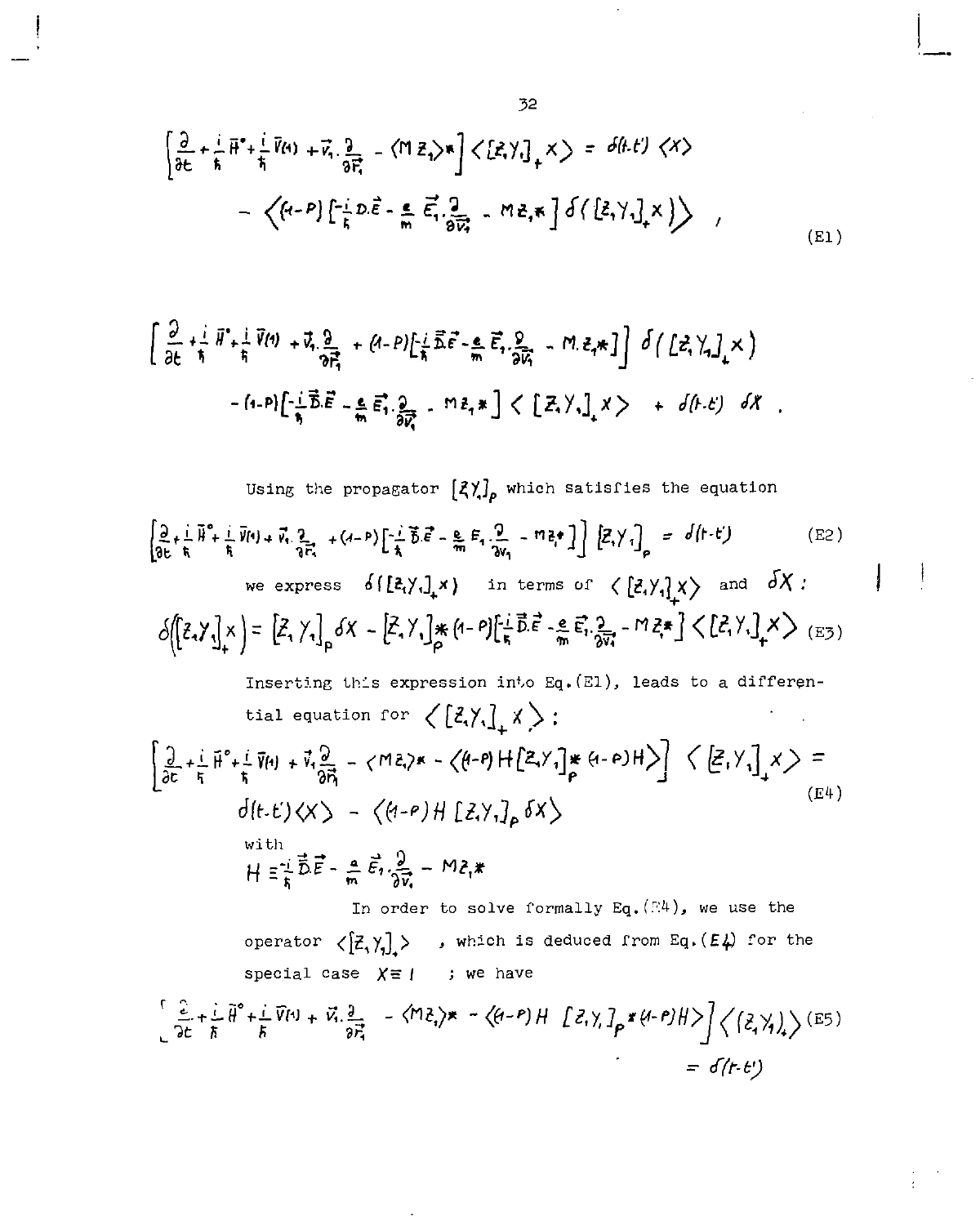The solution of  $Eq. (E4)$  thus reads

$$
\langle [Z,Y]_1 \times \rangle = \langle [Z,Y]_1 \rangle \langle X \rangle - \langle [Z,Y]_2 \rangle * \langle (1-P)H [Z,Y]_p \, dx \rangle
$$
\n(26)  
\nEqs. (03-6) will be used below  
\nby putting  $\chi$  successively equal to  $\overline{Q}_1$ ,  $Q_1$ ,  $U$ .  
\nF - Derivation of Eq. (24)  
\n
$$
\int \mathbf{F} \cdot \mathbf{F} \cdot \mathbf{F} \cdot \mathbf{F} \cdot \mathbf{F} \cdot \mathbf{F} \cdot \mathbf{F} \cdot \mathbf{F} \cdot \mathbf{F} \cdot \mathbf{F} \cdot \mathbf{F} \cdot \mathbf{F} \cdot \mathbf{F} \cdot \mathbf{F} \cdot \mathbf{F} \cdot \mathbf{F} \cdot \mathbf{F} \cdot \mathbf{F} \cdot \mathbf{F} \cdot \mathbf{F} \cdot \mathbf{F} \cdot \mathbf{F} \cdot \mathbf{F} \cdot \mathbf{F} \cdot \mathbf{F} \cdot \mathbf{F} \cdot \mathbf{F} \cdot \mathbf{F} \cdot \mathbf{F} \cdot \mathbf{F} \cdot \mathbf{F} \cdot \mathbf{F} \cdot \mathbf{F} \cdot \mathbf{F} \cdot \mathbf{F} \cdot \mathbf{F} \cdot \mathbf{F} \cdot \mathbf{F} \cdot \mathbf{F} \cdot \mathbf{F} \cdot \mathbf{F} \cdot \mathbf{F} \cdot \mathbf{F} \cdot \mathbf{F} \cdot \mathbf{F} \cdot \mathbf{F} \cdot \mathbf{F} \cdot \mathbf{F} \cdot \mathbf{F} \cdot \mathbf{F} \cdot \mathbf{F} \cdot \mathbf{F} \cdot \mathbf{F} \cdot \mathbf{F} \cdot \mathbf{F} \cdot \mathbf{F} \cdot \mathbf{F} \cdot \mathbf{F} \cdot \mathbf{F} \cdot \mathbf{F} \cdot \mathbf{F} \cdot \mathbf{F} \cdot \mathbf{F} \cdot \mathbf{F} \cdot \mathbf{F} \cdot \mathbf{F} \cdot \mathbf{F} \cdot \mathbf{F} \cdot \mathbf{F} \cdot \mathbf{F} \cdot \mathbf{F} \cdot \mathbf{F} \cdot \mathbf{F} \cdot \mathbf{F} \cdot \mathbf{F} \cdot \mathbf{F} \cdot \
$$

 $\overline{1}$ ļ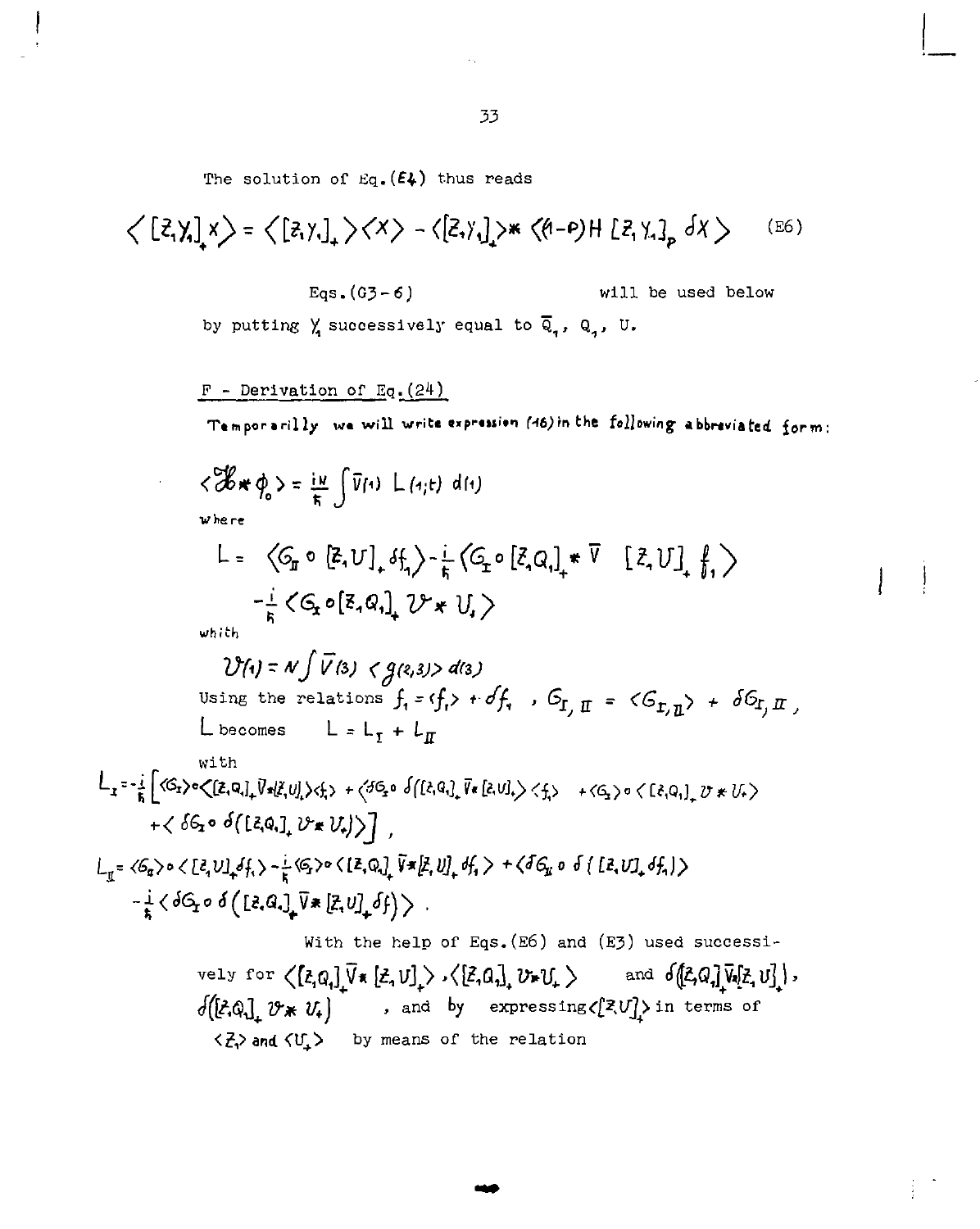$$
\langle [Z, U]_{y} \rangle = \langle \bar{Z}_{1} \rangle \langle U_{1} \rangle + \langle \bar{Z}_{1} \rangle \chi \langle \frac{\partial}{\partial t} \bar{E}_{1} \frac{\partial}{\partial t} Z_{p}(1-P)U_{p}(1-P) \left[ \frac{1}{h} \bar{E}_{n} \bar{E}_{2} - \Pi_{n} \right] \rangle \times \langle U_{1} \rangle,
$$
\nwe obtain the following result for  $L_{1}$ :  
\n
$$
L_{1} = -\frac{i}{h} \overline{G_{1}} \sigma \langle [Z, Q_{1}]_{+} \rangle \overline{V} \langle f_{1} \rangle \times \langle U_{1} \rangle ,
$$
\nwhere
$$
\overline{G}_{1} = \langle G_{1} \rangle - \langle \sigma G_{2} \times [Z, Q_{1}]_{p} (1-P) \left[ -\frac{i}{h} \overline{B} \cdot \overline{E} - \frac{e}{h} \overline{B}_{1} \frac{\partial}{\partial t} \right] \rangle ,
$$
\n
$$
\overline{V} = \Big\{ \overline{V} + \langle [ \frac{i}{h} \overline{B} \cdot \overline{E} - \frac{e}{h} \overline{B}_{1} \frac{\partial}{\partial t} \right] \Big[ \bar{E}_{q} Q_{1} \Big]_{p} \times \Big[ \bar{E}_{1} \cup [ \frac{i}{h} \overline{B} \cdot \overline{E} - \frac{e}{h} \overline{B}_{1} \frac{\partial}{\partial t} - \Pi_{1} \overline{B}_{1} \rangle \Big] \Big\}
$$
\n
$$
\times \Big\{ T + \langle Z_{1} \rangle \times \langle \frac{e}{h} \overline{E}_{1} \frac{\partial}{\partial t} \overline{E}_{1} \langle 1-P \rangle U_{p} (1-P) \Big[ \frac{i}{h} \overline{B} \cdot \overline{E} - \Pi_{1} \Big] \rangle \Big\}
$$
\n
$$
+ \langle Y \langle f_{1} \rangle \Big\rangle + \langle [ \frac{i}{h} \overline{B} \cdot \overline{E} - \frac{e}{h} \overline{E}_{1} \frac{\partial}{\partial t} \right] \Big[ \bar{E}_{q} (U_{1} \rangle \rangle \cdot V_{p} \langle 1-P \rangle \Big[ \frac{i}{h} \overline{B} \cdot \overline{E} - \Pi_{1}
$$

For a further simplification of  $\overline{\overline{V}}$  and  $\overline{\overline{G}}_1$ , we derive a Dyson equation for the operator  $\left[\mathcal{Z}\right]_{\rho}$  (which will stand successively for  $\left[\mathbf{Z}_{\mathbf{Q}}\right]_{\rho}$ ,  $\left[\mathbf{Z}_{\mathbf{U}}\right]_{\rho}$ ,  $V_{\rho}$  and  $Z_{\rho}$ ) by starting from Eqs. (E2) and (E5). We obtain

$$
\left[\mathcal{Z},\gamma\right]_{\rho}=\left\langle\left[\mathcal{Z},\gamma\right]\right\rangle+\left[\mathcal{Z},\gamma\right]_{\rho}*\left[\left\{a-\rho\right\}\right|H+\left\langle M\mathcal{Z},\right\rangle+\left\langle\left\{a-\rho\right\}\right|H\left[\mathcal{Z},\gamma\right]\right]_{\rho}*\left\langle\left\{a-\rho\right\}\right|H\right\rangle\left\langle\left\{Z,\gamma\right\}\right|_{\rho}.
$$

This equation gives rises to series expansions of the quantities  $[\xi \gamma_i]_p$ , which we insert into the expression for  $\overline{\overline{V}}$  and  $\overline{6}_r$ . Using the results for  $\langle 6_r \rangle$  and  $\delta 6_r$  derived in App. D and keeping  $\overline{\overline{V}}$  and  $\overline{G}_{I}$  only to lowest order, we have

$$
L_{\mathbf{r}} = -\frac{i}{\hbar} G_{\mathbf{r}}^{\circ} \circ \langle [ \vec{\ell}_{1} \mathbb{Q}_{1} ]_{\star} \rangle \left[ \vec{V} f_{1} \rangle + \mathcal{V} \right] \ast \langle U_{+} \rangle,
$$
  
where  $G_{\mathbf{r}}^{\circ}$  is defined by Eq. (D3) written for  $G = G_{\mathbf{r}}$ .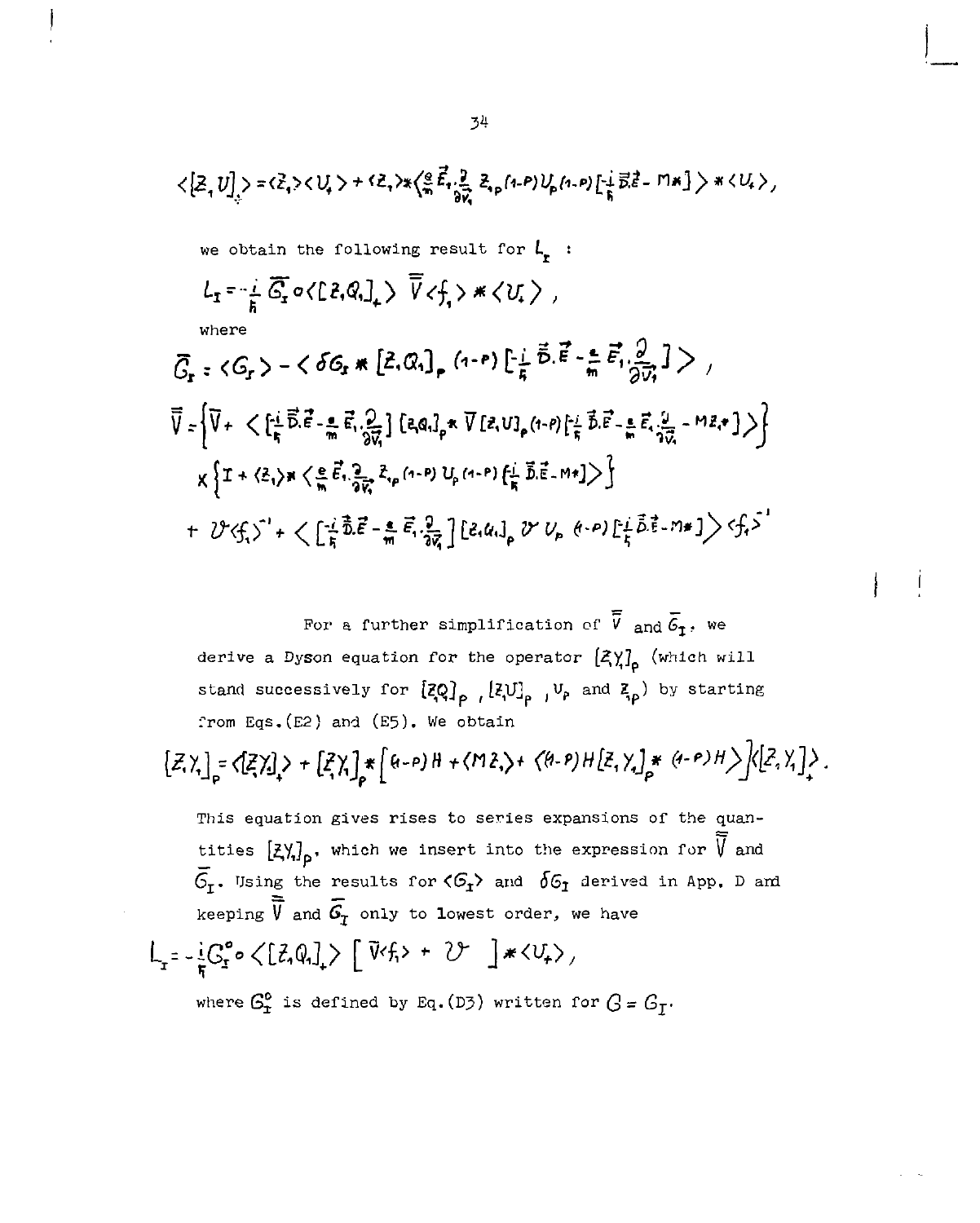Let us now turn to the evaluation of  $L_{\underline{n}}$ . After some manipulations similar to those employed in the derivation of  $L_I$ , we obtain

$$
L_{\pi} = \overline{G_{\pi}} \circ \langle [E \cup]_{\ast} - \frac{1}{h} [E, Q]_{\ast} \overline{V} * [E, U]_{\ast} ] df_{\ast} \rangle + (\overline{G_{\pi}} - \overline{G_{\pi}}) \circ \langle [E, Q]_{\ast} \overline{V} [E, U]_{\ast} df_{\ast} \rangle
$$
  
+  $\langle dG_{\pi} \circ [E, U]_{\ast} df_{\ast} \rangle - \langle dG_{\pi} \circ \frac{1}{h} [E, Q]_{\ast} \overline{V} * [E, U]_{\ast} df_{\ast} \rangle$   
where  

$$
\overline{G_{\pi}} = \langle G_{\pi} \rangle - \langle \partial G_{\pi} * [E, U]_{\ast} (h - P) [\frac{1}{h} \overline{B} \overline{B} - \frac{h}{h} \overline{B} \overline{B} - \frac{h}{h} \overline{B} \overline{B} \overline{B} - \frac{h}{h} \overline{B} \overline{B} \overline{B} \overline{B} - \frac{h}{h} \overline{B} \overline{B} \overline{B} \overline{B} \overline{B} \overline{B} \overline{B} - \frac{h}{h} \overline{B} \overline{B} \overline{B} \overline{B} \overline{B} \overline{B} \overline{B} \overline{B} \overline{B} \overline{B} \overline{B} \overline{B} \overline{B} \overline{B} \overline{B} \overline{B} \overline{B} \overline{B} \overline{B} \overline{B} \overline{B} \overline{B} \overline{B} \overline{B} \overline{B} \overline{B} \overline{B} \overline{B} \overline{B} \overline{B} \overline{B} \overline{B} \overline{B} \overline{B} \overline{B} \overline{B} \overline{B} \overline{B} \overline{B} \overline{B} \overline{B} \overline{B} \overline{B} \overline{B} \overline{B} \overline{B} \overline{B} \overline{B} \overline{B} \overline{B} \overline{B} \overline{B} \overline{B} \overline{B} \overline{B} \overline{B} \overline{
$$

lead to corrections of order  $\lambda_j^2$  in the collision operator K(s). Neglecting these forms we arrive at

$$
I = \overline{C}_{\pi} \circ \langle \hat{\ell}_{\tau} \overline{Q}_{t} \rangle_{\star} \times \langle \delta H_{z} [\hat{\ell}_{\tau} \overline{Q}_{t}]_{\rho} d_{1} \rangle - \frac{i}{\hbar} [\overline{C}_{J} - \overline{C}_{H}]_{0} \times [\hat{\ell}_{\tau} Q_{t}]_{\star} \times \overline{V} \left\{ I - \langle \delta H_{1} [\hat{\ell}_{\tau} Q_{t}]_{\rho} (1-P) \times [\hat{\ell}_{\tau} U]_{\rho} \delta H_{z} \rangle + \langle \hat{\ell}_{\tau} U \rangle_{\star} \langle \delta H_{z} [\hat{\ell}_{\tau} Q_{t}]_{\rho} \times (1-P) [\hat{\ell}_{\tau} U]_{\rho} d_{1} \rangle \right\} + \langle \delta H_{1} [\hat{\ell}_{\tau} Q_{t}]_{\rho} (1-P) \times [\hat{\ell}_{\tau} U]_{\rho} d_{1} \rangle + \langle \delta C_{\pi} \circ [\hat{\ell}_{\tau} U]_{\rho} d_{1} \rangle
$$
  
+  $\langle \delta C_{\pi} \circ [\hat{\ell}_{\tau} Q_{t}]_{\rho} - [\hat{\ell}_{\tau} U]_{\rho}] d_{1} \rangle$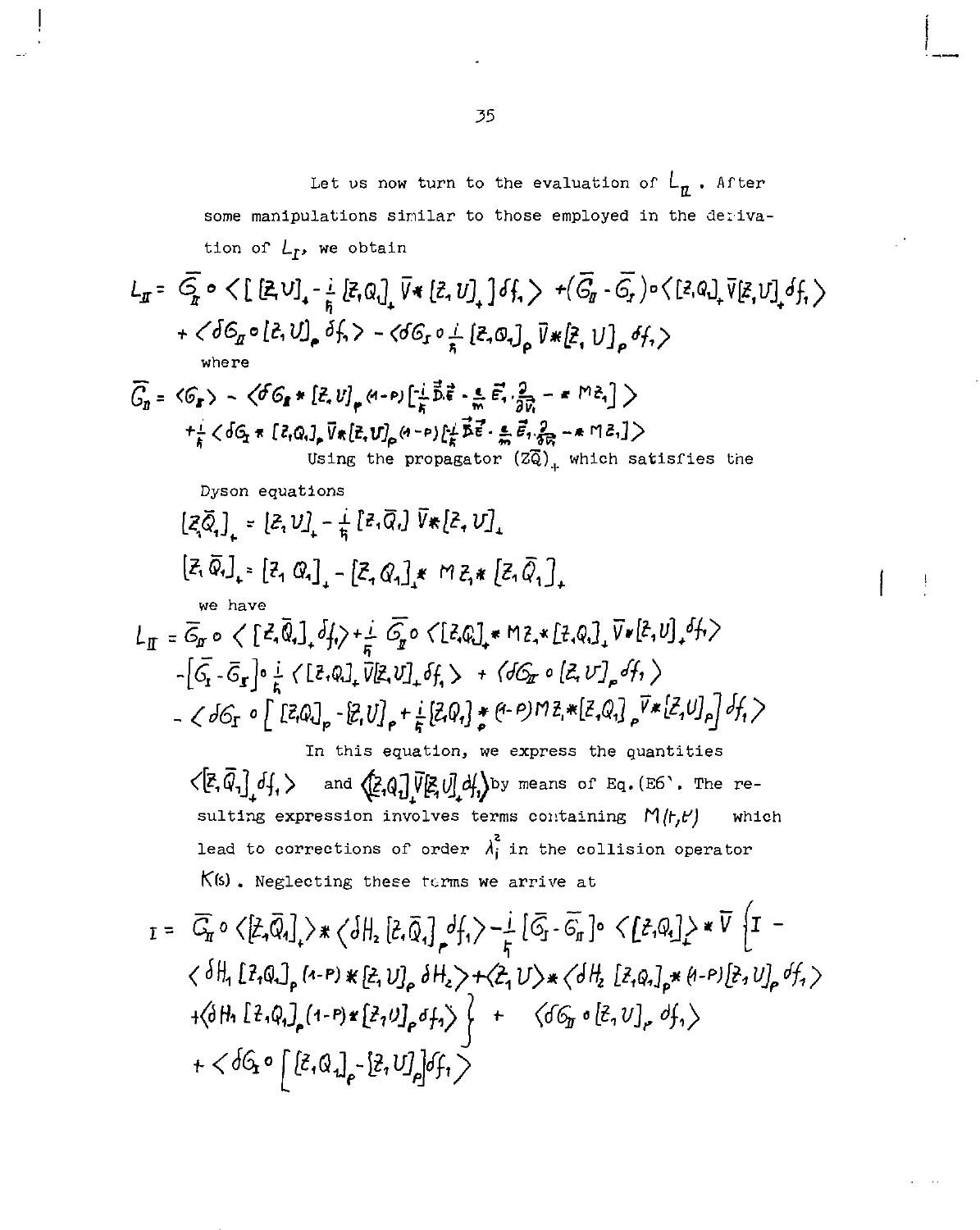with

$$
H_1 = \frac{1}{5} \overrightarrow{D} \cdot \overrightarrow{E} = \frac{1}{m} \overrightarrow{E_1} \cdot \frac{1}{2 \overrightarrow{V_1}}
$$

 $H_2 = H_1 - MZ_1$  .

For the further evaluation of  $L_{I\!I\!I}$  we follow similar lines as in the case of  $L_f$ , except that we express  $[\mathcal{Z} \overline{Q}_i]$  in terms of  $\left[\frac{\xi}{\omega}\right]_0$  by means of the relation  $[Z,\overline{Q}_n]_{\rho} = [Z,U]_{\rho} - \frac{1}{h}[Z,\overline{Q}_n]_{\rho} \overline{V} \star [\overline{c},U]_{\rho}$ .

The lowest order result for  $L_{\mathbf{F}}$  thus obtained is  $L_{\text{II}}$  -  $\frac{i}{h}$   $G_{\text{II}}^* \circ \langle [\mathcal{Z}, \bar{\mathcal{Q}}_t] \rangle \times \vec{6}$ .  $\vec{\epsilon}$   $\phi'_t$   $>$   $*\langle \nu_t \rangle$ with  $\langle D_{n}\rangle$  o  $G_{n}^{\circ} = J$ 

<u>G - Expressions for the diffusion terms R</u>,  $R_1$ ,  $\langle MZ \rangle$  and  $G_1$ ,  $C_2$ .

In this section we first derive expressions for the diffusion type terms R, R' and *(WZ)* showing their close relation to the collision operators  $K_{\text{F}}$  and  $K_{\text{I}}$ . Indeed, R and R' taken to lowest order in  $\lambda$  turn out to be related to the lowest order of  $K_{\pi}$ . Similarly,  $\langle MZ_{\tau}\rangle$  and  $K_{\Gamma}$ are related to lowest order.

Starting from Eq.(15) for K and inserting successively the relations  $U_r = U_r - V_{\mu}$  +  $P$  Ib +  $V_r$ 

VP= *V<sup>4</sup> '-irpr &-»)%!\* V,°* 

where *Vt°* satisfies the equation

$$
\left[\frac{\partial}{\partial t}+\frac{i}{\hbar}\bar{H}^{\circ}\right]U^{\circ}(t,t')=\delta(t-t'),
$$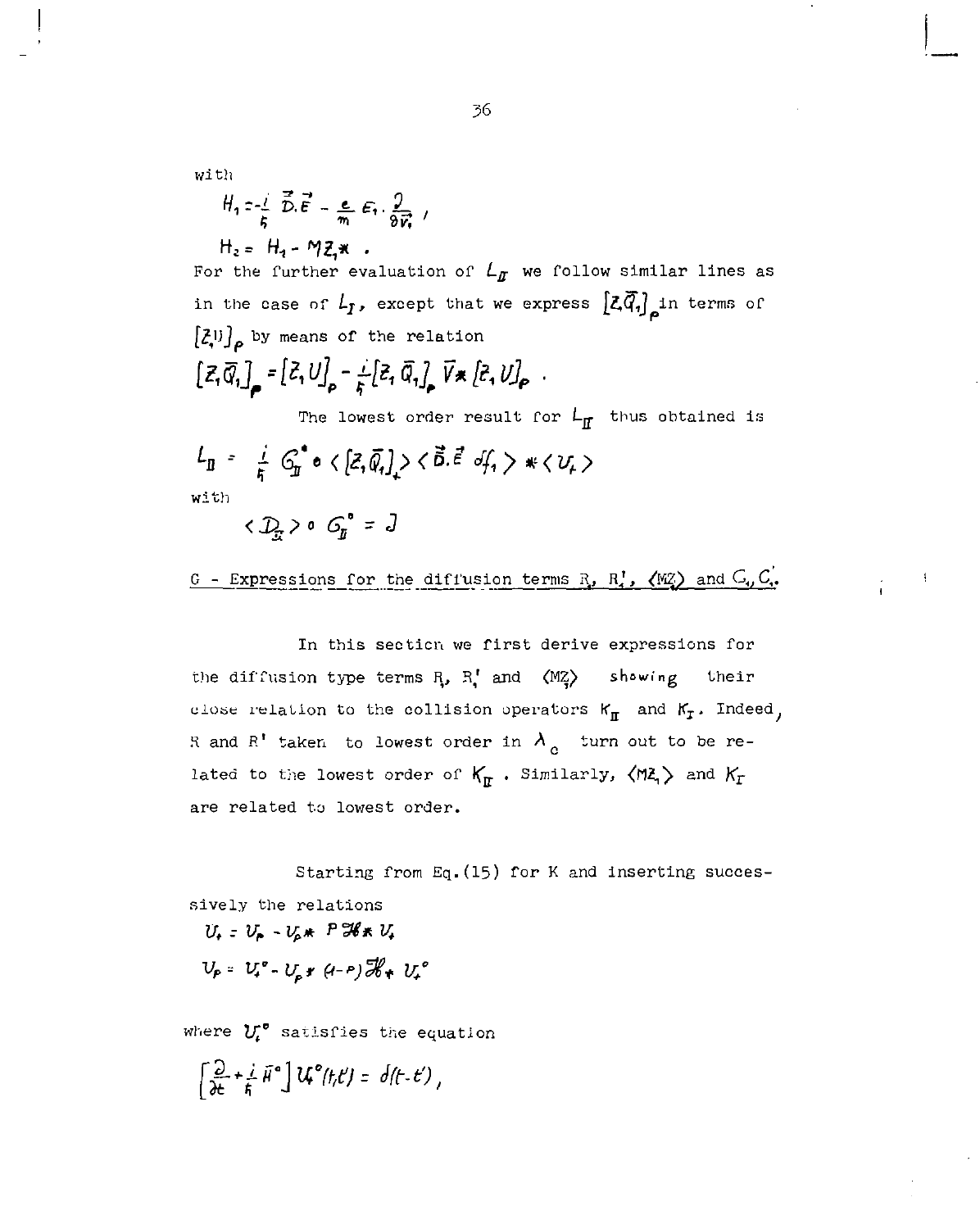the following expression for  $K(s)$  may be derived,

 $K(s) = -\langle \widetilde{M} \rangle - \langle \delta \mathcal{K} * U_{\rho} * \delta \mathcal{K} \rangle$ 

where the two terms of this expression are identical to  $K_T$ and  $K_{\overline{n}}$  respectively. In order to establish the relation between  $K_{\pi}$  on the one hand, and R<sub>1</sub> and R<sub>1</sub> on the other hand, we put

$$
U_{\rho} \propto e^{-\frac{i}{\hbar} \vec{H}^* (t-t')} , \quad \mathcal{H}_{\alpha} = \frac{i}{\hbar} \vec{D} . \vec{E}
$$
  
in the expression for  $K_{\vec{H}}$ , and  

$$
[\vec{E}, \vec{Q}_1]_{\rho} \propto [2, Q_1]_{\rho} \sim e^{-\frac{i}{\hbar} \vec{H}^* (t-t')} e^{-(t-t')} + \frac{\partial}{\partial F_1}
$$
  
in the expression for R and R'. We thus obtain

$$
\mathcal{K}_{\mathbf{g}} \simeq \mathcal{K}_{\mathbf{g}}^* = - \langle \frac{1}{t_i} \overrightarrow{\tilde{D}} \cdot \tilde{E}(t) \overrightarrow{\text{exp}[\frac{1}{t_i} \tilde{H}^2(t-t)]} \frac{1}{t_i} \overrightarrow{\tilde{D}} \cdot \tilde{E}(t) \rangle
$$

and

$$
R = R' = R_{\rm r} (k\epsilon) exp = (k \cdot \epsilon) \vec{v} \cdot \frac{\partial}{\partial \vec{r}}
$$

Along similar lines we arrive at  $\langle M.\bar{z}_1\rangle \simeq \langle M \rangle \langle \bar{z}_1 \rangle \simeq n_{\rm r}$ i+jexp-(t-t) $\vec{v}_1 \cdot \frac{2}{2\vec{E}_1}$ where the Laplace transform,  $K_r(s)$  of  $M_r(\varepsilon t)$  equals to lowest order in  $\lambda_c$  the expression for  $K_f(s)$ .

The same kind of approximations as used above also leads to the identities

$$
\overrightarrow{C_{i}} = \overrightarrow{C_{i}} \qquad \qquad \overrightarrow{A_{i}} = \overrightarrow{A_{i}}.
$$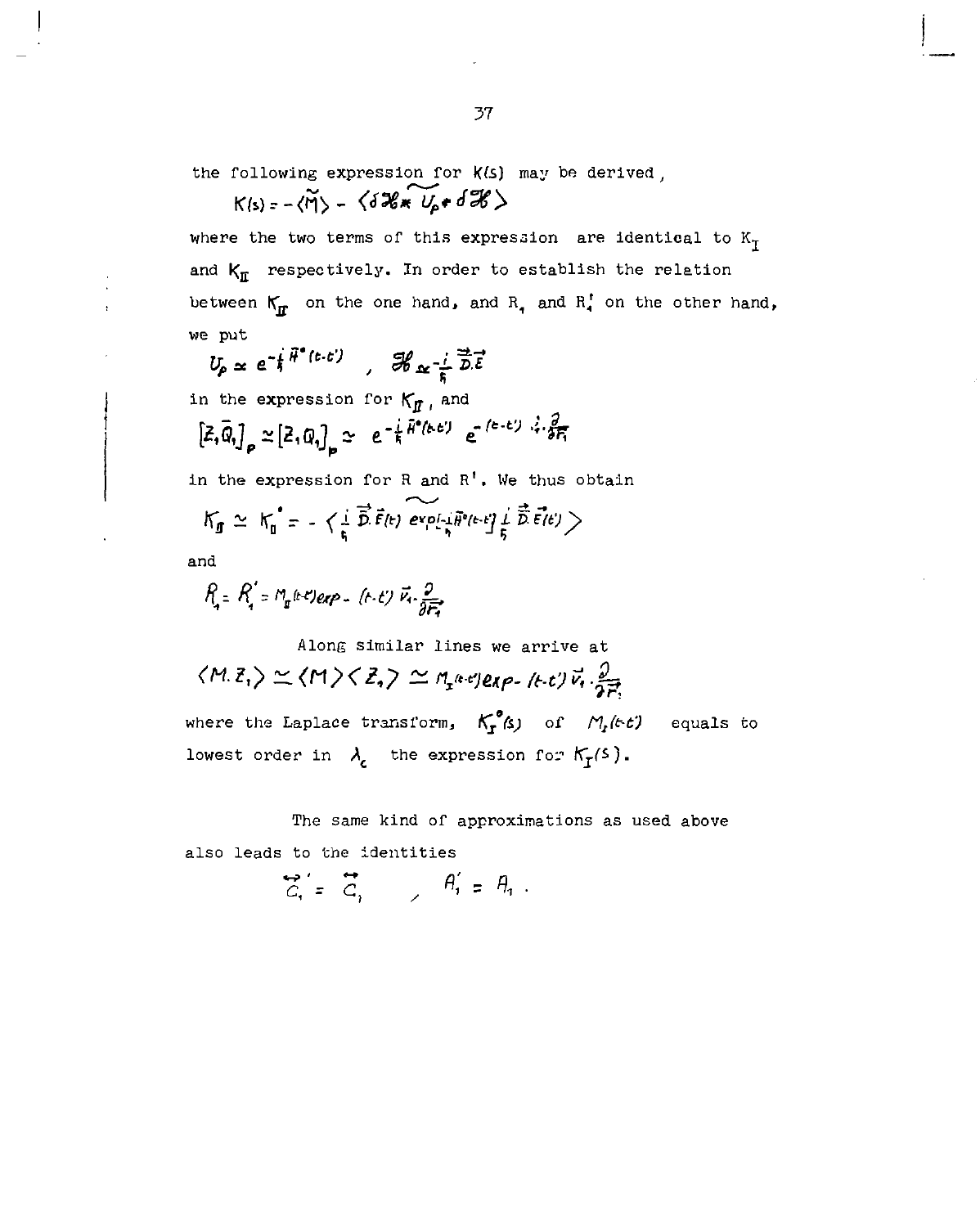REFERENCES.

- *[\7* M. BARANGER and E. MOZER, Phys. Rev. 122, *<sup>1</sup> '* 1961
- */ \ 7* J. REINHEIMER, J.Q.S.R.T. *±,* 671. '1964.
- /O 7 W.R. CHAPFEL and J. COOPER and E.W. SMITH, J.Q.S.R.T. 10, 1195, 1970.
- $/$ <sup>7</sup>  $/$ <sup>2</sup>  $/$ <sup>7</sup> E.A. ASMARYAN and Yu. L. KL1MONTOVICH, U.D.c.339, 136 2.01, 1970.
- *,'\7* K.H. SPATSCHEK, Physics of Fluids 17,, 969, 197'l.
- /5\_7 H.H. KLEIN and N.A. KRALL, Pliys. Rev. A, 8, *ai'-l,* 19',3.
- /77 E.A. OKS and G.V. SHOLIN, Rapport I.A.E. 2391, Institut I.V. Kurchatov. Moscou 1974.
- /B 7 H. CAPES and D. VOSLAMBER, Z. Naturforsch. 30a, 913, 1975.

 $\rightarrow$ 

- $/9$   $7$  H. CAPES and D. VOSLAMBER, Phys. Rev. A, 5, 2528. 1972.
- /Î07 R.W. ZWANZIG, Lectures in theoretical Phys. 2, 106, i960.
- $/$  $I$  T.H. DUPREE, Physics of Fluids,  $9$ , 1773, 1966.
- $/$ I27 J. WEINSTOCK, Physics of Fluids, 12, 1045, 1969.
- $/$ I37 J.H. MISGUICH and R. BALESCU, J. Plasma Physics 13, 335, 1975.
- /Î47 H. CAPES (to be published).